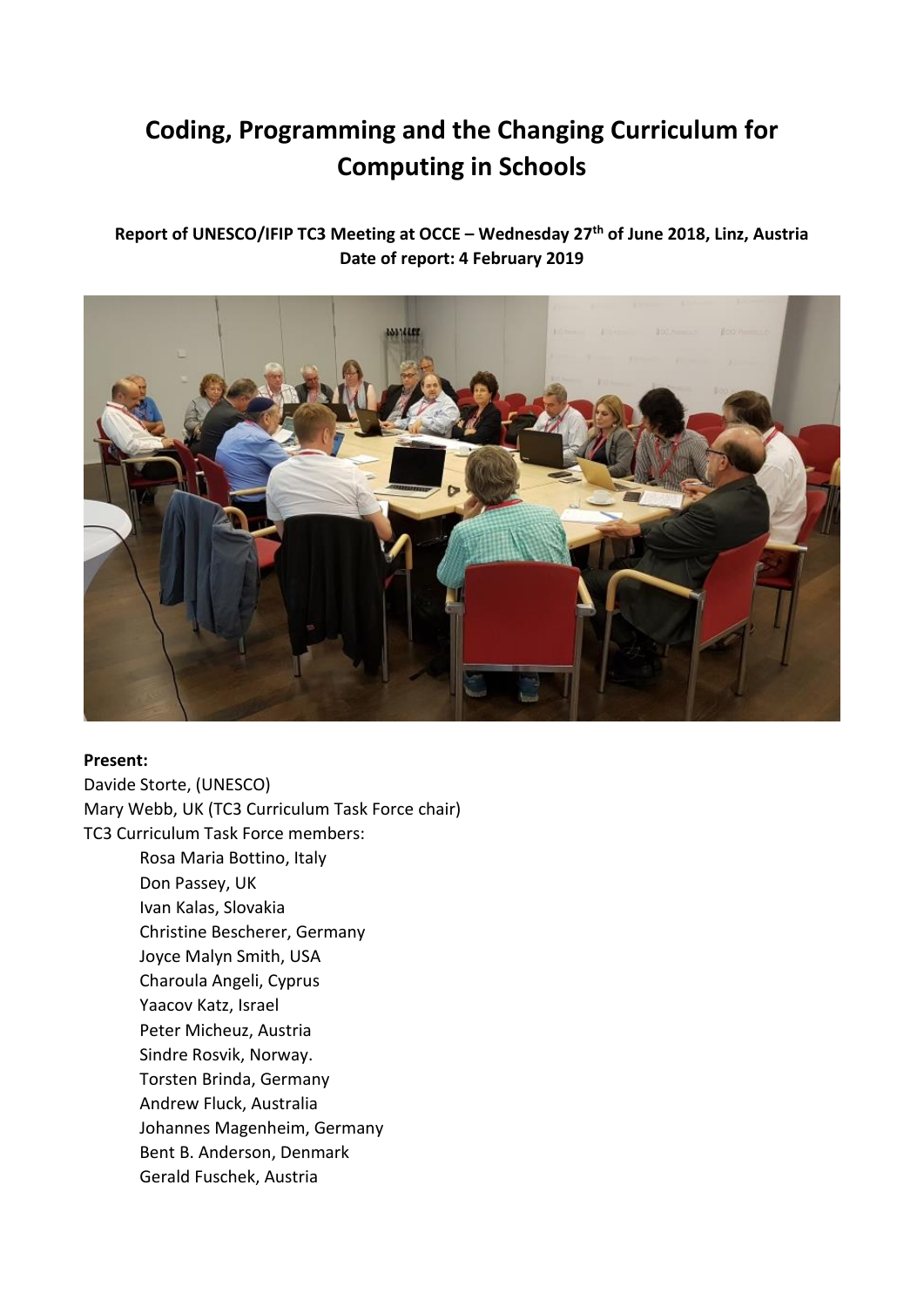Representatives invited by UNESCO: Marcel Jacques Simonette, Brazil Edison Spina, Brazil Khalid Berrada, Morocco

#### **Others who did not attend but have contributed:**

Maciej M. Sysło, Poland Andrej Brodnik, Slovenia Amina Charania, India Tim Bell, New Zealand Niki Davis, New Zealand Gerard MacManus, New Zealand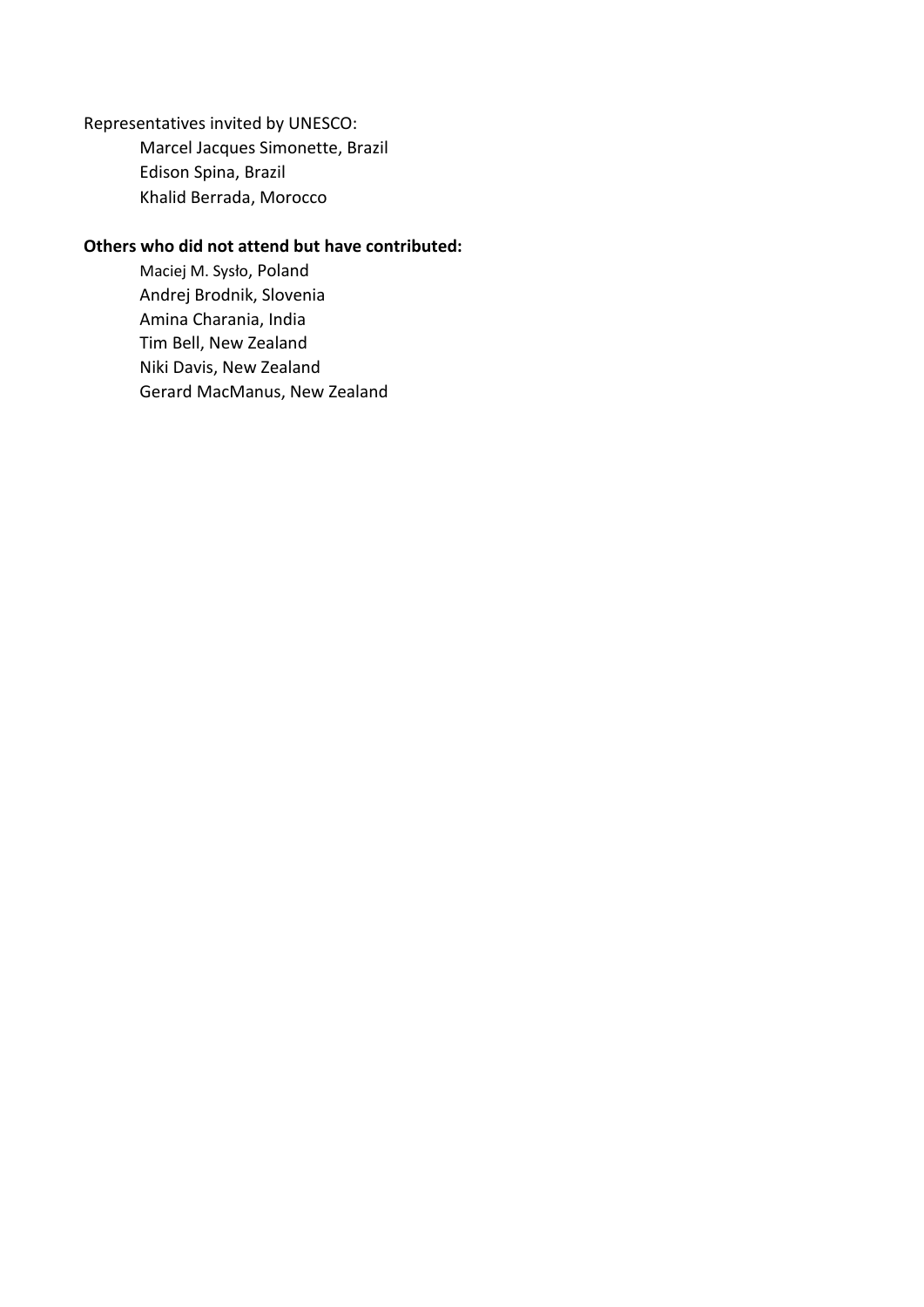# <span id="page-2-0"></span>Executive Summary

A meeting in Linz, Austria in June 2018 was convened by UNESCO together with IFIP TC3 in order to examine the needs and challenges/opportunities in relation to changing Computing curricula and the renewed focus on "coding" or programming and a stronger Computer Science content. The following key challenges previously identified (see task force/EDUSummIT report – Appendix 1) were all considered by delegates to apply in their own countries but with varying importance at different stages in their processes of curriculum change.

**Key Challenges** (see Task Force TC 3/EDUSummIT Report Appendix 1 of this report)

1. Lack of clear understanding of Computer science/Informatics as an academic discipline.

2. Need for Computer Science/Informatics as a distinct subject in school curricula is controversial and poorly understood.

3. Computational thinking, a core component of Computer Science/Informatics this considered to be important in 21st century skills, but due to its complexity, it is difficult to implement in schools. 4. The development of Computer Science/Informatics school curricula is impeded by insufficient empirical evidence of student learning in order to support content definition and sequencing.

5. Previous ICT curricula deliveries poorly prepared students for Computer Science/Informatics in further/higher education or professional employment.

6. Integrating Computer Science/Informatics across other subjects in school curricula has been ineffective.

7. Teacher professional development in a newly introduced Computer Science/Informatics subject is a challenge in quality and quantity.

8. Identifying and allocating the additional resources for teaching Computer Science/Informatics is a challenge.

# **Major Challenges**

Challenge 1, the lack of understanding of Computer Science as an academic discipline, together with Challenge 7, the challenge of providing sufficient teacher professional development, were considered by all delegates to be major challenges. Addressing the challenges has not been straightforward. A number of specific tensions were identified which constrain approaches to solving the challenges. Typically, there are no ideal solutions and different approaches have their own advantages and limitations.

# **Major Tensions**

The following specific tensions were identified:

1) The urgency of curriculum change versus the need for costly and time-consuming professional development of teachers.

Solution approaches identified:

- a) Introducing a new curriculum even though professional development of teachers was known to be inadequately resourced. This solution, used in England, created massive pressure on teachers.
- b) Delay change owing to the need for professional development of teachers.
- c) Make more use of informal learning including online resources and courses.

2) Competition for resources – the need to improve learning across all subjects versus the need to develop computer science education.

Solution approaches identified:

- a) Make increased use of "unplugged activities" (<https://csunplugged.org/> )to develop conceptual understanding in computer science.
- b) Make more use of informal learning including online resources and courses.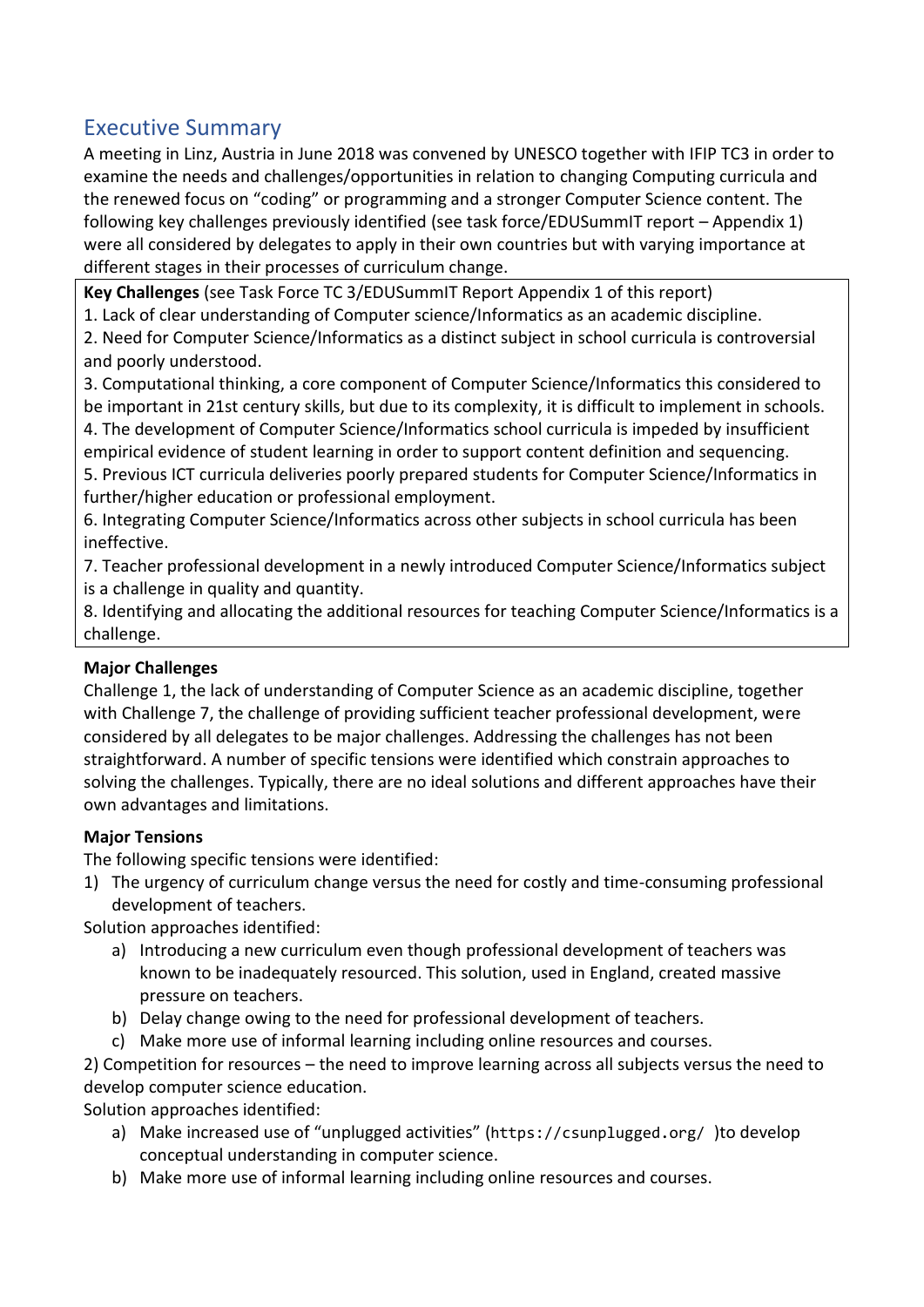3) Safety issues associated with increasing use of social media versus the potential for educational use of mobile phones. Additional challenges: Mobile phone bans affecting opportunities for students to use their own devices (BYOD).

## **Table of contents**

# **Contents**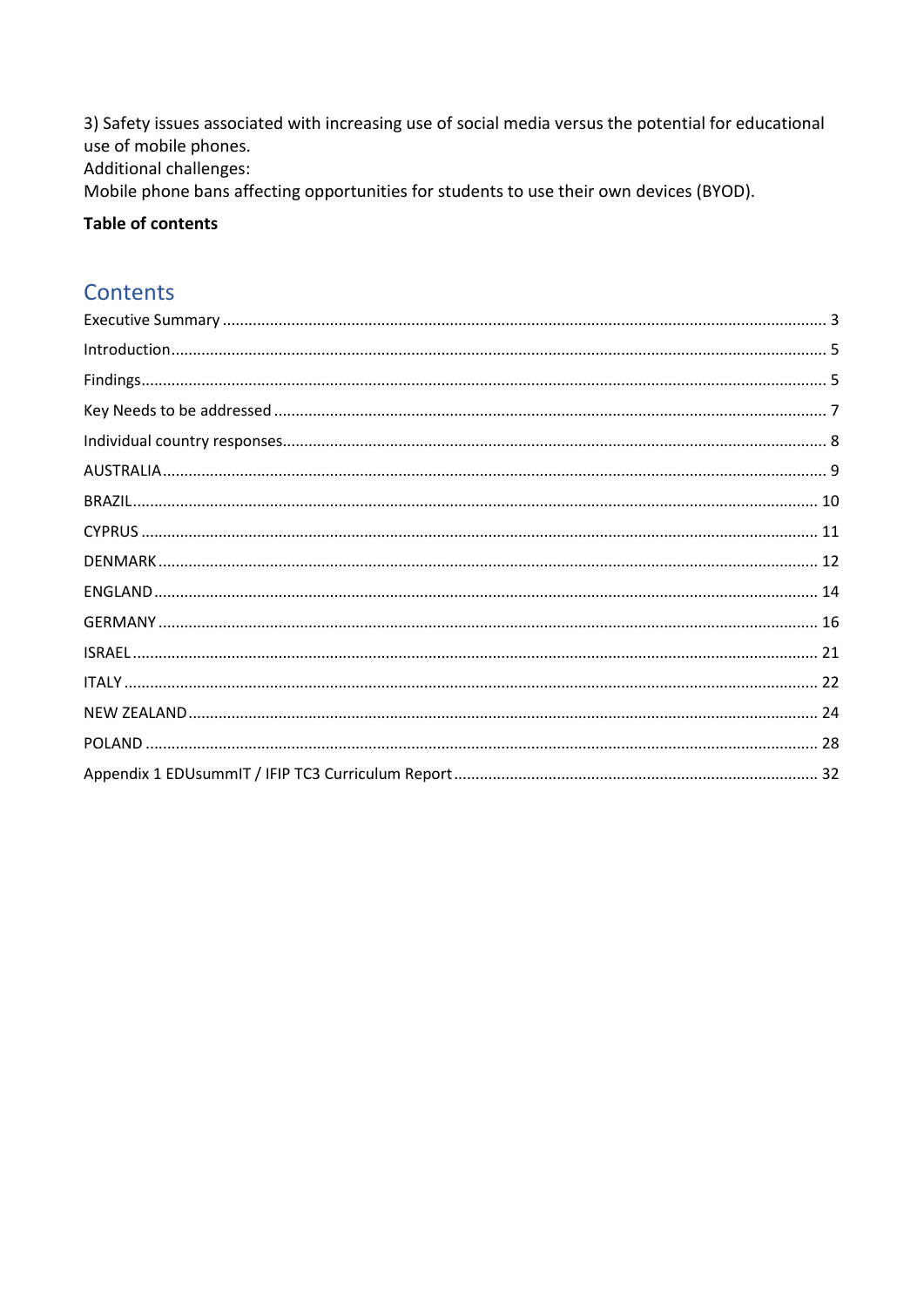# <span id="page-4-0"></span>Introduction

A meeting in Linz, Austria in June 2018 was convened by UNESCO together with IFIP TC3 in order to examine the needs and challenges/opportunities in relation to changing Computing curricula and the renewed focus on "coding" or programming and a stronger Computer Science content. A Task Force within IFIP TC3 had examined issues regarding Computing curricula and key challenges and opportunities (Fluck, Webb et al. 2016, Webb, Davis et al. 2017). Delegates to the Linz meeting discussed the following questions and challenges from the perspectives of their own country and context.

# **Questions**

1) Key challenges, identified previously (see Appendix 1) are listed below. Which 2 or 3 of these have proved (are proving) particularly challenging for you and how have you addressed them? 2) Are there any new challenges (not identified below) that you have identified as being particularly important in the situation in your country?

3) If we were to produce some kind of report/guidelines/curriculum recommendations on behalf of TC3 and UNESCO what do you think might have been or might still be useful in your country for making decisions about the Computer Science/Informatics curriculum?

**Key Challenges** (see Task Force TC 3/EDUSummIT Report Appendix 1 of this report)

1. Lack of clear understanding of Computer science/Informatics as an academic discipline.

2. Need for Computer Science/Informatics as a distinct subject in school curricula is controversial and poorly understood.

3. Computational thinking, a core component of Computer Science/Informatics this considered to be important in 21st century skills, but due to its complexity, it is difficult to implement in schools.

4. The development of Computer Science/Informatics school curricula is impeded by insufficient empirical evidence of student learning in order to support content definition and sequencing. 5. Previous ICT curricula deliveries poorly prepared students for Computer Science/Informatics in further/higher education or professional employment.

6. Integrating Computer Science/Informatics across other subjects in school curricula has been ineffective.

7. Teacher professional development in a newly introduced Computer Science/Informatics subject is a challenge in quality and quantity.

8. Identifying and allocating the additional resources for teaching Computer Science/Informatics is a challenge.

# <span id="page-4-1"></span>Findings

The challenges identified previously were all considered by most delegates to apply in their own countries but with varying importance at different stages in their processes of curriculum change. There was also general agreement about which were the major challenges and the underlying reasons for these challenges as explained here.

# **Major Challenges**

Challenge 1, the lack of understanding of Computer Science as an academic discipline, together with Challenge 7, providing sufficient teacher professional development, were considered by all delegates to be major challenges. The lack of understanding of the nature and importance of Computer Science stems partly from the low visibility of Computer Science compared with the very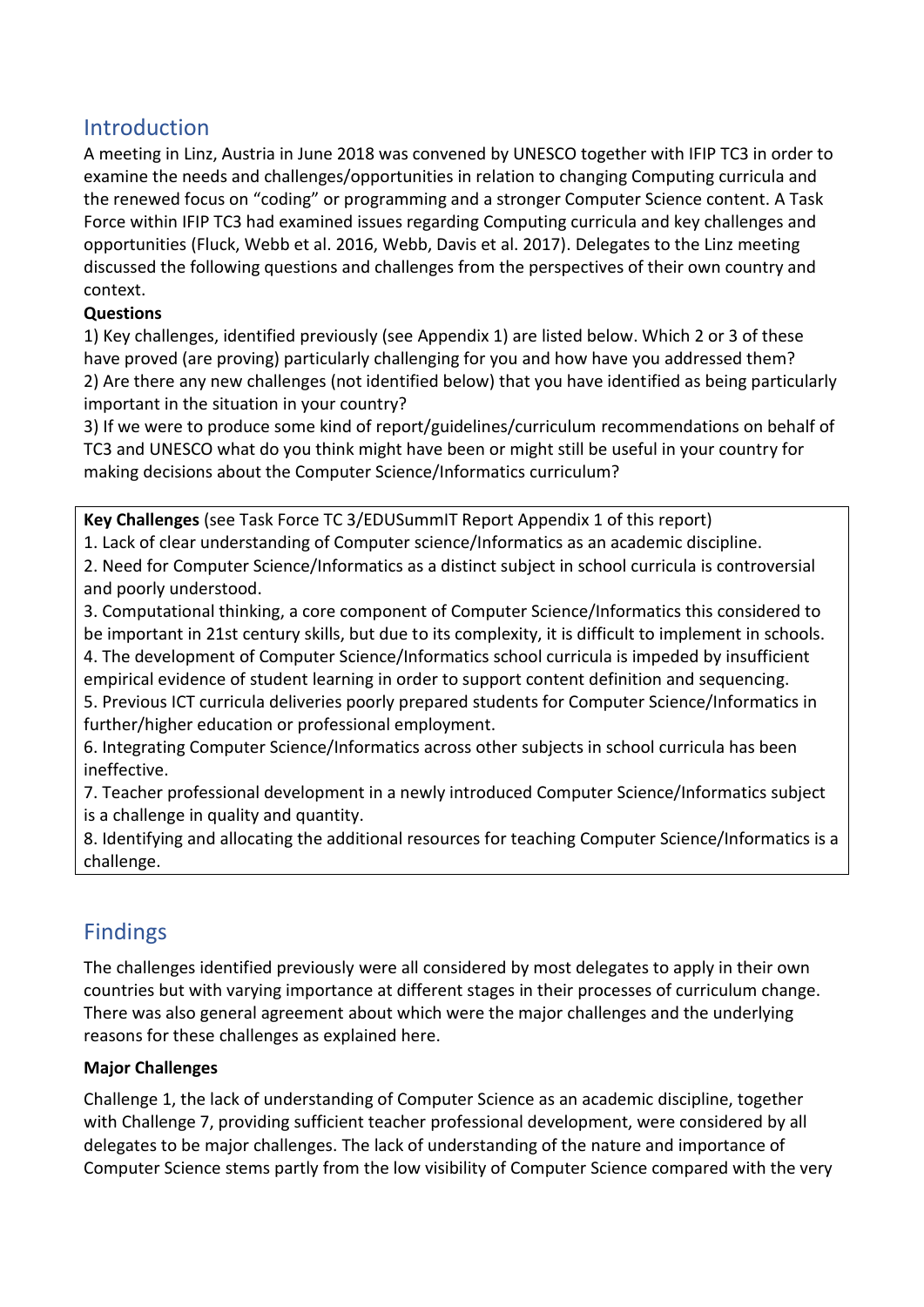obvious and ubiquitous nature of user applications and changes in the digital world. Whereas the benefits and dangers of social media and business applications are becoming widely known, the underlying systems, the way they are changing and the knowledge needed for their development are not visible. Furthermore, there are obvious and important concerns regarding Internet safety and these may focus policymakers on attending to such concerns rather than the broader needs.

Associated with Challenge 1 is the need for careful use of terminology and making this available to policymakers. This issue is compounded by different uses of terms in different countries as well as varied and changing terminology throughout the history of development of Computer Science education.

This lack of knowledge of Computer Science as an academic discipline is particularly common among policymakers but is also often shared by teachers themselves, especially as many teachers have responsibility for teaching elements of the computing curriculum without having studied Computer Science themselves. Therefore, many countries have focused on the surface features and neglected the academic discipline that enables and underlies development of the technologies.

Challenge 2, the need for Computer Science as a distinct subject in school curricula relates to Challenge 1 in that some countries, e.g. Italy, France and Finland incorporate Computer Science inside their mathematics and technology curricula. These issues are compounded by the pressure on space in the curriculum resulting from new developments across many subject areas. Furthermore, although in this meeting we were endeavouring to compare and discuss the issues across different countries, it is important to recognise that in many countries there is no centralised curriculum and curriculum decisions are made regionally as in Germany, for example, or even at school level. For example, in Italy schools have a great deal of autonomy in how they design their curricula. In some diverse countries, such as Brazil, different regions of the country differ markedly in their infrastructure and resource availability. Challenge 3, regarding computational thinking, also affects the understanding of Computer Science. The term, computational thinking, is poorly understood and there are significantly different interpretations in various contexts. While some interpret computational thinking wrongly as synonymous with Computer Science, or even more narrowly, as being primarily about programming, others take a very broad view of computational thinking and ignore the need for a strong connection with Computer Science.

Teacher professional development is a major challenge for many countries because: 1) most have insufficient graduates in Computer Science coming through to train as teachers and 2) in some countries existing teachers of ICT have very limited qualifications and understanding in relation to new computing curricula. Teachers of ICT often face particular challenges in developing their capability to teach programming as many have had no or very limited education in programming themselves. The continuing professional development needed is time-consuming and costly.

## **Major Tensions identified while addressing the challenges**

Addressing the challenge as discussed above has not been straightforward. In some cases, solutions have been found which often differ in different countries and different situations. The following specific tensions were identified. Typically, there are no ideal solutions and those adopted have depended on a number of factors including:

Tension 1: The urgency of curriculum change versus the need for costly and time-consuming professional development of teachers.

Solution approaches identified:

a) Introducing a new curriculum even though professional development of teachers was known to be inadequately resourced. This solution, used in England, created massive pressure on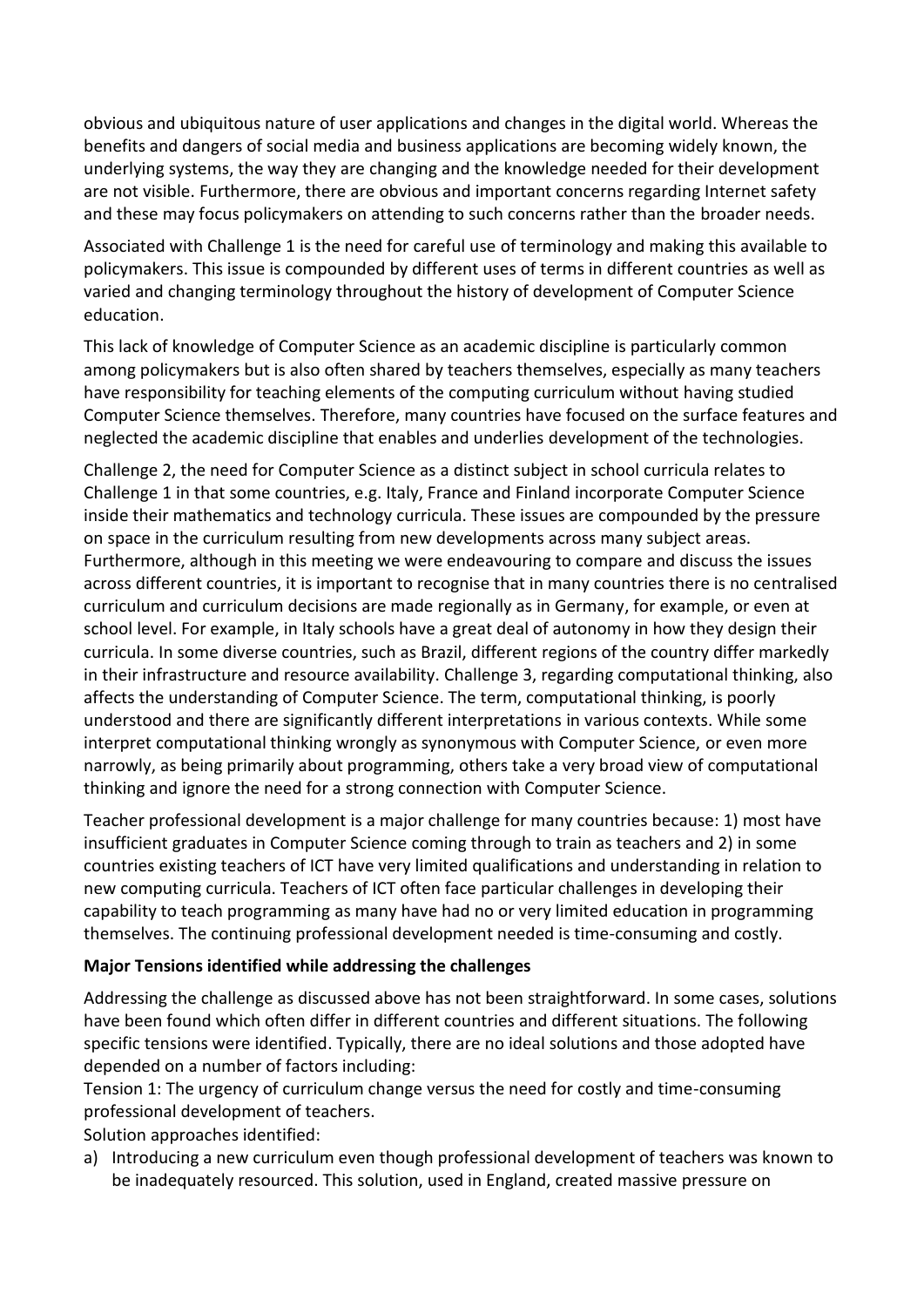teachers. However, introducing the new curriculum as a matter of urgency, together with some monitoring and evaluation, did highlight the need for professional development, which was then addressed with the provision of substantial funding.

- b) Delay change owing to the need for professional development of teachers. This approach can be more supportive for teachers but may delay much-needed change. This approach was adopted in Denmark.
- c) Make more use of informal learning including online resources and courses rather than changing the formal curriculum. It was agreed that informal learning has much to offer in many contexts and opportunities for informal learning are increasing. In some contexts, informal learning can provide a bridge while curriculum change develops more slowly. However, most delegates agreed that solutions based on informal learning should not obscure the important policy decisions needed to recognise the importance of establishing computer science as part of the formal curriculum.

Tension 2: Competition for resources – the need to improve learning across all subjects versus the need to develop computer science education.

Solution approaches identified:

- a) Make increased use of "unplugged activities", which are typically less resource-intensive, to develop conceptual understanding in computer science. However, the meeting recognised that "unplugged activities" are part of the solution and not the complete solution as typically they complement the use of computers.
- b) Make more use of informal learning including online resources and courses that do not depend on school-based resources. Learning programming, in particular, is very well supported by online resources that can be used in informal context. However, as mentioned above, reliance on informal learning may detract from important policy decisions regarding curriculum content.

Tension 3: Safety issues associated with increasing use of social media versus the potential for educational use of mobile phones. Whereas, in the last few years there has been a move towards "Bring Your Own Devices" (BYOD) as a way of enabling students to develop their confidence in using technology to support their learning, more recently a backlash against the dangers of technology use have resulted in policies at school or country level heavily restricting or banning use of mobile phones in schools.

Tension 4: It has been recognised that it is important to start learning aspects of Computer Science early, including programming, but there are dangers in simply pushing down curricula, designed previously for older students, into primary education. These dangers are associated with both challenges for teachers in understanding key concepts themselves and also with ensuring that the material and pedagogical approaches are suited for students in earlier stages of development. Solution approach identified:

a) Develop new curricula in collaboration with teachers. These curricula need to incorporate learning about safety issues and how to make appropriate use of technologies.

# <span id="page-6-0"></span>Key Needs to be addressed

Here we focused on ways in which a UNESCO/TC3 initiative might support countries in developing their curricula in relation to programming/coding. Four main areas were identified:

- 1) Access to resources and advice on how and in what circumstances particular resources might be relevant.
- 2) Advice concerning appropriate programming environments for learning programming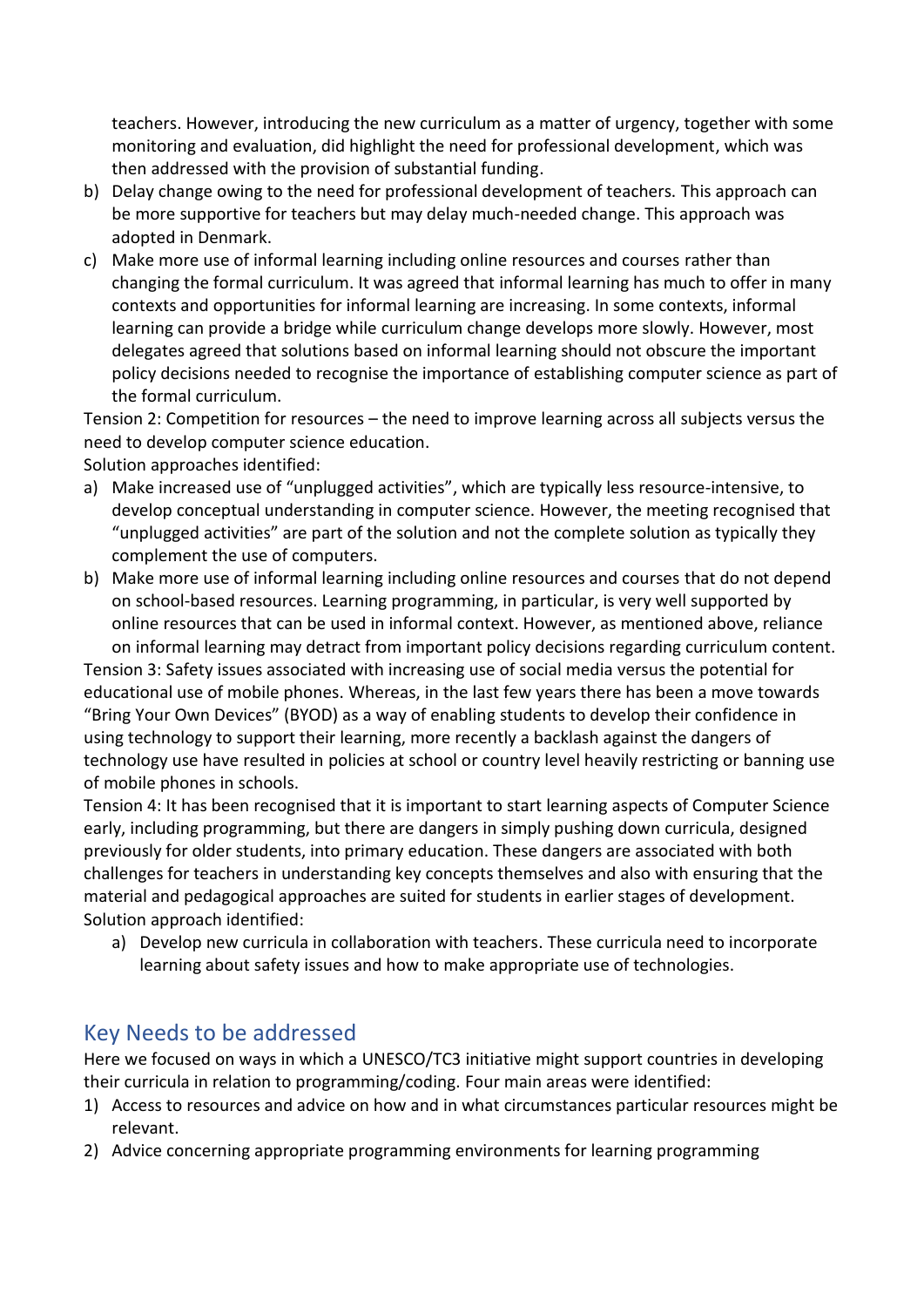- 3) Advice on scheduling implementation of new curricula and cost estimates for key elements, particularly professional development.
- 4) Informal Learning

# <span id="page-7-0"></span>Individual country responses

There follow brief reports from each of the following countries, addressing the issues identified, Australia, Brazil, Cyprus, Denmark, England, Germany, Israel, New Zealand, Poland. These brief snapshots provide examples of how some of the challenges have played out, what specific tensions have arisen and what lessons have been learned.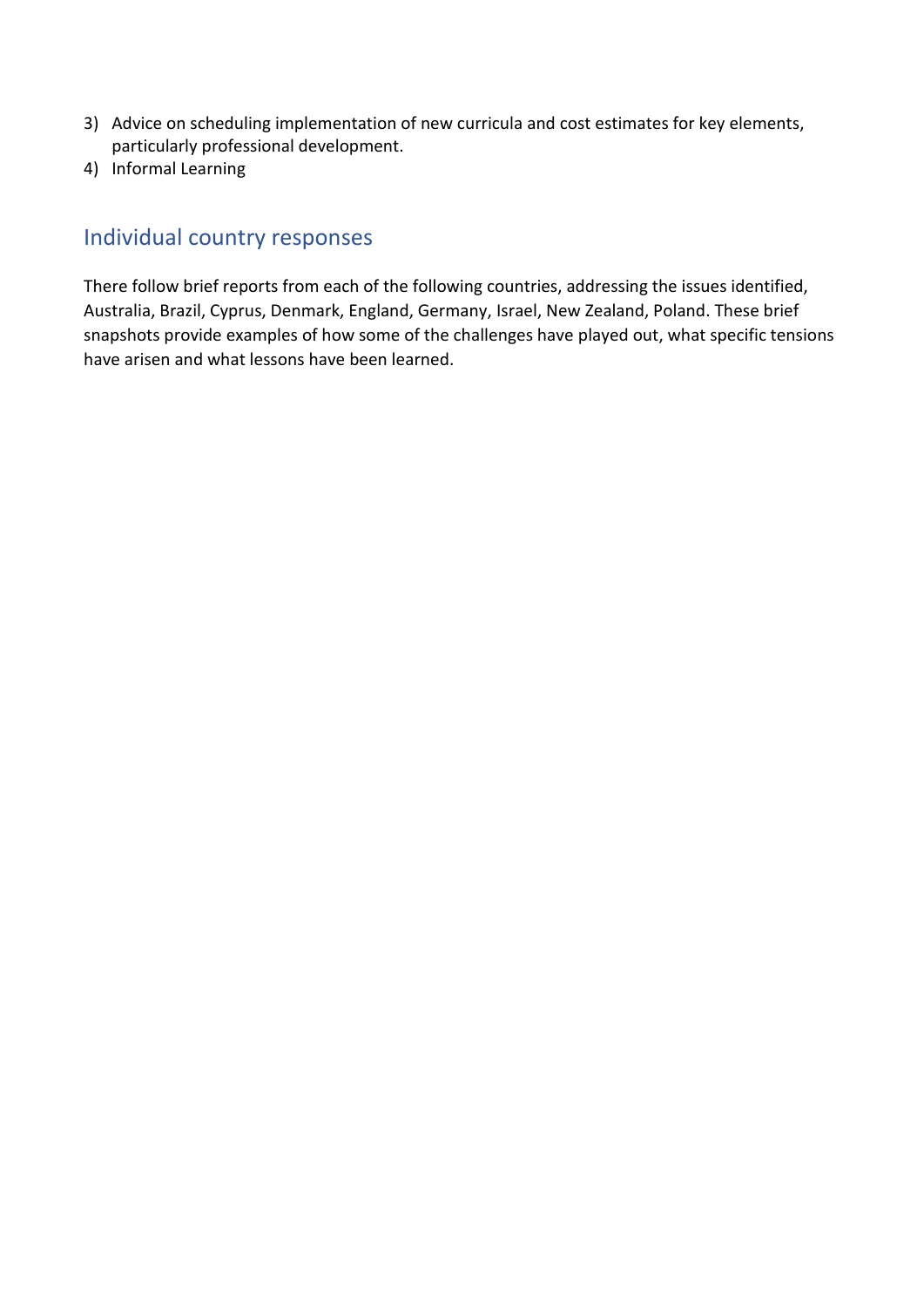# <span id="page-8-0"></span>AUSTRALIA

# **An Australian perspective on introducing a computer science/computing subject into schools**

By Andrew Fluck, University of Tasmania,

### **Introduction**

Australia introduced a national curriculum in 2009, which includes Information and Communication Technology (ICT) as a cross-curriculum capability, assessed in all subjects. This is a fairly office-applicationscentric approach, but it does provide opportunity for students K-10 to master the basic use of a computer. In 2015, the 'Technologies' learning area of the Australian Curriculum was split in two, with the addition of a new discrete subject called 'Digital Technologies'. This focuses on creating digital solutions K-8 with optional material for Years 9 and 10.

## **Challenges**

Our current challenges are Challenge 7 and Challenge 8 (above) – Teacher professional development for the new Digital Technologies subject, and building up infrastructure and equipment to the point where teachers can rely upon their availability and function.

Teacher training has NOT been planned or provided on a national scale. Since each state & territory has constitutional responsibility, this aspect of introducing the new Digital Technologies subject is diverse. A series of age-related MOOCs has been made available from the University of Adelaide with Google funding, but most teachers have to study these in their own time.

The Australian Government has created and maintains The Digital Technologies Hub [\(https://www.digitaltechnologieshub.edu.au\)](https://www.digitaltechnologieshub.edu.au/). This provides teachers with a central curriculum reference

point, scope and sequence documents, lesson plans and digital learning resources. A new challenge is the rise of social media and associated negative impacts on children. These are leading to

re-evaluation of BYOD policies and reviews are being conducted into the use of mobile phones in schools. The result is to exacerbate equipment shortages for studying Digital Technologies. While 'unplugged' materials are a useful teaching supplement, it is the view of this author that they cannot entirely replace the learning experience of using a computer.

#### **Lessons learnt and ways forward**

In hindsight, Australia could have planned better. For example, one state which intended to report student progress in Digital Technologies to parents by the end of 2018, decided to delay this to 2020 or later, because of the lack of reliable equipment and low teacher preparedness. Therefore, it would be useful to provide advice on scheduling and synchronising implementation, and indicate cost estimates for essential elements such as:

Teacher professional development

Policies for infrastructure and equipment

Curriculum development and implementation timelines

Provision of a central reference point

On a personal note, it may also be useful to provide advice on the number and variety of programming paradigms to which students should be exposed. Given its rising importance, it might also be suitable to include quantum computing experiences<sup>1</sup> in the later years of schooling.

<sup>1</sup> <http://andrew.fluck.id.au/QCintroduction>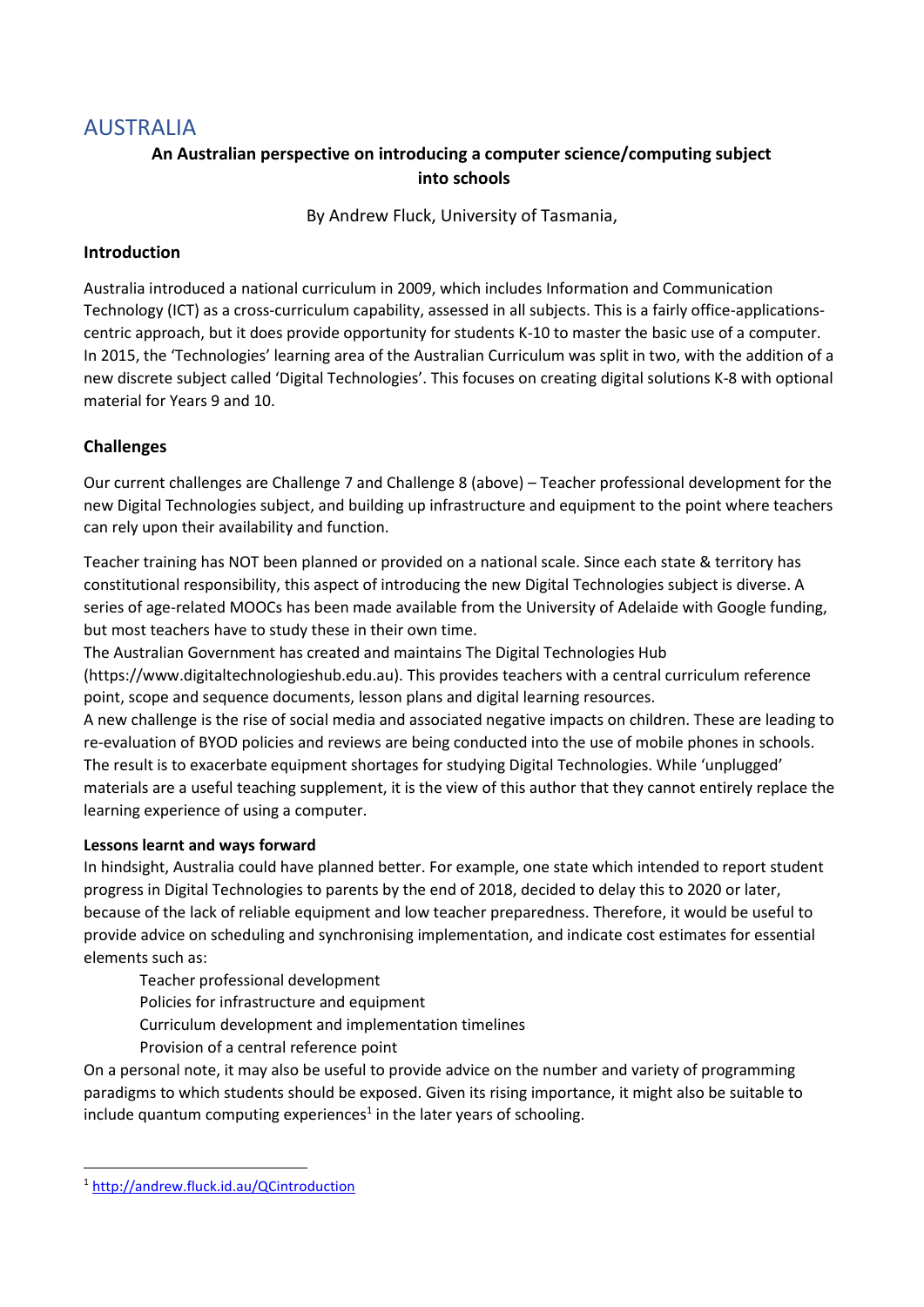# <span id="page-9-0"></span>BRAZIL

# **Key Challenges from the TC3 / UNESCO Meeting at OCCE 2018:**

### **Perspective and Comments: CEST/ USP – Brazilian scenario**

Edison Spina, University of Sao Paulo, Brazil [spina@usp.br](mailto:spina@usp.br) Marcel Jacques Simonette, University of Sao Paulo, Brazil [marceljs@usp.br](mailto:marceljs@usp.br)

#### **Introduction**

We have presented to the members of our Study Center the eight challenges identified at EDUsummIT 2015. The first reaction of the group was discussion about: "Why computational thinking? Why not system thinking, complexity thinking, or critical thinking?" We realize that it is not a matter of choice between one thinking or another, all types of "thinking" are important, and "computational thinking" helps organize the logic behind the thinking issues.

## **Challenges**

Analysing the challenges, we have identified three "big" challenges considering the Brazilian scenario:

2 - Need for Computer Science/Informatics as a distinct subject in school curricula is controversial and poorly understood.

We still have problems with mathematics (including logic) and Portuguese (language) education, it is necessary to develop a clear understanding of the need for Computer Science. However, there are private schools in some Brazilians cities that already have Informatics in their curricula, at the same time, there are other cities in which the public schools do not have electric energy.

4 - The development of Computer Science/Informatics school curricula is impeded by insufficient empirical evidence of student learning to support content definition and sequencing.

The evidence is indeed a problem in the development of computer science school curricula. High Education educators have a better understanding of this issue. However, elementary and junior high schools' educators really need substantial evidence. Nowadays, mathematics and Portuguese are the significant problems in Brazilian education.

7 - Teacher professional development in a newly introduced Computer Science/Informatics subject is a challenge in quality and quantity.

In this topic, we have the problem: who will teach the teacher? It is necessary to graduate a new set of teachers that will have the knowledge required to train the teachers.

#### **Lessons learnt and ways forward**

Concluding, we believe that it is necessary to develop more reports about the need for Computer Science/Informatics as a distinct subject in school curricula. Also, it is essential to establish guidelines to teach teachers in Computational thinking, in formal and informal ways. Furthermore, it is essential to develop a dictionary/glossary of the terms, as there are different concepts being used, as: computational thinking, algorithmic thinking, coding skills, informatic skills, etc.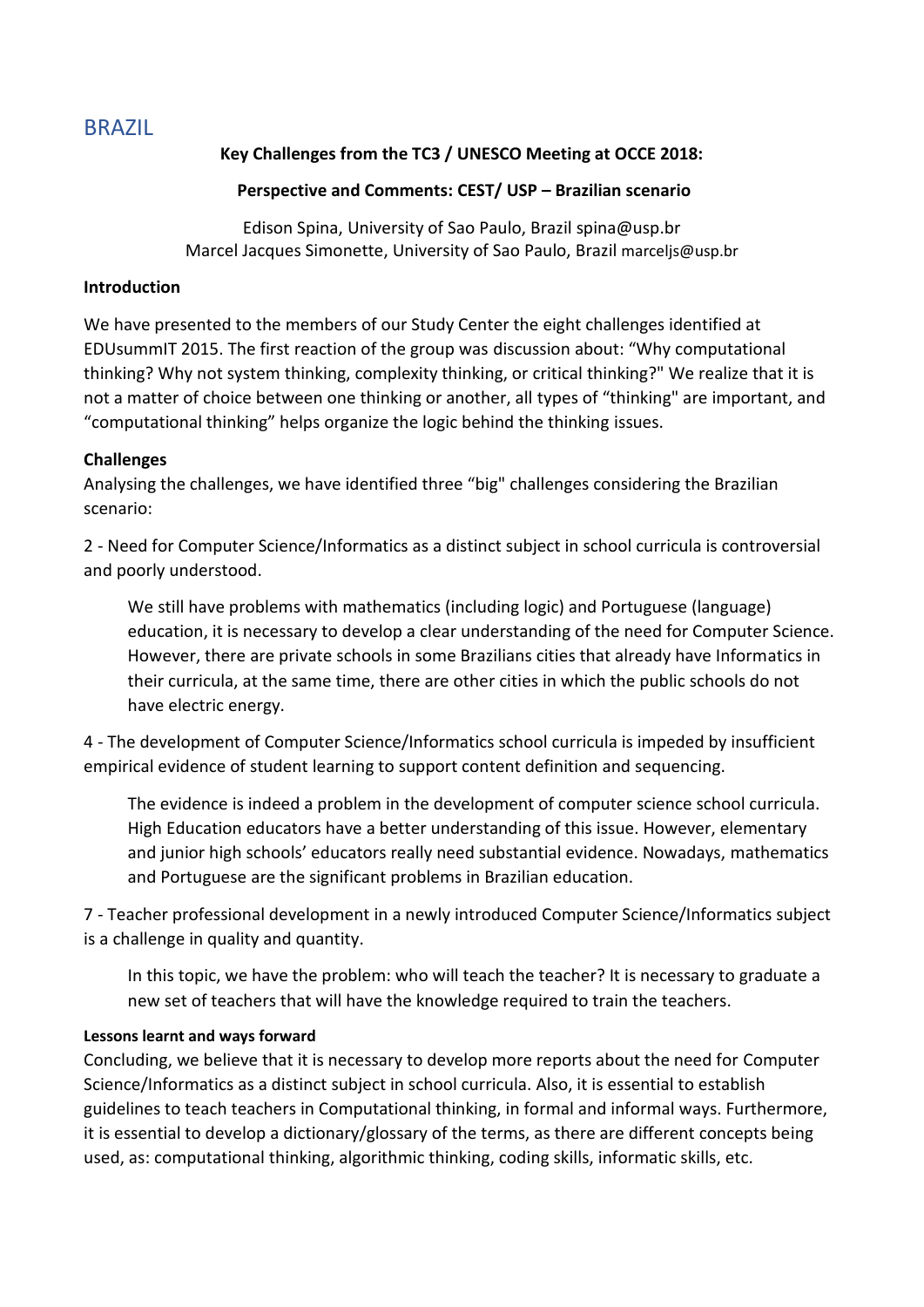# <span id="page-10-0"></span>**CYPRUS**

### **The case of Cyprus**

#### Charoula Angeli, University of Cyprus, Cyprus, [cangeli@ucy.ac.cy](mailto:cangeli@ucy.ac.cy)

#### **Background Information- centralized educational system**

#### *Primary Education (grades 1-6)*

- Digital technology is used as a tool in teaching.
- Computer science (CS) is not part of the elementary school curriculum.

#### *Secondary Education (grades 7-12)*

- Computer Science as a subject-matter has been taught in grades 7-12 since 1988.
- It is mandatory for grades 7-10.
- Elective for grades 11-12.
- Taught by teachers who have a bachelor's degree in Computer Science.

In May 2018 the Minister gave the go-ahead for the development of a new elementary curriculum:

- 1. To design and develop the curriculum of a new thematic standalone unit on "New/digital Technologies" as part of the Design and Technology curriculum in elementary education.
- 2. But he mostly appointed CS teachers so we took that as giving us a hint about integrating CS in the elementary school curriculum.
- 3. The new unit should consist of 16 teaching periods (40 minutes each) in grade 5, and the same for grade 6

#### **Key challenges**

1. Define conceptually the term "New Technologies" and develop a framework for developing the curriculum.

- Operational framework for NT that can be actually be taught by teachers.
- What should this curriculum include? How a CS curriculum should make connections between computer science and society?
- 2. How many hours per area/topic?
- 3. Access to reliable computer labs.
- 4. Access to reliable wifi.
- 5. Access to resources/learning materials.
- 6. How to train the teachers.
	- Start with the teachers who teach design and technology and use those as multipliers to train the rest.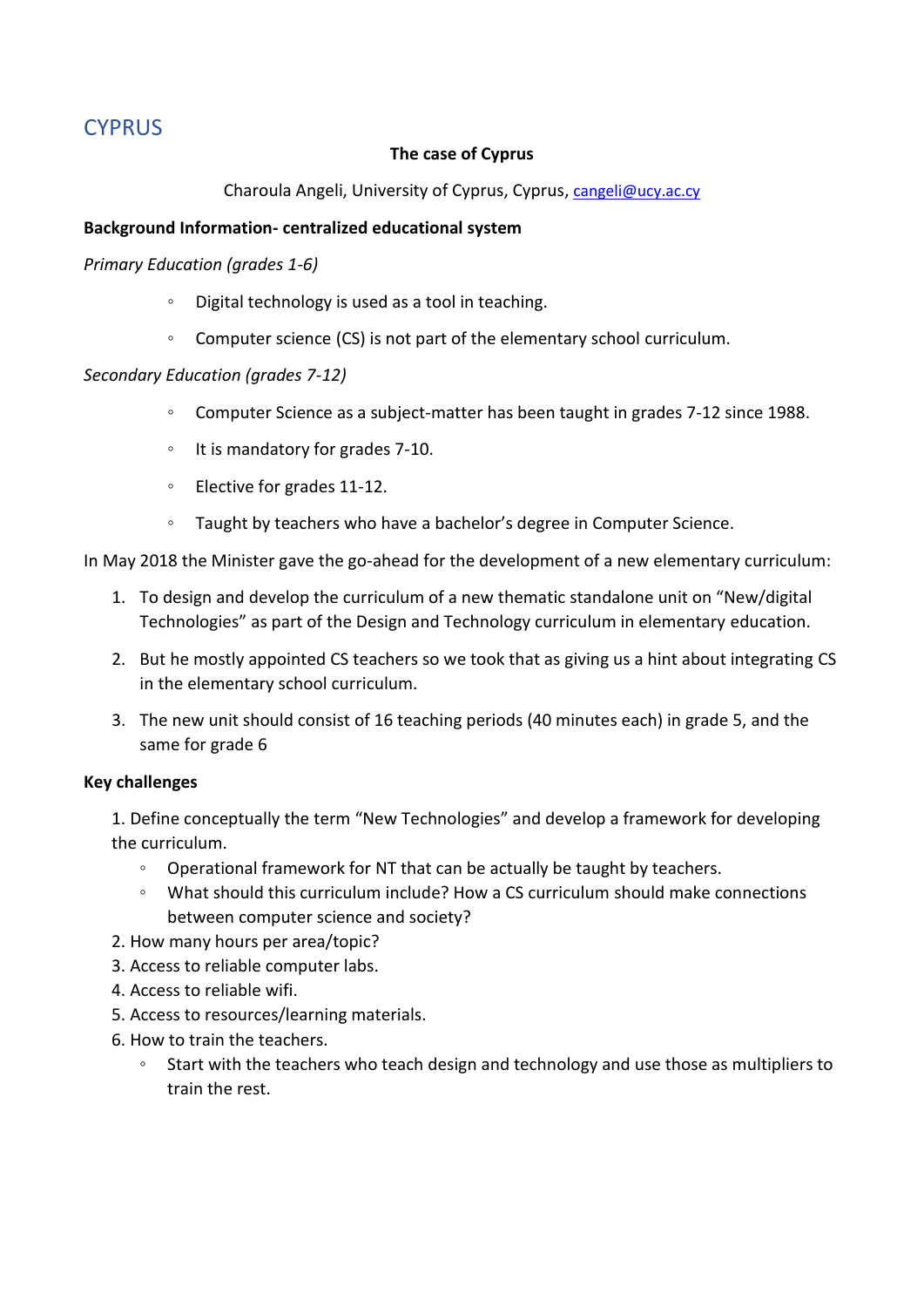# <span id="page-11-0"></span>DENMARK

# **Danish perspectives on introductory informatics courses**

By Bent B. Andresen, Aarhus University, [bba@edu.au.dk](mailto:bba@edu.au.dk)

### **Introduction**

Earlier this year, the Danish Government launched "Action Plan for Technology in Education". According to this plan, students in primary and lower secondary schools need to have a general idea about computing, i.e., what it is. The competence development includes coding and the creation of digital products. This trend is in line with the shift in focus in a number of other countries.

In Denmark, most students are digital literate. Recently, a comparative study provided evidence suggesting that the 4<sup>th</sup> grade students are among the best in the world navigating and reading webcontent (Progress in International Reading Literacy Study, 2017). Additionally, another comparative study provided evidence that the  $8<sup>th</sup>$  grade students are more computer and information literate than the students in most other countries (First International Comparative Study on Computer and Information Literacy, 2014). The Danish Government now plan to strengthen the so-called "Technology Comprehension".

## **Challenges**

A challenge is a lack of clear understanding of this notion of Technology Comprehension. It includes but also goes beyond programming. It is considered essential for learning, working or talking responsible decisions in the digital age. So far, there is no precise description of the learning objectives in this area. In particular, it is unclear how the "Technology Comprehension" is related to self-directed use of digital technology to access, manage, integrate, evaluate and create information.

According to the Action Plan, the vision is that all children, adolescents and adults not just use the digital technology – they should also be able to relate critically to and shape this technology. Everyone does not need to become ICT specialists, but children, young people and adults should be able to commit themselves to digital communities and develop  $21<sup>st</sup>$  century skills including "ICTcreativity" and "digital literacy".

The implementation period lasts four years. In this period, a one-year elective subject "Technology comprehension" will be introduced in primary and lower secondary school. The content includes programming, design of digital products and significance of digitization in society. Consequently, there is an increased focus on creating digital products and programming has returned to primary and lower secondary school.

In the four years plan period, other initiatives include:

- 1) A competition for students in  $6<sup>th</sup>-8<sup>th</sup>$  grade for innovative problem solving using ICT (digital skills/CRAFT)
- 2) Development of digital literacy including coding skill for students in  $4<sup>th</sup>$  grade (based on an idea developed by BBC/Micro:bit)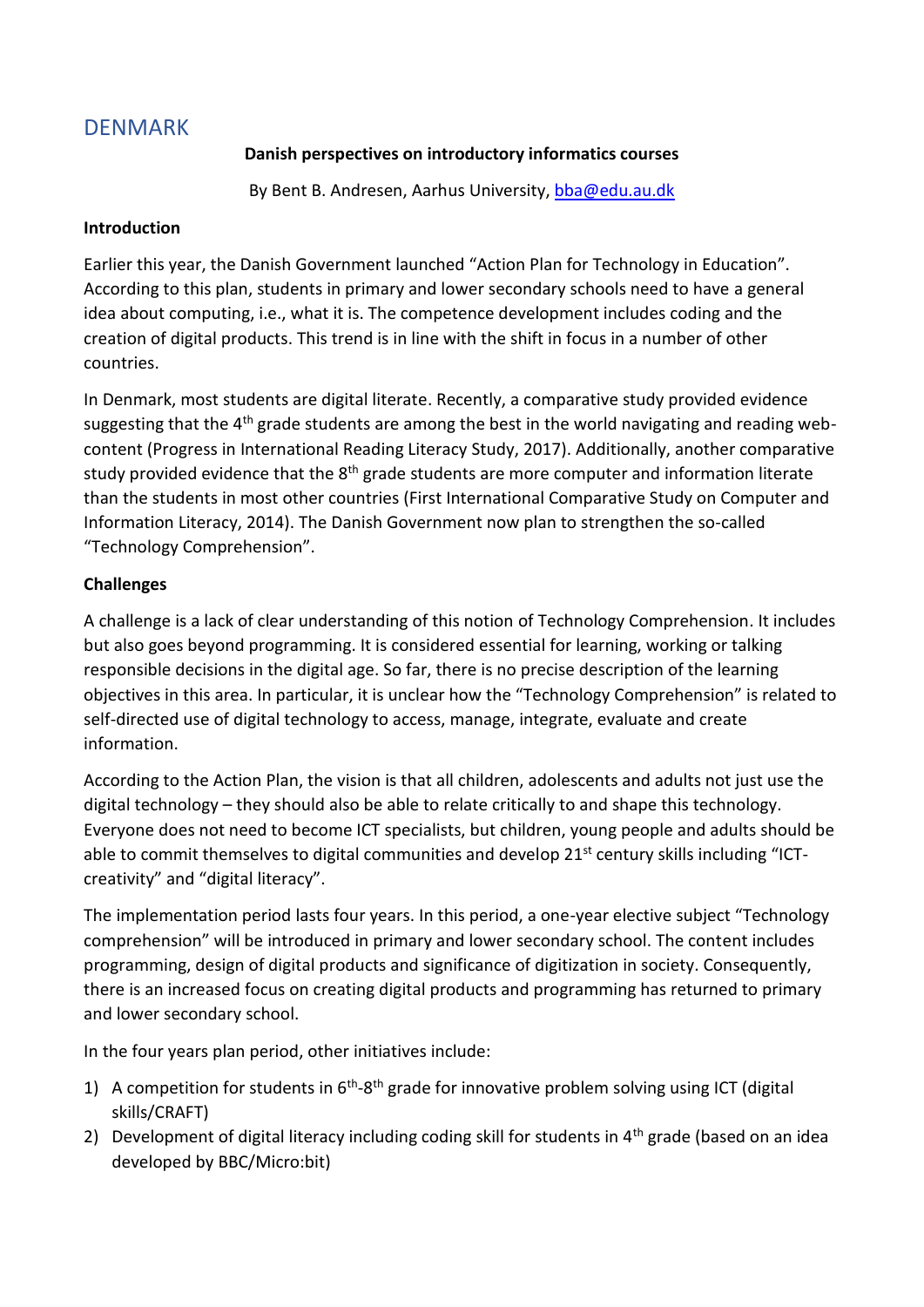3) Increased focus in the final examinations of vocational training on evaluating students' digital skills).

For many years, teacher professional development regarding use of digital technology has been a challenge in Denmark. Due to the need of primary and lower secondary school teachers for digital literacy, The Danish Government want to increase professional development regarding the use ICT in 1:1 classrooms, which was implemented in all public K-12 schools and further education 3-5 years ago. In particular, it is planned to developing competencies regarding general "Technology Comprehension". These efforts include pre-service as well as in-service teacher education.

In Danish vocational education, the need for informatics education as a distinct subject in the curricula is poorly understood. This includes the need for education regarding computational thinking and coding. However, eight 'experts' and I are invited in August 2018 to advise the central authorities in Denmark regarding the need for digital competencies in vocational education.

Regarding adult education, the Danish Government wants to fill some of the gaps. More concretely, it wants all adults to develop "stronger basic IT skills" as a foundation for continuously acquiring new knowledge and upgrading in the digital field. In Denmark, all adults can attend the so-called "Preparatory Adult Education" ("FVU") to develop their basic digital skills. In order to increase basic skills of the workforce, this offer will now be enlarged with the subject "FVU digital".

There are already some experiences in this area. Nine years ago, I developed a curriculum for the Ministry of Education. This curriculum labelled "FVU IT" encompasses three levels. The length of the education at Level 1 and 2 is 40-60 lessons per level, and the education at Level 3 has a range of 60-80 lessons. The overall learning objective the first level is that the participants develop skills in assessing and processing digital content. The overall learning objective at the second level is that the participants automate already developed skills in searching, processing, arranging and collecting digital information and materials. At Level 3, the learning objective is that the participants improve or develop their knowledge about the use of ICT as a means of expression when performing a job, educating, or acting as active citizen.

This curriculum was implemented at adult education centres in Denmark. The experiment was thoroughly evaluated, and the evaluation results provided evidence suggesting that all the learning objectives were met. However, allocating resources was a challenge. After some years, the provision of education for adults in this area stopped. In the near future, it will be revitalized with the provision of "FVU digital".

## Source:

Ministry of Education. (2018). Action plan for technology in Education. Copenhagen: Ministry of Education.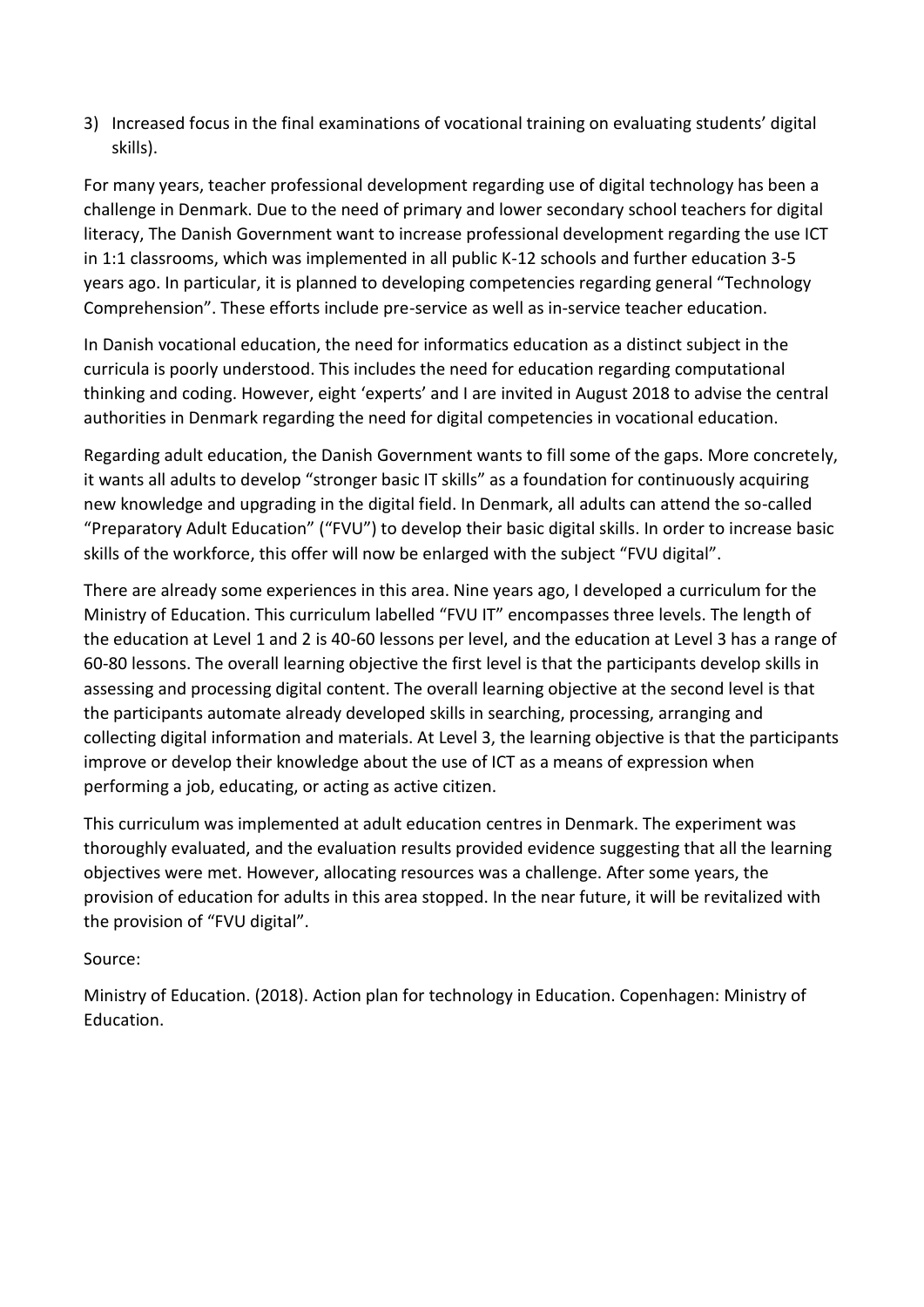# <span id="page-13-0"></span>ENGLAND

### **A perspective from England on introducing Computer Science into schools**

Mary Webb, King's College London, [mary.webb@kcl.ac.uk](mailto:mary.webb@kcl.ac.uk)

#### **Introduction**

This report applies to England although curriculum change in Wales and Scotland is largely similar to that of England and similar issues have been identified (The Royal Society 2017), although the curriculum specifications have been created separately. Following a report from the Royal Society (2012), a new curriculum, with a strong focus on Computer Science but also incorporating Information Technology and digital literacy, was introduced to England in 2014.

#### **Key Issues and Challenges**

All of the 8 challenges have applied during the process of changing the curriculum in England. Probably the most significant challenge has been teacher professional development. Professional development was a major challenge because the curriculum in England had been not fit for purpose (The Royal Society 2012). The "ICT" curriculum had gradually shifted over a number of years to a very limited offering of basic digital skills using office applications. Therefore, teachers, who were often drafted in from other subject areas, had no experience of teaching technical aspects of computing and programming. Very few of the existing ICT teachers had qualifications in Computer Science and even those who had suitable qualifications had been de-skilled as result of teaching this very limited curriculum. Funding for professional development was very limited, given the scale of the problem, and targets set for recruiting new teachers of computing were not met. The British Computer Society and the grassroots teachers' organisation, Computing at School (CAS), strongly supported the curriculum change and set up a "Network of Excellence", a community of practice, based largely on voluntary contributions from higher education, in partnership with schools, to support the development of resources and teacher professional development. Although these initiatives involved many enthusiastic participants and had significant success, especially in interpreting curriculum requirements and developing resources, these initiatives were nowhere near sufficient to meet the challenge of professional development (The Royal Society 2017). Recently, in order to address the shortage of teachers of computing and the professional development challenge, the UK government has set up a "National Centre of Computing Education", with funding of £100 million and the aim to train 8000 teachers. Challenge 1, the lack of clear understanding of Computer Science as an academic discipline, has been significant in developments in England. The problems identified by the Royal Society regarding the impoverished nature of the ICT curriculum (The Royal Society 2012), were created by this lack of understanding by policymakers and others. Following the curriculum reform in 2014, arguably problems with the development of new qualifications were predominantly due to lack of understanding by policymakers of the overall scope of curricula in relation to Computer Science and Information Technology. Thus, although the National Curriculum specification incorporated Computer Science, Information Technology and digital literacy, academic qualifications, at 14-19 years old, became exclusively focused on Computer Science with a neglect of Information Technology. Specifically, GCSE and A-level qualifications in ICT were discontinued and not replaced

with appropriate qualifications to cover the Information Technology elements of the National Curriculum. These developments also coincided with a demand from politicians for greater academic rigour and harder courses so that at GCSE-level (14 to 16) and above Computer Science has come to be considered as a very difficult subject to be taken only by very able students.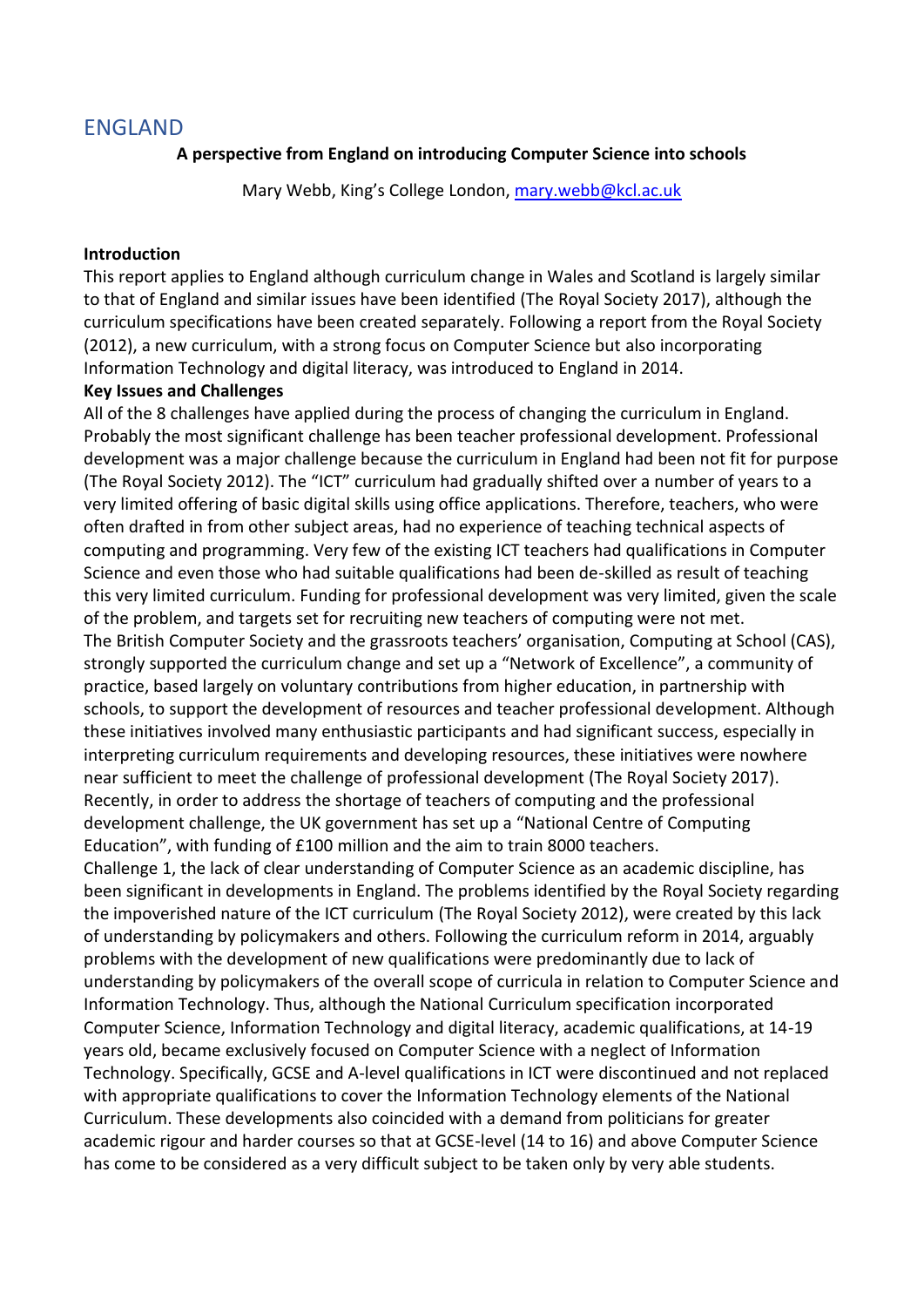Consequently, relatively few students are studying any aspects of computing beyond age 14 and the gender imbalance is continuing, with relatively few girls choosing to study Computer Science (Kemp, Berry et al. 2018).

# **Lessons Learnt**

The introduction of a new curriculum without adequate resources for professional development was controversial and there are many who believe that a more managed introduction would have been preferable, not least many teachers who have felt overworked or overwhelmed by the rapid change. However, analysis of the examination data between 2014 and 2017 shows that an increasing percentage of schools are offering Computer Science qualifications at age 14-19 (Kemp, Berry et al. 2018) so this may be considered as a sign of success. Furthermore, the Royal Society's more recent review (The Royal Society 2017) reported that there was much to celebrate and advocated building on the work of the communities of practice and centres of excellence, with a specific focus on providing adequate resources for professional development.

More specifically, the provision of an appropriate range of courses to enable students at 14-19 to study appropriate material in computing remains challenging. Arguably and with hindsight,

problems with the limited range of qualifications, might have been avoided by reviewing the whole landscape of Computing content and approaches at the same time, rather than focusing initially on developing new Computer Science specifications.

# **References**

Kemp, P., M. G. Berry and B. Wong (2018). The Roehampton Annual Computing Education Report, London: University of Roehampton.

The Royal Society (2012). Shut down or restart? The way forward for computing in UK schools. London, The Royal Society.

The Royal Society (2017). After the reboot: computing education in UK schools. London, The Royal Society.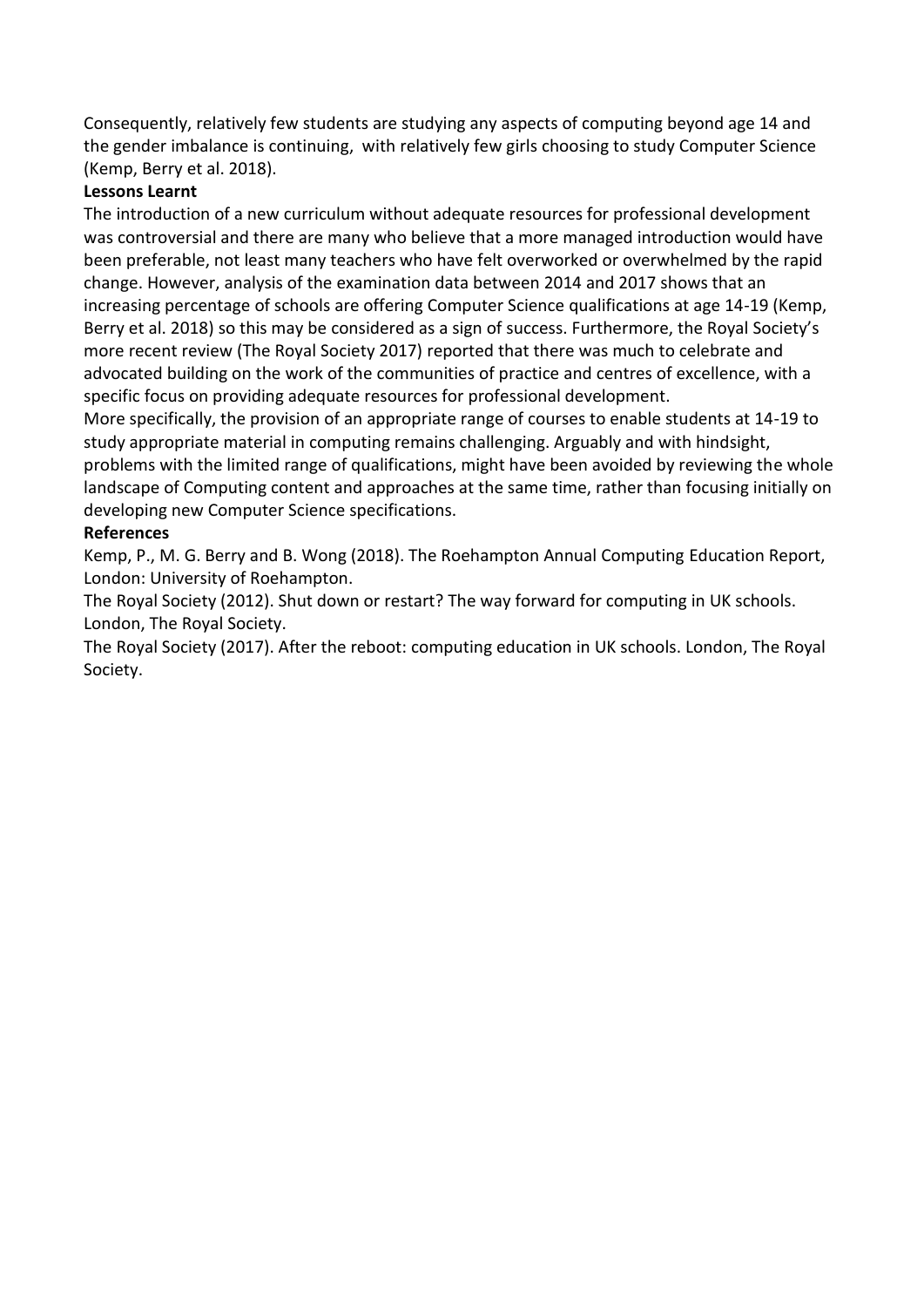# <span id="page-15-0"></span>GERMANY

## **A German perspective**

Torsten Brinda, Univ. of Duisburg-Essen, Germany, [torsten.brinda@uni-due.de](mailto:torsten.brinda@uni-due.de) Johannes Magenheim, Univ. of Paderborn, Germany, [jsm@uni-paderborn.de](mailto:jsm@uni-paderborn.de) Christine Bescherer, Ludwigsburg University of Education, Germany, [bescherer@ph-ludwigsburg.de](mailto:bescherer@ph-ludwigsburg.de)

# **Challenges**

# *1. Lack of clear understanding of Computer science education /Informatics as a school subject.*

In Germany, computer science has been available as an optional or mandatory-optional school subject throughout the country since some decades already, but only in few federal countries it has been implemented as a mandatory subject for all students. In 2016, the board of ministers of education and cultural affairs published a strategy document on "education in the digital word"<sup>2</sup>, a 60-pages long document, which mostly focuses on digital literacy and competent usage of digital tools but does not include any considerations concerning computer science education in a separate subject. The only explicit connections drawn state that the competences to be acquired are "so important that they cannot be addressed in a single subject like computer science but have to be integrated in all subjects". The document, which is now discussed in all federal countries and used for implementing digital education strategies, does not show a clear understanding that learning in the digital age is not only about learning with and using digital technology, but also about learning about digitalization and the underlying concepts.

In this context, the need to strengthen 'computational thinking' (Wing, 2006) is always mentioned. However, the term is controversially discussed even at the academic level (see, e.g., Denning, 2017) and is interpreted in a completely different manner in the context of educational policy. Everyone interprets the term as they see fit it for their educational interests. The spectrum of interpretation of computational thinking ranges from modeling, coding, and programming to the understanding application of informatics systems. Based on these different concepts, the term is then also used to justify CSE as an independent school subject or as an integrative learning area, integrated into all subjects.

A few years ago, the earlier German Minister of Economic Affairs (Gabriel) suggested the introduction of a new subject called "Programming language". Among political and other stakeholders within the education systems, computer science is very often equated with "programming" or "programming language" or "using digital technology", which indicates limited or even misconceptions about the discipline. However, these persons are very often the ones who make or influence the political decisions concerning this field.

In 2016, the German Informatics association organized a workshop on "education in the digital networked world" and brought together around 30 experts from computer science, computer

<sup>2</sup> https://www.kmk.org/fileadmin/Dateien/pdf/PresseUndAktuelles/2017/KMK-Strategie\_Bildung\_in\_der\_digitalen\_Welt\_Zusammenfassung\_en.pdf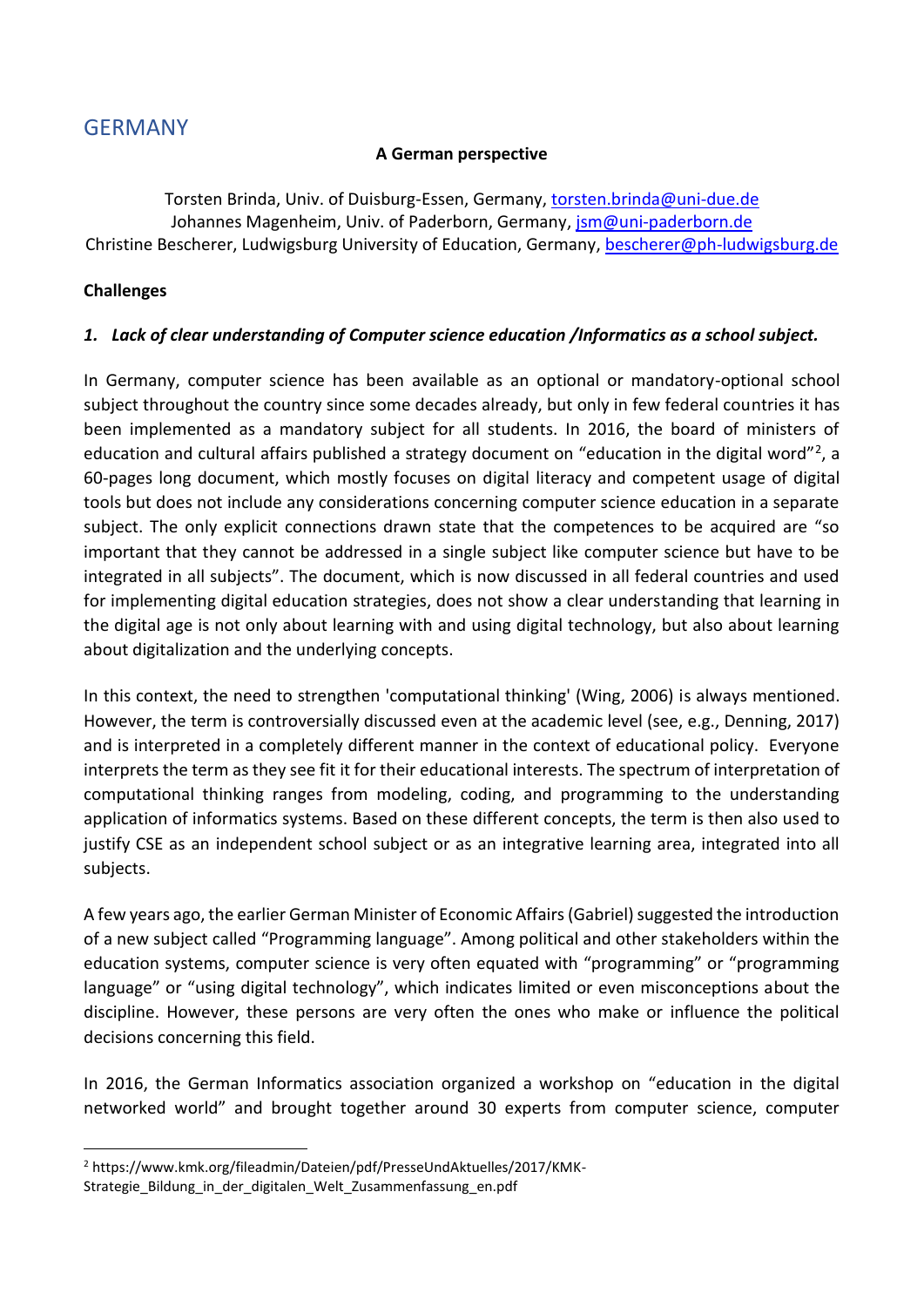science education, media education, secondary schools, and politics. In this workshop, a model was developed (the *Dagstuhl triangle*, see Brinda/Diethelm 2017), which was well recognized in the German speaking countries. It integrates learning with and about digital technologies and also reflection about its impact on the individual and society. This model and a number of presentations and discussions with stakeholders were fruitful and contributed to the awareness that computer science can contribute to understanding of and participating in the digital world.

The 2018 German National report to IFIP TC3 also addresses and summarizes these problems (Source).

# *2. Need for Computer Science/Informatics as a distinct subject in school curricula is controversial and poorly understood.*

The advantages and disadvantages of computer science as a separate subject, integration of computer science aspects into other subjects, and teaching computer science through projects or extracurricular activities were discussed in (Brinda 2017). The same argumentation was used in a comment paper of the German Informatics association answering to the above-mentioned strategy paper<sup>3</sup>.

# *3. Computational thinking, a core component of Computer Science/Informatics this considered to be important in 21st century skills, but due to its complexity, it is difficult to implement in schools.*

In Germany, this does not seem to be an issue, because there are a number of successful implementations of computer science education from primary school projects to advanced classed in upper secondary education. However, most of these classes are optional. With only optional classes, the goal of school to prepare everybody for life and work also in the digital world cannot be reached by everybody, because it depends on decisions made throughout the school career. The main problem for the implementation in school seems to be the following: the school curriculum is already quite full with other subjects, so a new mandatory course would have to be added to that or something else would have to be reduced or even removed. If the time to be spent at school would be extended, political stakeholders fear discussions with parents, students and teachers. If any other subject would be reduced at school, the political stakeholders fear discussions with the representatives of the respective subject. The education administration also often argues that there is a lack of qualified informatics teachers (chicken and egg problem). To avoid any discussion, they abstractly delegate computer science-related competences to all other subjects, which cannot work for the majority of teachers.

# *4. The development of Computer Science/Informatics school curricula is impeded by insufficient empirical evidence of student learning in order to support content definition and sequencing.*

In Germany, this is not a problem. A number of successful curricula exist in the federal countries. Empirical research concerning various fields is progressing and made available to teachers for

<sup>3</sup> <https://fb-iad.gi.de/fileadmin/FB/IAD/Dokumente/gi-fbiad-stellungnahme-kmk-strategie-digitale-bildung.pdf>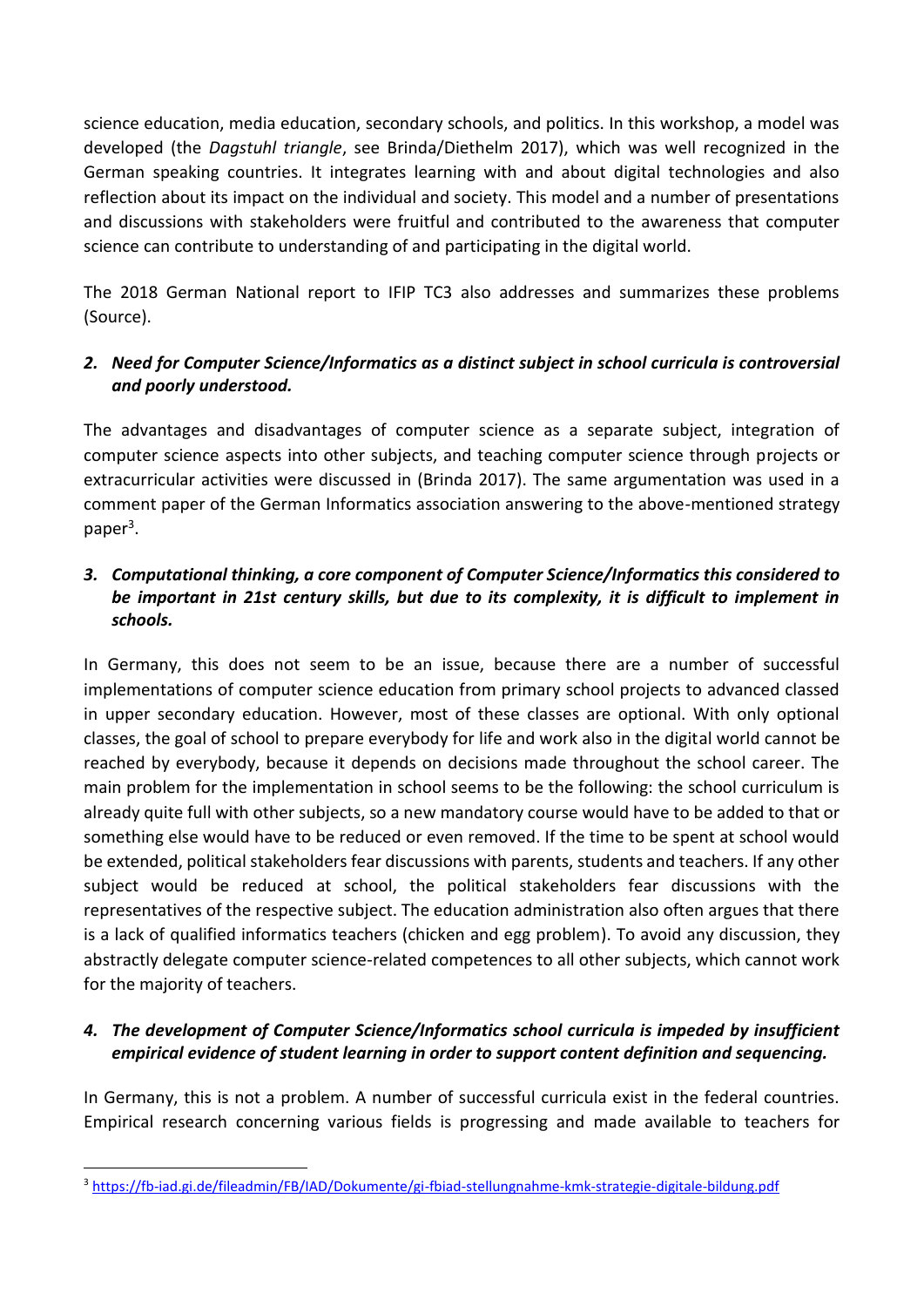ongoing improvement of learning and teaching computer science. However, empirical research on computer science education in schools is still relatively young and not as multi-faceted as in the other STEM subjects. There are relatively few well-founded studies. Existing studies often have low case numbers, are sometimes methodologically critical, and the impact on teacher training in CSE and the current practice of computer science teaching is probably still rather low.

# *5. Previous ICT curricula deliveries poorly prepared students for Computer Science/Informatics in further/higher education or professional employment.*

The integration of ICT in various subjects has also been tried out in Germany in the last decades. The results of the ICILS study 2013 have shown that the development of computer and information literacy was below average in comparison to other participating countries. These results were a main motivator for the above-mentioned strategy paper of German educational politicians.

# *6. Integrating Computer Science/Informatics across other subjects in school curricula has been ineffective.*

see 5.

*7. Teacher professional development in a newly introduced Computer Science/Informatics subject is a challenge in quality and quantity.*

Teacher qualification is a huge challenge. In Germany, teachers with a wide range of qualifications teach (about) computer science. In this context, a distinction should be made between three groups of teachers:

- 1. teachers who teach computer science (mostly at Gymnasium or in higher secondary schools).
- 2. teachers who teach computer science as an elective subject and who often do so without any specialist or didactic qualification. We simply do not know what is taught regarding content (possibly only user software training?)
- 3. teachers of all subjects who are expected to teach computer science education in their respective subjects in an integrated manner

There are teachers from other subjects, who follow material (such as provided by code.org) in projects or optional courses, others who have been qualified more or less in in-service certification courses (one to two years with few days per week), and those who studied a regular teaching degree program at a university (5-years program). The resulting qualification spectrum leads presumably to a wide spectrum of more or less elaborated computer science-related learning offers in class. Until now, there has not been any empirical research investigating this in Germany. Individual reports however indicate that sometimes "computer science" classes just focus on using application software and in other cases computer science is purely taught with blackboard and chalk. The introduction of computer science as a new subject in some of Germany's federal countries was prepared with inservice training of teachers of other subjects combined with an expansion of the teacher education in computer science at the universities of the respective federal country.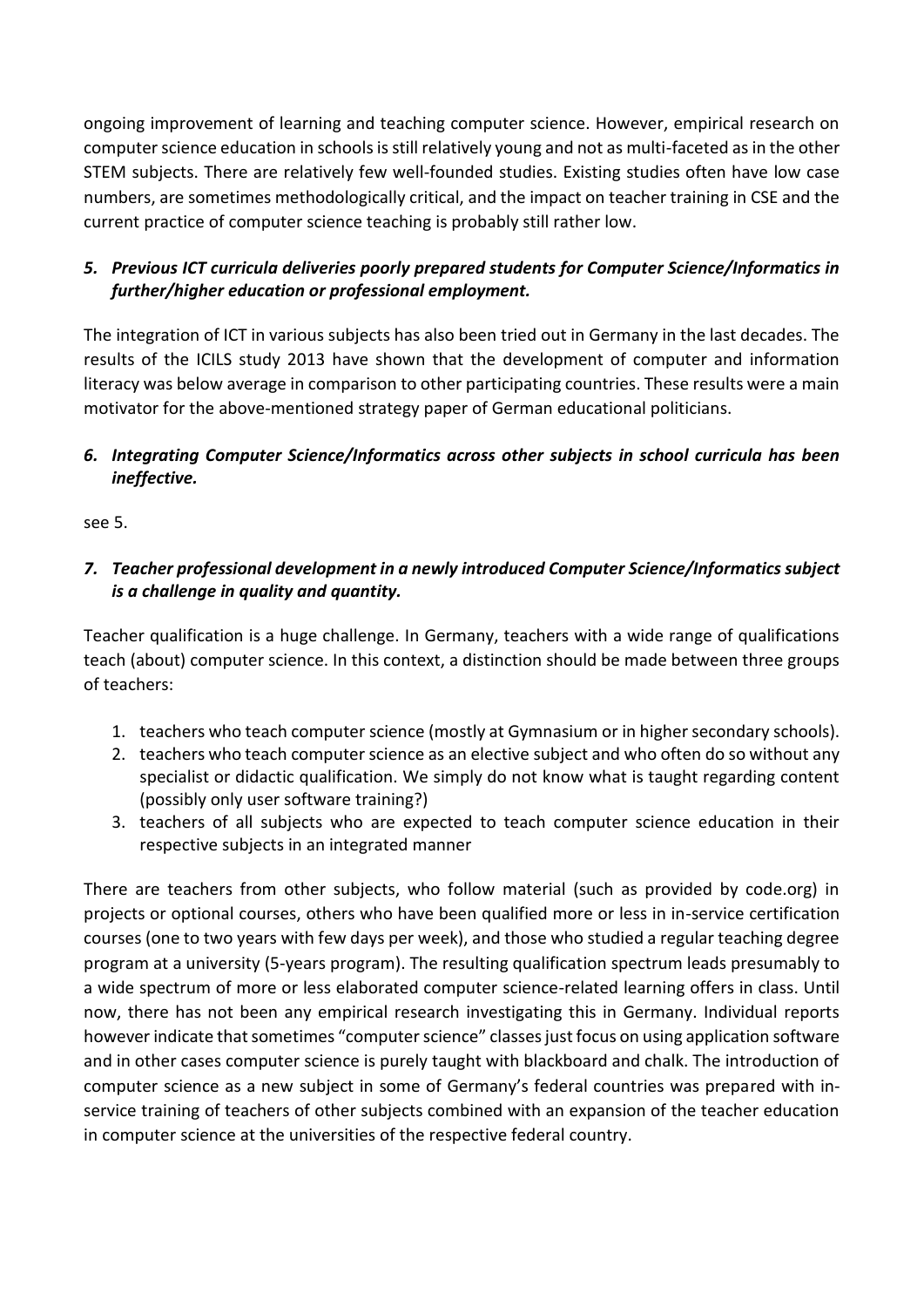Regarding group 3, a huge (quantitative) need for teacher training arises if something like a `media pass´ or integrative informatics education is to be implemented in all subjects, although such concepts failed grandiosely in Germany in the 1980s and 1990s. This would create a massive need for teacher training, which would have to relate to both the scientific fundamentals of computer science and its didactic teaching in the context of the respective subject. Unfortunately, it is becoming apparent that this need for teachers' qualifications is not taken into account by the educational administration and that it is expected that the experienced teachers will 'somehow' implement it.

Considering the design of the UNESCO Curriculum Guidelines, the question arises in this context as to what extent these various competency requirements of teachers should be referred to at least in a brief form. The qualification requirements should then also be described with regard to corresponding theoretical concepts of teacher competences at a general level (PCK, TPCK; e.g. Mishra/Köhler 2006) and specific competences for computer science teachers (e.g. Informatics PCK; Bender et al. 2015).

# *8. Identifying and allocating the additional resources for teaching Computer Science/Informatics is a challenge.*

see 3.

To cope with the problem of available time for a curriculum, a solution could be a combination of several actions:

- reduction of the lesson length by a few minutes, collection of this time to create space for the needed subject
- moderate extension of the time at school
- Germany provides hours for the curriculum, which schools can fill with individual content (for example for fostering mathematical and language competencies)  $\rightarrow$  use part of such hours to extend computer science education

## **Additional Challenges**

- Media education representatives are better networked with educational politics than representatives from the computer science education community
- Media education representatives have key positions in the ministries of education and thereby presumably prevent the extension of computer science education at school
- Lack of understanding, what Informatics/CS is among educational politicians
- Individual (mis-)conceptions about computer science among educational politicians
- Tendency to avoid conflicts among educational politicians -> competencies abstractly delegated into other subjects
- Many stakeholders: other stuff is more important (reading, writing, maths, …); CSE should only be part of vocational training; Students learn a lot about the use of informatics systems during their spare time with peers – why therefore waste lessons in schools

## **Lessons learnt and Recommendations**

- Make sure, Ministers are reached with recommendations
- Provide some concrete recommendations, how to overcome the problem of limited resources concerning time etc.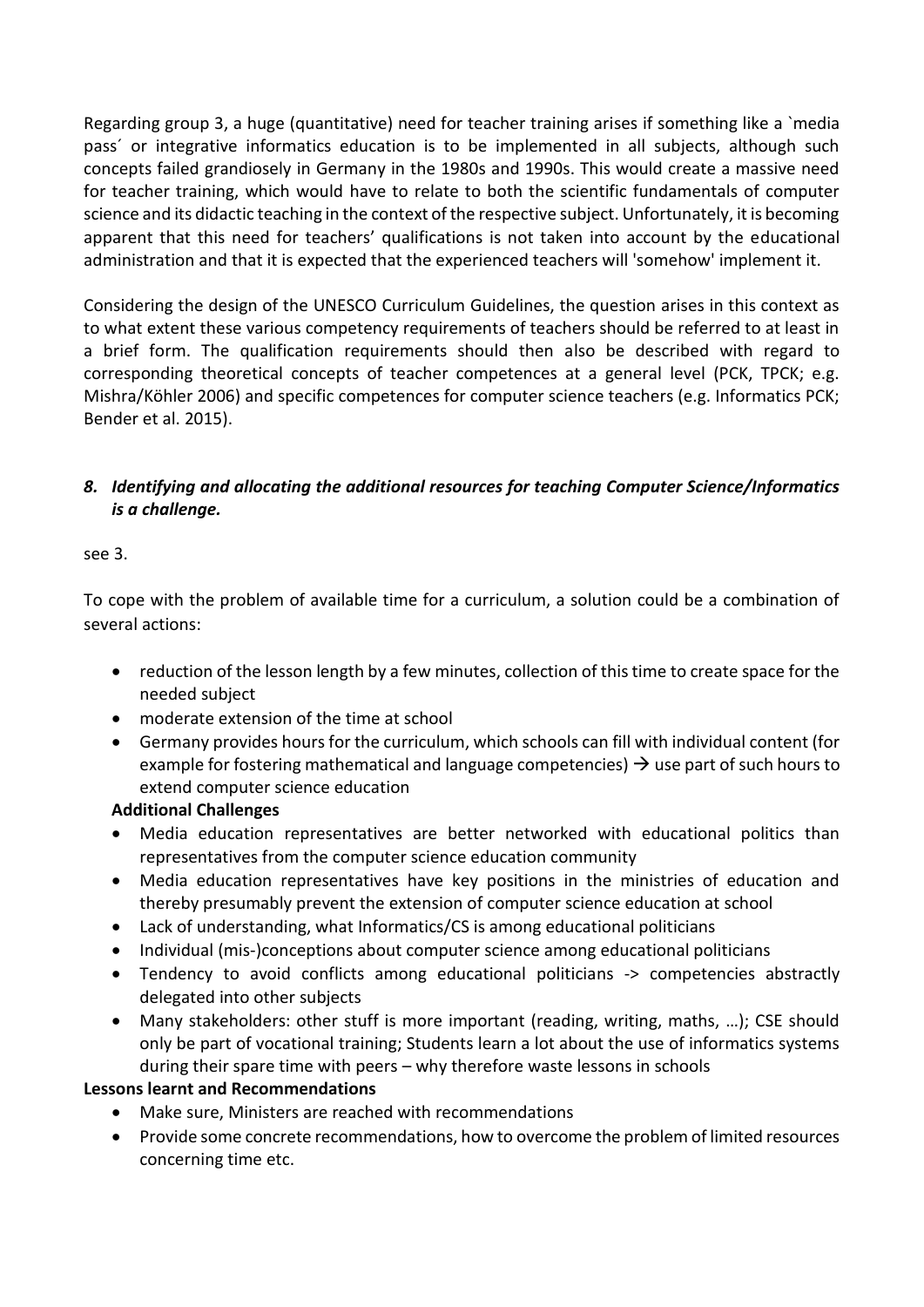- Decide on a qualification framework for teachers, who teach computer science. Maybe also for those, who have to integrate CS aspects in the ordinary teaching of their subjects: Fundamental CS competences for teachers ( $\rightarrow$  PCK, TPCK see 7. above)
- Write a paper from the educational politicians' perspective: what are the benefits for them, …, how to avoid conflict, …
- Make recommendations available in different languages
- The organizational and content-related linking of formal and informal educational offers (learning laboratories, museum pedagogy, extracurricular projects of schools, computer science competitions (in Germany BWINF, Biber,..) leisure pedagogy (boot camps) which offer CSE-related educational programs with and without schools is also of great importance for computer science education.

#### **References**

- Bender, E., Hubwieser, P., Schaper, N., Margaritis, M., Berges, M., Ohrndorf, L. et al. (2015). Towards a Competency Model for Teaching Computer Science. Peabody Journal of Education, 90 (4), 519–532. doi:10.1080/0161956X.2015.1068082
- Brinda, T.; Diethelm, I.: Education in the Digital Networked World. In: Tatnall, A.; Webb, M. (Hrsg.): Tomorrow's Learning: Involving Everyone. Learning with and about Technologies and Computing 11th IFIP TC 3 World Conference on Computers in Education, WCCE 2017, Dublin, Ireland, July 3-6, 2017, Revised Selected Papers. Springer, Cham, Switzerland 2018, S. 653- 657.
- Brinda, T.: How to Implement Computing Education for All Discussion of Alternative Organisational Models. In: Tatnall, A.; Webb, M. (Hrsg.): Tomorrow's Learning: Involving Everyone. Learning with and about Technologies and Computing 11th IFIP TC 3 World Conference on Computers in Education, WCCE 2017, Dublin, Ireland, July 3-6, 2017, Revised Selected Papers. Springer, Cham, Switzerland 2018, S. 648-652.
- Denning, Peter J. (2017), Remaining trouble spots with computational thinking, In Communications of the ACM, Volume 60 Issue 6, June 2017 Pages 33-39
- Mishra, P. & Koehler, M. J. (2006). Technological pedagogical content knowledge: A framework for teacher knowledge. Teachers College Record, 108(6), 1017–1054.
- Wing, Jeannette M. (2006) Computational thinking, In Communications of the ACM, Volume 49 Issue 3, March 2006 Pages 33-35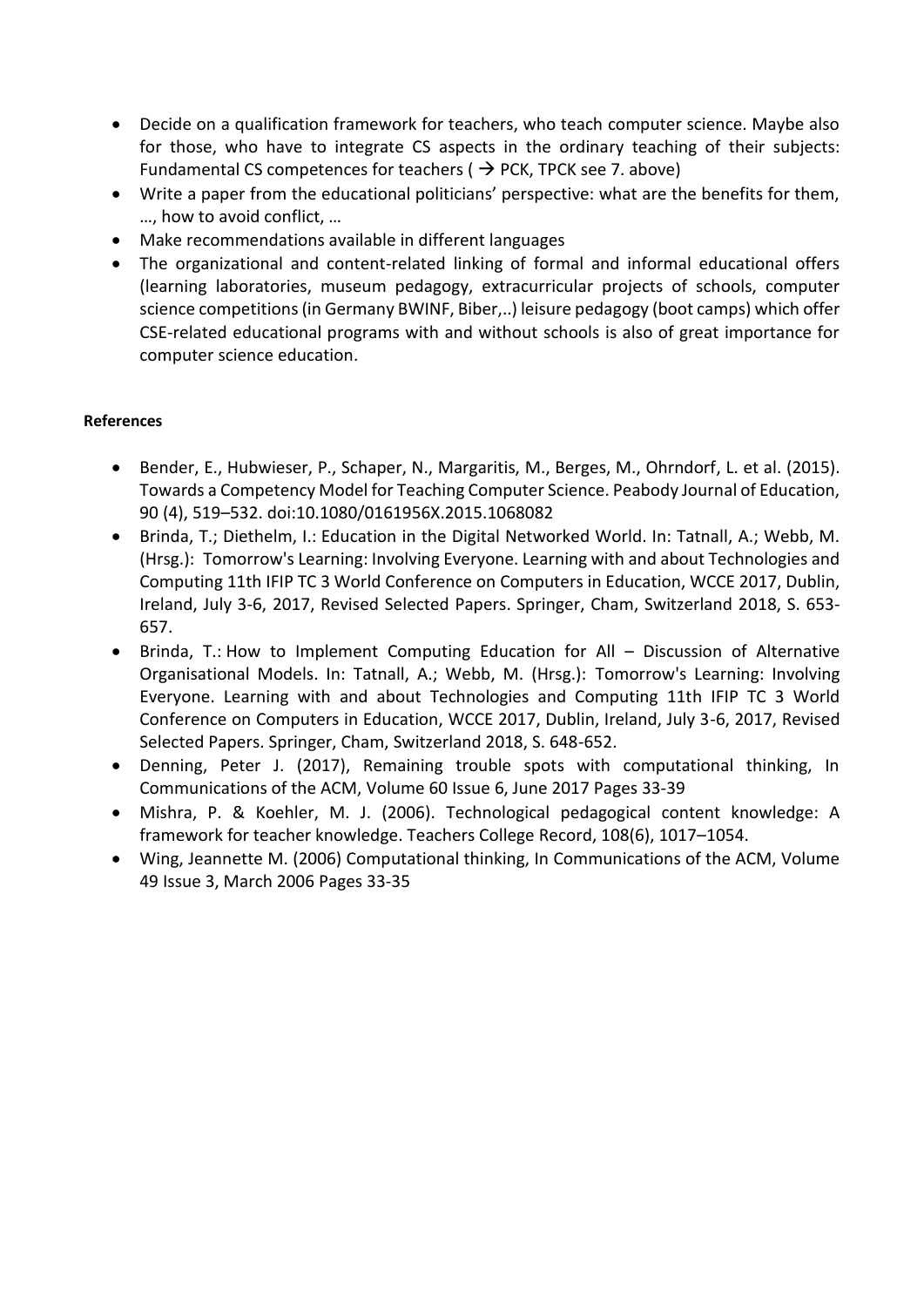# <span id="page-20-0"></span>ISRAEL

# **Key Issues Emerging from the TC3 / UNESCO Meeting at OCCE 2018:**

**The Israeli Perspective**

Yaacov J Katz, Bar-Ilan University and Michlalah - Jerusalem Academic College, [Yaacov.Katz@biu.ac.il](mailto:Yaacov.Katz@biu.ac.il)

- 1. When technology was introduced into Israeli elementary and junior high schools in the early 1970s and up to the end of the first decade in the  $21<sup>st</sup>$  century, the mastery of computer literacy was declared to be the main goal of technology use.
- 2. Mastery of basic computer applications that facilitate word processing, presentation of assignments, familiarity with email and web browsers, and access to relevant databases was deemed to be of paramount importance.
- 3. Technology served solely as an important auxiliary learning accessory limited to mastery of technological techniques that facilitated students' efficient learning.
- 4. No attention was paid to the possibility that mandatory study of computer science could lead to a fundamental contribution to the improvement of cognitive processes and enhancement of learning.
- 5. Towards the end of the first decade of the 21<sup>st</sup> century it became clear that the use of technology as an educational accessory was not significantly contributing to fundamental cognitive processes.
- 6. Researchers began examining the potential contribution of technology to enhanced cognitive processes that would lead to a significant improvement of student learning.
- 7. Results of research studies have indicated that the mandatory study of computer science, which includes exposure to computational thinking skills including abstraction, algorithmic coding, analysis of data and problem-solving design, could potentially lead to the enhancement of students' cognitive processes.
- 8. Thus, in September 2016 the Israel Ministry of Education began the gradual implementation of a new computer science curriculum for elementary and junior high schools. The curriculum focuses on the use of computational thinking (including abstraction, algorithmic coding, analysis of data and problem-solving design) as a platform to enhance students' cognitive processes.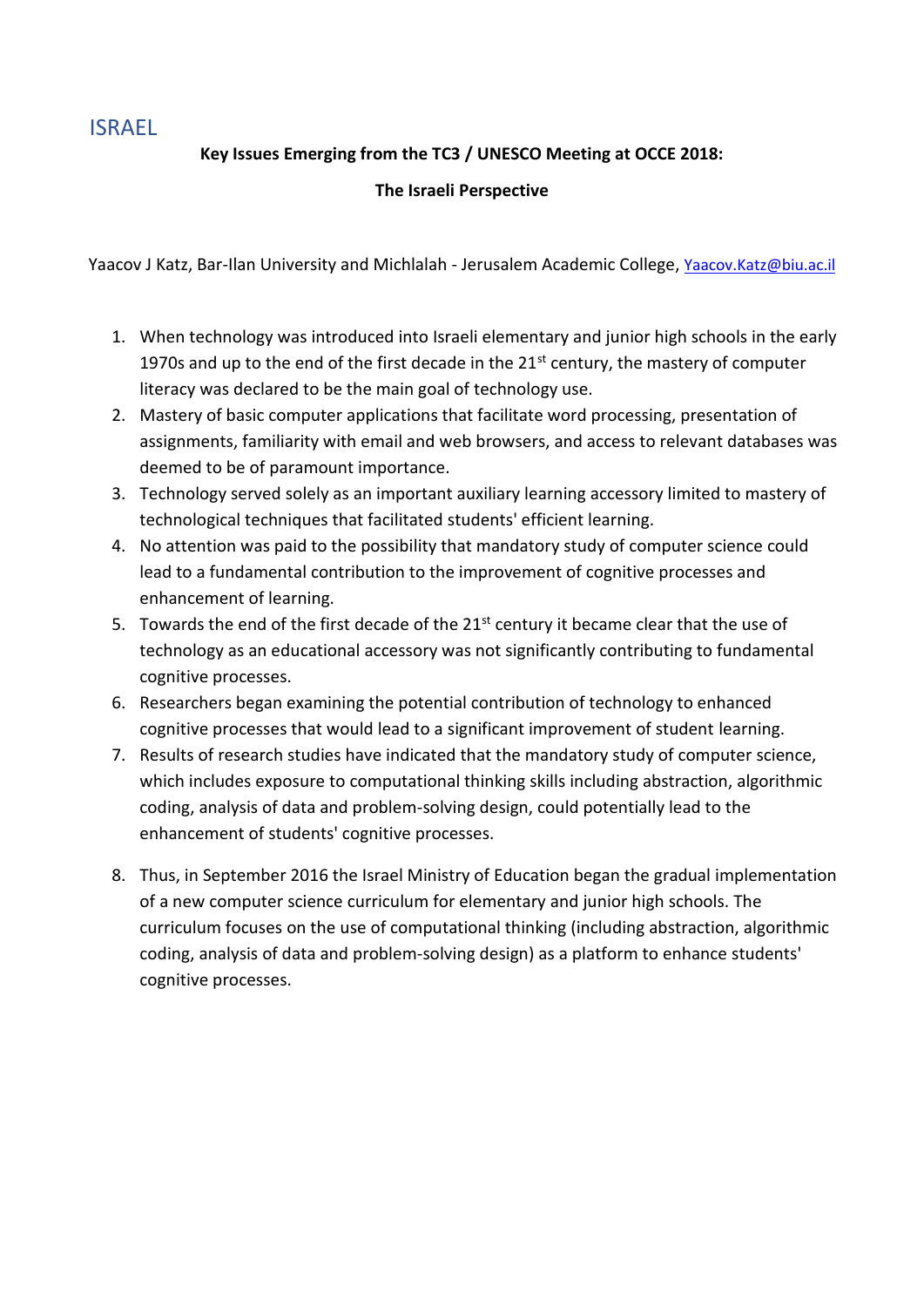<span id="page-21-0"></span>**ITALY** 

# Computational Thinking – The Italian case

Rosa Bottino & Augusto Chioccariello, [bottino@itd.cnr.it](mailto:bottino@itd.cnr.it)

Institute of Educational Technology of the Italian National Research Council (ITD-CNR)

#### **Introduction**

Since 2014, In Italy there has been a discussion on the introduction of computational thinking in compulsory schools (age 6-16) led by the Ministry of Education.

In 2015, a general school reform was launched with the approval of the law n.107/2015. This law included computational thinking among key educational objectives.

The 107 law introduced the Italian National Plan for Digital Schools which is a three years plan which is composed by 35 different actions for school digital innovation.

In this plan there are different activities oriented to the introduction of computational thinking including a revision of related national indications. There is also a national project to introduce coding in primary school. This project includes 10 hours of coding in each primary school class. Till now, despite the fact that it is not compulsory for schools, the project has been very successful (e.g. Italy is the country scoring the highest number of participants in the European Code week since its introduction).

The scientific committee for the revision of the national guidelines (Indicazioni Nazionali)<sup>4</sup> has recently released a document proposing the inclusion of computational thinking in compulsory school curricula.

When the Ministry of Education published the document, clarified that the revision will not imply the introduction of a new subject neither in primary school nor in lower secondary school. This will probably imply that computational thinking will be introduced as a transversal subject in primary school and within the existing subjects of Mathematics and Technology in lower secondary school. This is a situation not uncommon in Europe – consider, for example, France, Finland, Sweden, Norway which have recently completed a curricula reforms following this path.

## **Key Challenges**

- The necessity of a good definition of computational thinking teachers can refer to (in order to identify objectives, assessment criteria, and possible synergies and differences with other subject matter).
- Accommodating new topics in the curriculum poses a number of difficulties, not least that it implies taking hours away from other activities.
- The introduction of CT in the curriculum calls for major in-service teacher training initiatives to up-scale competences.

<sup>&</sup>lt;sup>4</sup> The Italian MoE defines the national guidelines for the curriculum that serve as a guide for the formulation of curricula at the school level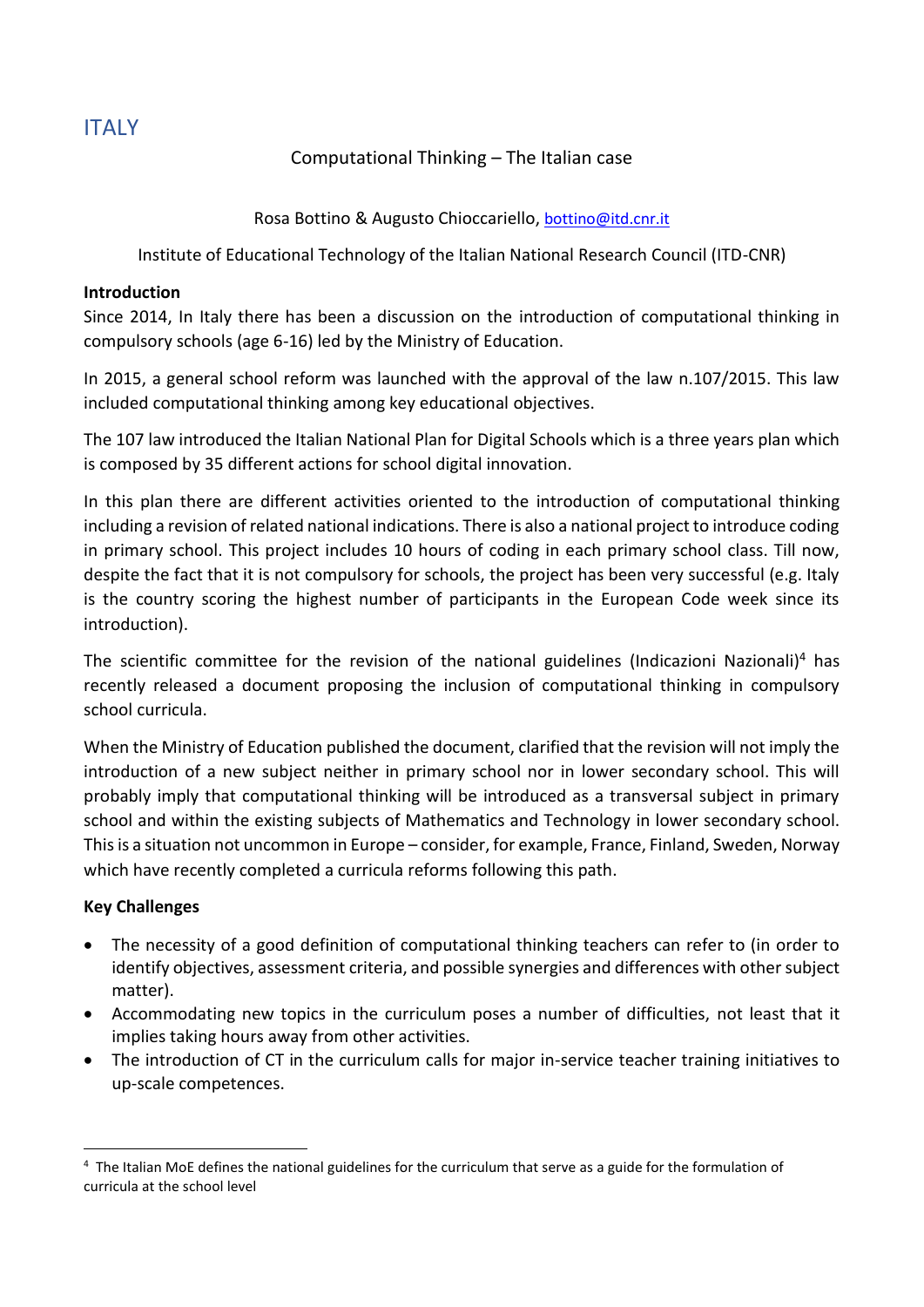• The necessity to involve school leaders so that they understand the importance of including CT and Programming and hence promote its implementation and support teachers' participation to in-service training initiatives.

The Institute of Educational Technology of the Italian National Research Council (ITD-CNR) has recently been involved by JRC (EU) in the publication of a Science for Policy report on Computational Thinking which provide a comprehensive overview and analysis of recent findings and grassroots and policy initiatives for developing CT as a competence for the 21<sup>st</sup> century among schoolchildren, and also to highlight the implications for policy and practice.

Bocconi, S., Chioccariello, A., Dettori, G., Ferrari, A., Engelhardt, K. (2016). *Developing computational thinking in compulsory education – Implications for policy and practice*; EUR 28295 EN[; https://doi.org/10.2791/792158](https://doi.org/10.2791/792158)

Moreover, the Institute of Educational Technology of the Italian National Research Council (ITD-CNR) has recently been involved also in the publication of a report on computational thinking specifically focused on Nordic European Countries.

Bocconi, S., Chioccariello, A. and Earp, J. (2018). *The Nordic approach to introducing Computational Thinking and programming in compulsory education*. Report prepared for the Nordic@BETT2018 Steering Group.<https://doi.org/10.17471/54007>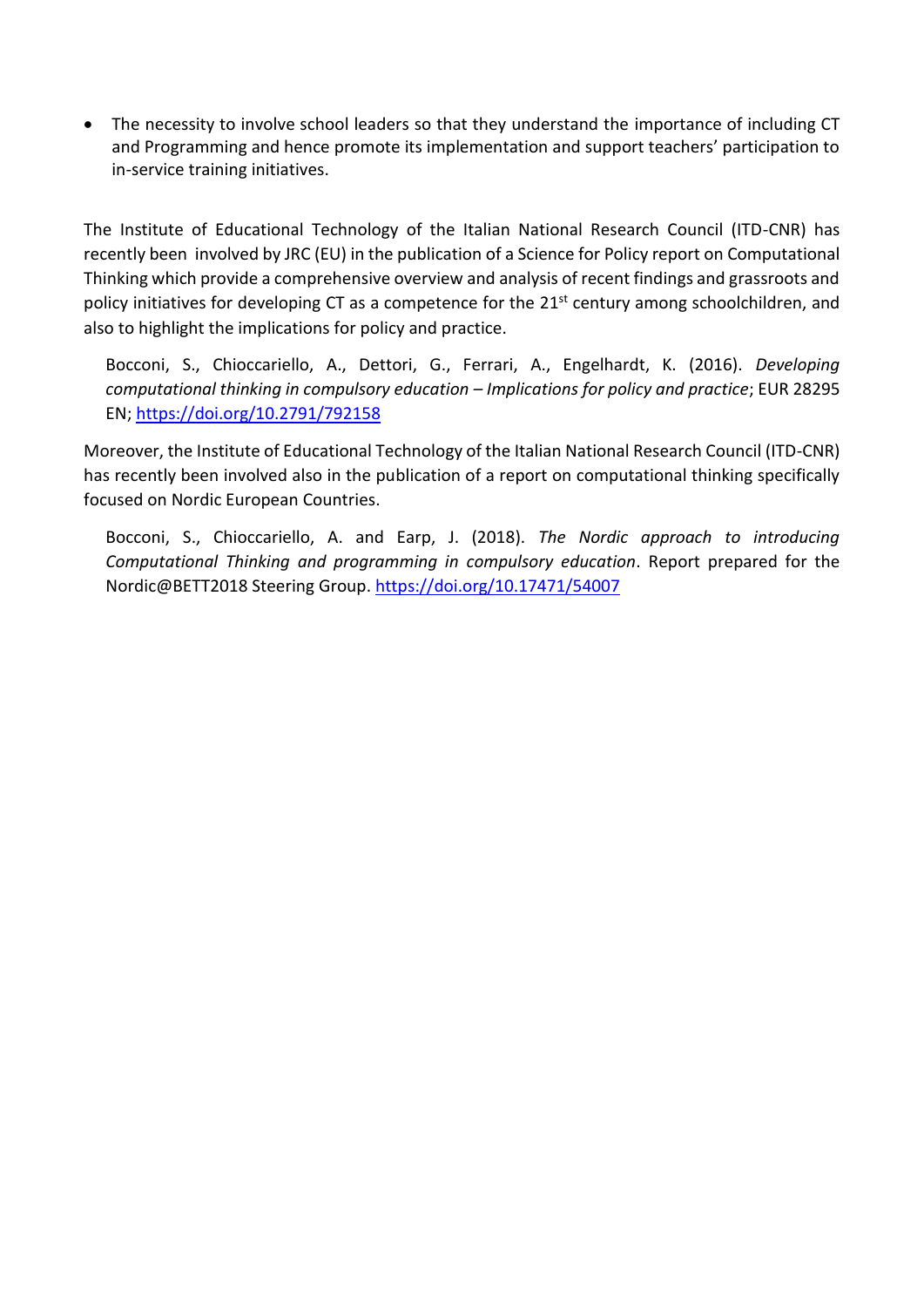# <span id="page-23-0"></span>NEW ZEALAND

# **An update on teaching Computational Thinking and Computer Programming in Aotearoa New Zealand**

Tim Bell – University of Canterbury College of Engineering, Christchurch [\(tim.bell@canterbury.ac.nz\)](mailto:tim.bell@canterbury.ac.nz) Niki Davis – University of Canterbury e-Learning Research Lab, Christchurch [\(niki.davis@canterbury.ac.nz\)](mailto:niki.davis@canterbury.ac.nz) Gerard Macmanus– Digital Technologies Teachers Aotearoa/Hobsonville Point Secondary School, Auckland [\(gerard.macmanus@hobsonvillepoint.school.nz\)](mailto:gerard.macmanus@hobsonvillepoint.school.nz)

# **Overview**

Digital Technologies was added to the official New Zealand curricula (there are two national curricula) at the end of 2017, with the expectation that the new topics (which included programming in an area called Computational Thinking) will available in all schools by 2020. While the curriculum covers all years of primary and secondary school, the expected stage at which students might start writing simple computer programs on a device is around "level 3" on curriculum, which is a broad range from about 9 to 13 years old. Prior to that focus is on an "unplugged" approach (giving and following instructions in the physical world) and supporting ICT skills.

This curriculum is unusual in two ways:

- 1. NZ is a bicultural nation so it is important that the subject is taught from a perspective of te ao Maori (a Maori world view), so that teachers and students can relate to it. Therefore there is a dual curriculum (NZC and TMoA) and, even in English Medium, biculturalism is expected, see Gaddam et al (2018).
- 2. It has been added to an existing national curriculum by inserting it within the "learning area" of Technology.

## **Key challenges**

In relation to the key challenges, identified previously (see Appendix 1) the most challenging is professional development, number 7. The least challenging is probably number 4, since the curriculum changes are now formally established.

## *1. Lack of clear understanding of Computer science/Informatics as an academic discipline.*

Although CT has been adopted into curriculum, it is still confused by some with a focus on Digital Fluencies (ICT). This addition is very different to the wholescale revision of the NZ Curriculum in 2007 when schools as a whole thought about and implemented the changes. It appears that some schools are leaving it up to the teacher in charge to make this change because they underestimate the scale of the change.

# **2. Need for Computer Science/Informatics as a distinct subject in school curricula is controversial and poorly understood.**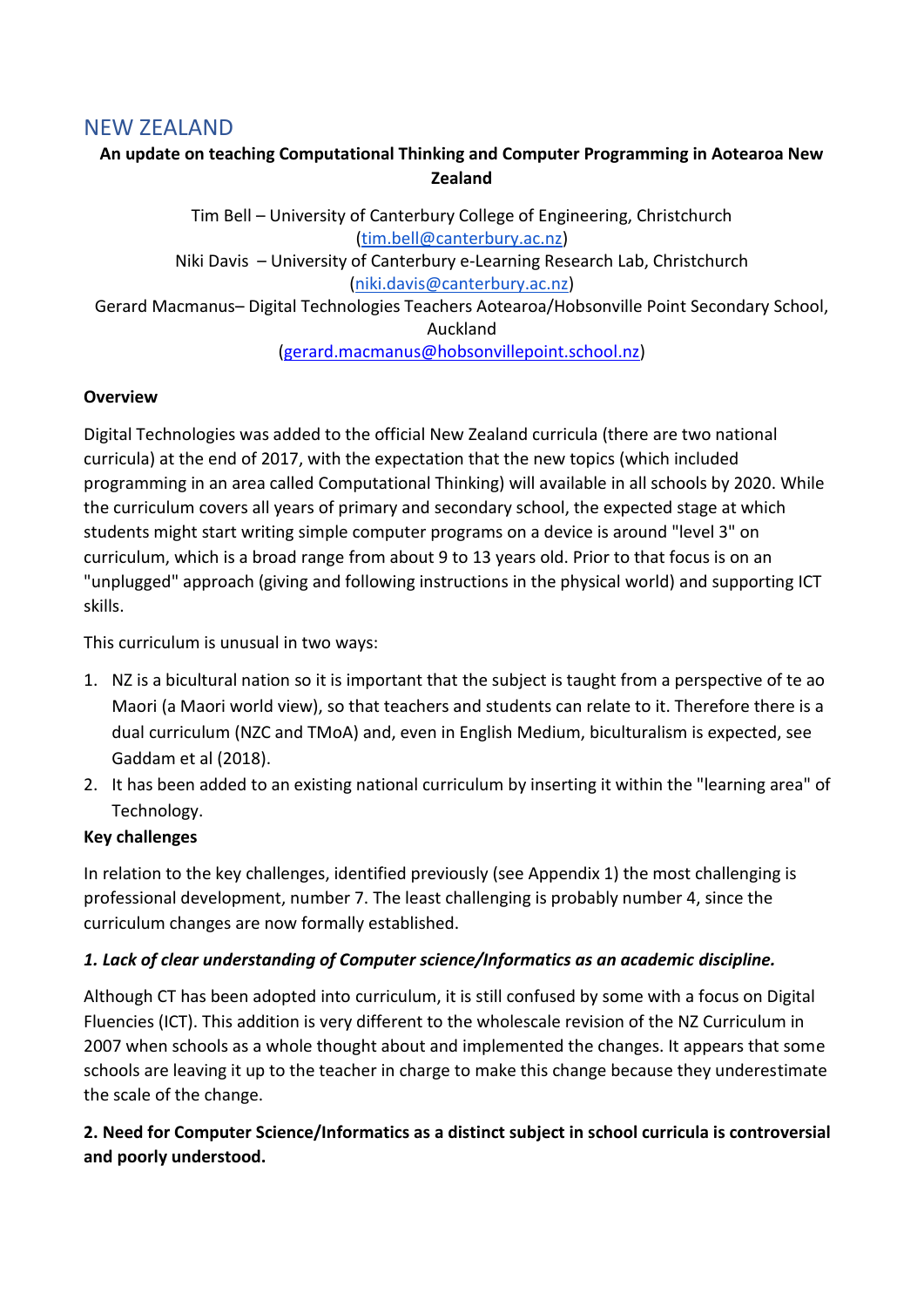It is clearly established in the curriculum, but as part of technology curriculum. Because it isn't a distinct learning area there can be some confusion about its position. In the final three years of school it is optional (as is essentially the case for all subjects), but there is a minimum level expected prior to this. Navigating these changes and working in with other learning areas is unfamiliar territory for schools, and it may take some time for this to settle down.

# **3. Computational thinking, a core component of Computer Science/Informatics this considered to be important in 21st century skills, but due to its complexity, it is difficult to implement in schools.**

Considerable age-appropriate resources are appearing, which are being curated so that teachers can access culturally appropriate material for the age group. Resources from overseas can be confusing, given the lack of coherence with New Zealand's curriculum, terminology and bicultural approach, but locally relevant resources have been developed.

# **4. The development of Computer Science/Informatics school curricula is impeded by insufficient empirical evidence of student learning in order to support content definition and sequencing.**

This was avoided in NZ by using *Progress Outcomes* to support sequencing. The Progress Outcomes set out in the curriculum are based on teacher judgements by a panel of teachers who reviewed a representative samples of student work. This is a form of empirical evidence that addresses having an age appropriate sequence. Because computer science was introduced to optional high school examinations in 2011, high school teachers had 6 years of experience with the concepts before they were introduced to the earlier parts of the curriculum. This has been valuable to have a teacher voice to position the new material, and also raise awareness and support colleagues teaching the junior levels. By the time full curriculum was designed and released in 2017 there had been a range of professional development, especially "by teachers for teachers" in which high school teachers supported primary colleagues, and a strong national subject association had formed (Digital Technologies Teachers Aotearoa, or DTTA).

# **5. Previous ICT curricula deliveries poorly prepared students for Computer Science/Informatics in further/higher education or professional employment.**

There had been heavy reliance in the past on piecemeal assessment practices, particularly "Unit Standards" used for assessing fairly basic ICT skills. Focussing on Unit standards and reliance on these for credits led to a lack of deep learning (for example, this is discussed by [Petrie, 2018\)](https://nzareblog.wordpress.com/%E2%80%A6/%E2%80%A6/07/creative-thinking-dt/).

# **6. Integrating Computer Science/Informatics across other subjects in school curricula has been ineffective.**

Some high schools that have embraced integration have reported success through rich and deeper learning based on authentic contexts and themes. Integration can work well *if* a digital specialist works with teachers in other subjects (see [Jellyman, 2015\)](http://www.educationalleaders.govt.nz/content/download/73195/601556/file/Philip%20Jellyman%20Sabbatical%20Report%202015%20-%20Models%20of%20Curriculum%20Integration.pdf)

Also, integration is natural at primary school because the same teacher will be covering most subjects, and they can see connections with other areas, such as literacy and numeracy. Integration is more of a challenge at secondary schools: at this level integration is often associated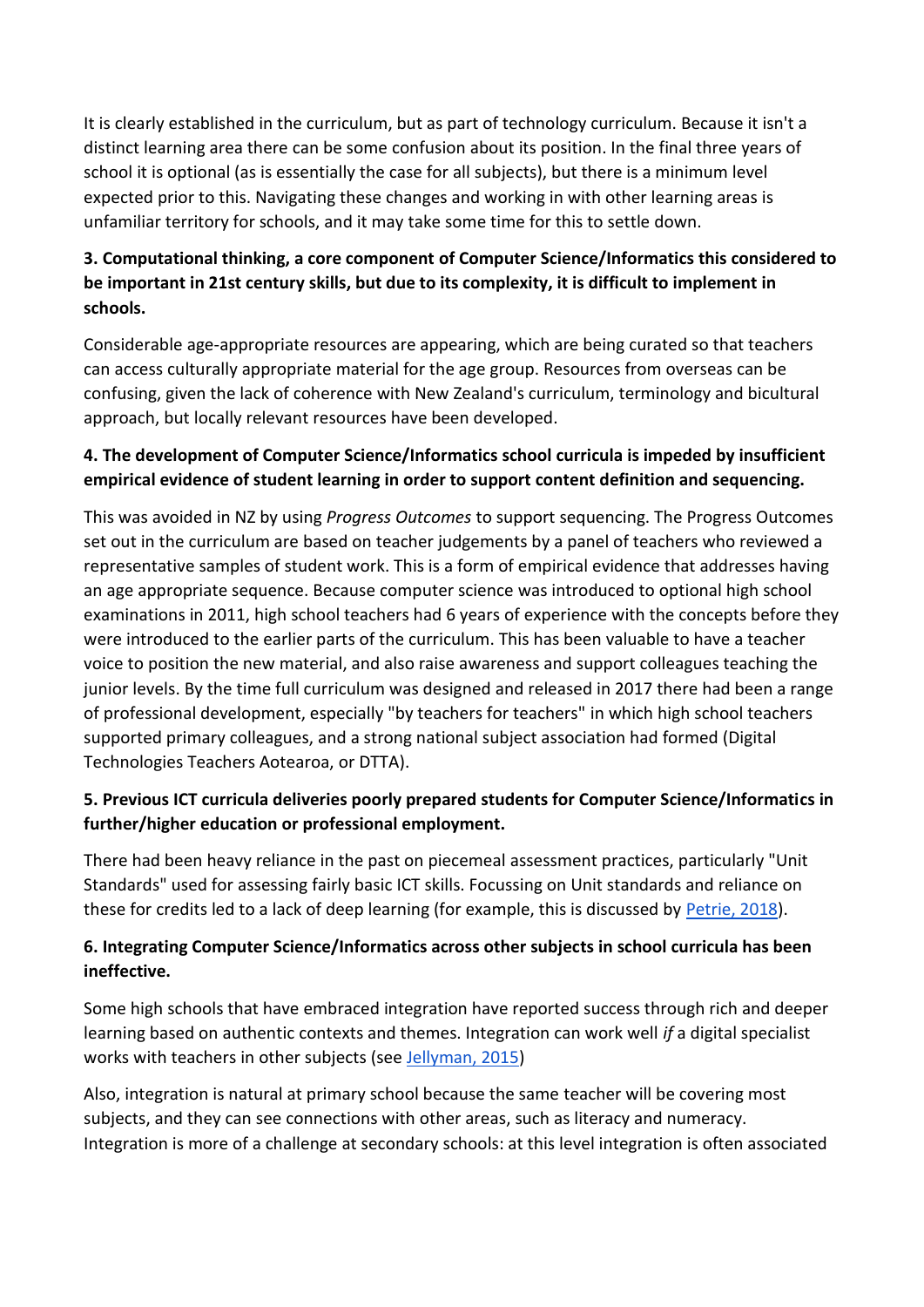with "innovative learning environments", which are viewed with suspicion by some teachers; also, some school structures can cause subjects to end up in silos.

# **7. Teacher professional development in a newly introduced Computer Science/Informatics subject is a challenge in quality and quantity.**

These problems have been grouped into six parts:

- 1. There is a need for more teacher educators (PLD providers) to have a deep knowledge of Computational Thinking as well as adequate skill in teaching how to teach programming, along with relevant pedagogies and skills to facilitate professional learning and development. The challenge is for such people to upskill while there is an immediate demand for support. There is also a risk that the experts who review schools will lack depth in their knowledge and experience.
- 2. In 2017 NZ was short of professional development opportunities; one response was a rapid expansion of short courses, resources and services stimulated by funding from the Ministry of Education. This included a large "readiness" programme called "Kia Takatū ā Matihiko", which includes a range of online and face-to-face course for practicing teachers, including developing communities of practice to support each other.
- 3. The issue is different in preservice teacher education. It is often only one year for graduates and thus a packed curriculum, within which many aspiring teachers must also learn Māori language and pedagogy. Colleges of Education find it difficult to create space in their limited timetables for the extra material, and so they face similar issues to schools to try to implement the change. As for PLD providers, there is a need for increased depth of knowledge among preservice teacher educators and the teachers who work with student teachers when they are placed in schools.
- 4. As teachers upskill for the new curriculum there is a risk that they will take advantage of their new skills and move to industry. We are aware of the occasional case where this has happened, but the reverse has also happened - some industry professionals with a passion for teaching have seen the new curriculum, and have moved into teaching as a result. Others have helped with PLD (including companies providing some staff time as a social good donation to support schools).
- 5. Professional development and support is also needed for school leaders to support this change, including school principals and their governing boards. Without this, sometimes non-specialist teachers have be expected to be able to cover the new material without adequate support, and some schools haven't offered the time or understanding to support teacher professional development because of not understanding the scope of the change. Through various ways of reaching out to school leaders this is gradually changing, or though it may not be until schools are evaluated for their engagement with the curriculum that some leaders pay attention to it.
- 6. The Digital Technologies Teachers Aotearoa (DTTA; formalery NZACDITT) is national association with the goal of advocating for these subjects. It has a community of teachers who share resources, communicate and speak with one voice to get our subject area recognised and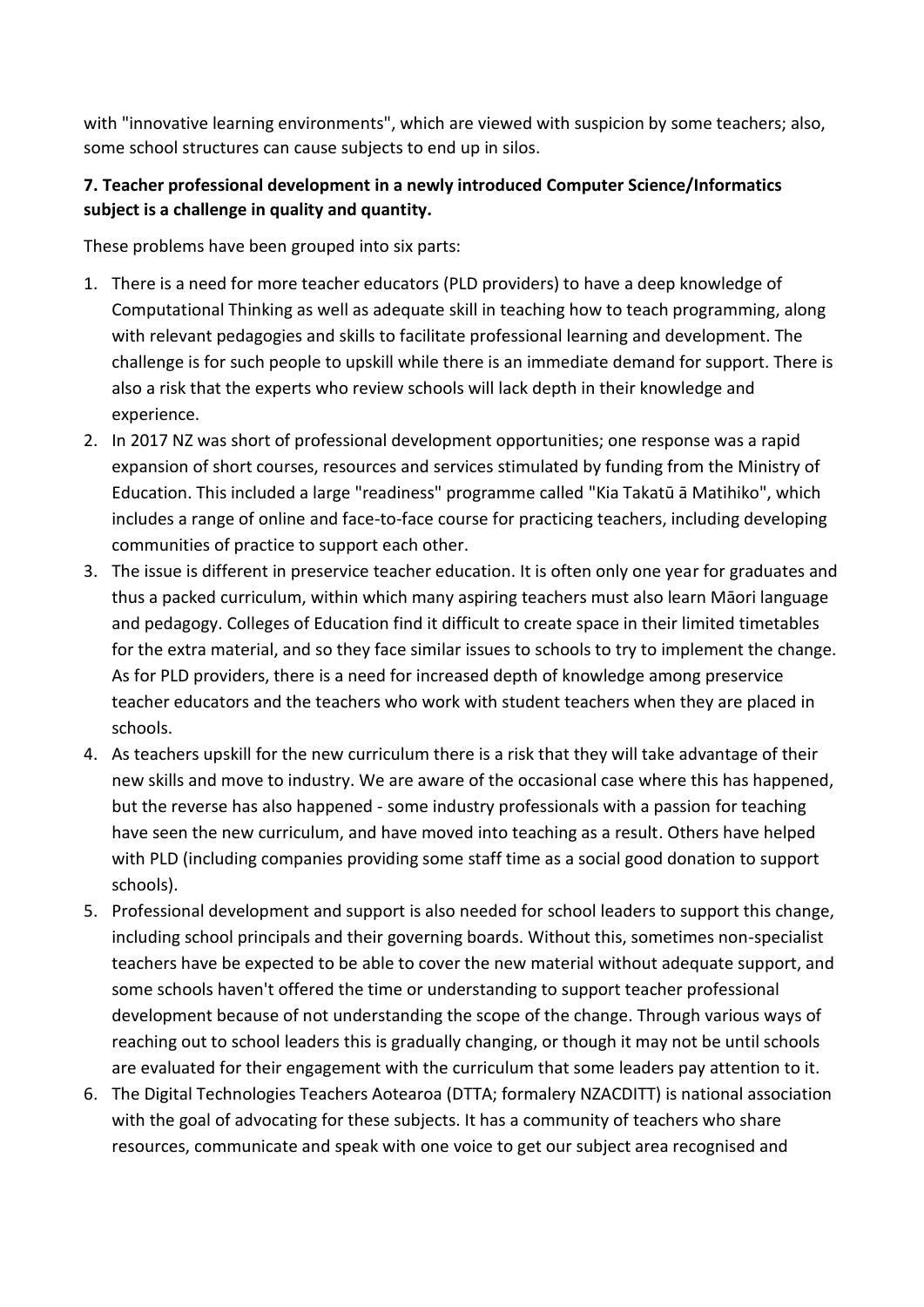supported. DTTA has had a significant role in supporting teachers in local groups, through informal PLD as well as more organised events.

# **8. Identifying and allocating the additional resources for teaching Computer Science/Informatics is a challenge.**

The Ministry of Education has recognised this and funded the development of sample teaching material and exemplars to provide clear links with the progress outcomes and Digital Technologies topics.

School students who do not have access to trained teachers can study this subject online through several options, including NetNZ. The subject is also offered nationwide by Te Kura, which began as NZ's correspondence school in 1930s. There is also some curriculum support through a a set of online modules in OER provided by Auckland University's 'STEM Online'.

However, NZ is a bicultural nation so it is important that the subject is available from a perspective of te ao Maori (a Maori world view), so that teachers and students can relate to it. Therefore there is a dual curriculum (NZC and TMoA). It should also be noted that biculturalism is expected in English Medium too, see Gaddam et al (2018). Maori terminology is still being developed for computing and more resources are needed, including examples of good teaching and learning practice with exemplars for progress outcomes.

# **New challenges and suggested actions**

# *2) Are there any new challenges (not identified below) that you have identified as being particularly important in the situation in your country?*

As noted above, Aotearoa New Zealand is a bicultural nation and there is a need to respect and live with an indigenous world view. We see it as a strength as well as a challenge.

It is something that is particularly important to develop in this the international year of indigenous languages [@IYIL2019.](https://twitter.com/IYIL2019)

# *3) If we were to produce some kind of report/guidelines/curriculum recommendations on behalf of TC 3 and UNESCO what do you think might have been or might still be useful in your country for making decisions about the Computer Science/Informatics curriculum?*

Two suggestions:

1. At a global level it could be valuable to have a report on the ways in which this curriculum has been/could be integrated within initial teacher education, including strategies for upskilling the workforce of teacher educators and those who provide quality assurance for schools. This should also include UNESCO prioritised countries that have recently begun to work on policy development in this area, such as Ghana where the focus is currently on ICT (Kofi Ayebi-Arthur, Personal Communication).

2. Strategies and resources incorporating indigenous world views on this curriculum, teaching and related professional development etc. This could also be a way of raising awareness of strategies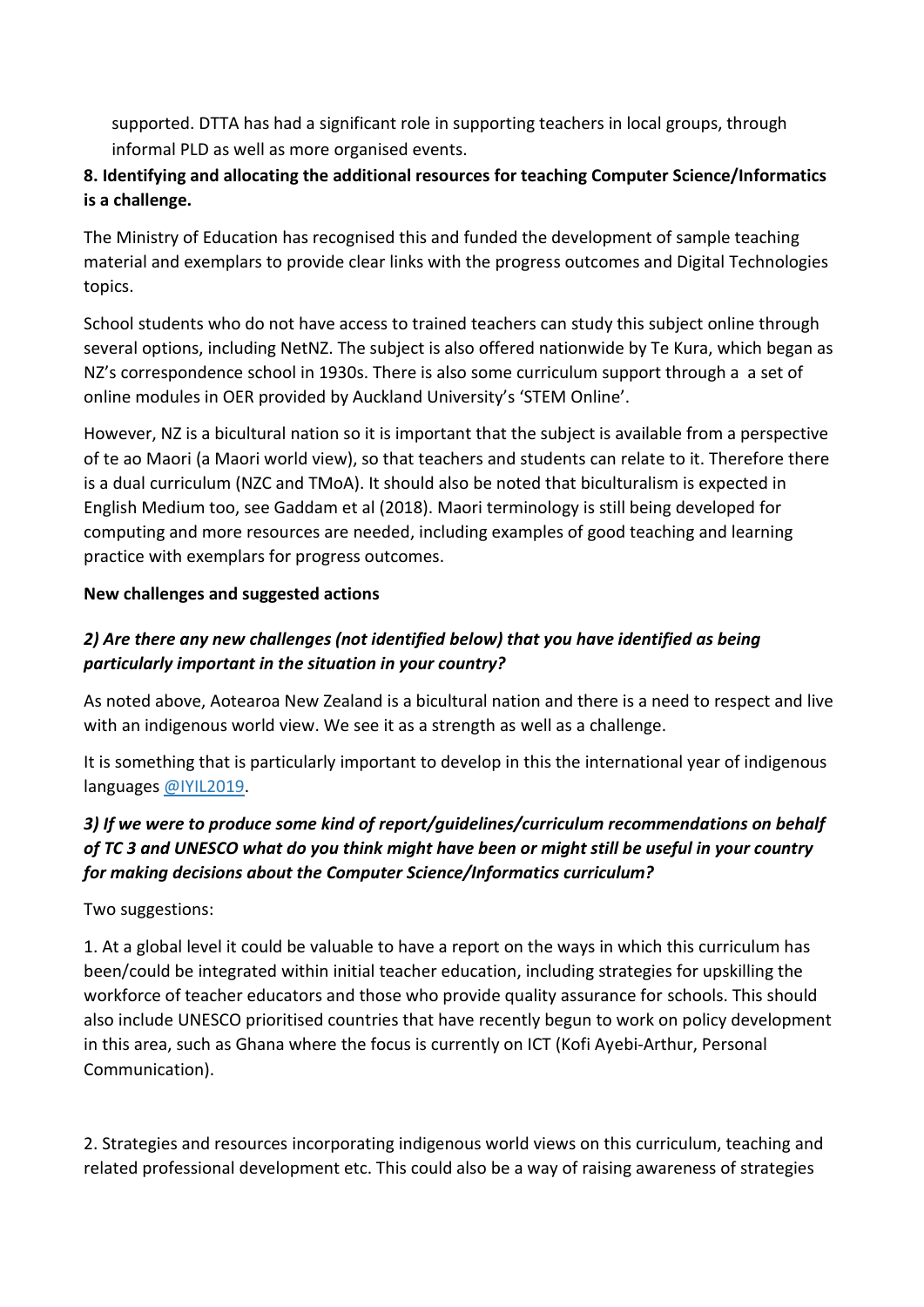that this country is aiming to develop in its future though the national curriculum (Ministry of Education (2007, page 10),

Students will be encouraged to value:

- excellence, by aiming high and by persevering in the face of difficulties;
- innovation, inquiry, and curiosity, by thinking critically, creatively, and reflectively;
- diversity, as found in our different cultures, languages, and heritages;
- equity, through fairness and social justice;
- community and participation for the common good;
- ecological sustainability, which includes care for the environment;
- integrity, which involves being honest, responsible, and accountable and acting ethically; and to respect themselves, others, and human rights

# **Useful sources**

Bell T. (2018) Computer science in K-12 education: The big picture, *Olympiads in Informatics,* 12, 3- 11. http://dx.doi.org/10.15388/ioi.2018.01.

Bell T. & Vahrenhold J. (2018) CS unplugged—How is it used, and does it work? *Lecture Notes in Computer Science* (including subseries Lecture Notes in Artificial Intelligence and Lecture Notes in Bioinformatics), 497-521. http://dx.doi.org/10.1007/978-3-319-98355-4\_29.

Bell T.C. & Duncan C. (2018) Teaching Computing in primary schools. In Sentance S., Barendsen, E. & Schulte, C. (Ed.), *Computer Science Education : Perspectives on Teaching and Learning in School.* London: Bloomsbury Academic.

Curzon P., Bell TC., Waite J. & Dorling M. (2018) Computational thinking. In Fincher S; Robins A (Ed.), *The Cambridge Handbook of Computing Education Research*. Cambridge: Cambridge University Press[.](https://nzareblog.wordpress.com/2018/03/07/creative-thinking-dt/?fbclid=IwAR3lkJ2gGE8gRC8lerLpbWHmeictFNcfd7pHSCiVK4yb7EQn7sLj9OJxVUI)

Gaddam, A., Lundqvist, K., & McRae, H. (2018). Culturally Relevant Approach to Encourage School Children Learn Computer Science Concepts. Using Game-based Education Strategy for Student Learning Effectiveness and Motivation. In *Proceedings of the Sixth International Conference on Learning and Teaching in Computing and Engineering* (LATICE), Auckland, New Zealand.

Jellyman, P. (2015). *Models of Curriculum Integration in New Zealand Secondary Schools Sabbatical report, Term 2, St Dominic's Catholic College.* Retrieved from

[http://www.educationalleaders.govt.nz/content/download/73195/601556/file/Philip%20Jellyman](http://www.educationalleaders.govt.nz/content/download/73195/601556/file/Philip%20Jellyman%20Sabbatical%20Report%202015%20-%20Models%20of%20Curriculum%20Integration.pdf) [%20Sabbatical%20Report%202015%20-%20Models%20of%20Curriculum%20Integration.pdf](http://www.educationalleaders.govt.nz/content/download/73195/601556/file/Philip%20Jellyman%20Sabbatical%20Report%202015%20-%20Models%20of%20Curriculum%20Integration.pdf)

Petrie, C. (2018). *Creative thinking and the new Digital Technologies curriculum*. NZARE Blog post. Retrieved from [https://nzareblog.wordpress.com/…/…/07/creative](https://nzareblog.wordpress.com/2018/03/07/creative-thinking-dt/?fbclid=IwAR3lkJ2gGE8gRC8lerLpbWHmeictFNcfd7pHSCiVK4yb7EQn7sLj9OJxVUI)-thinking-dt/

# <span id="page-27-0"></span>POLAND

**A perspective from Poland on the introduction of Informatics into schools**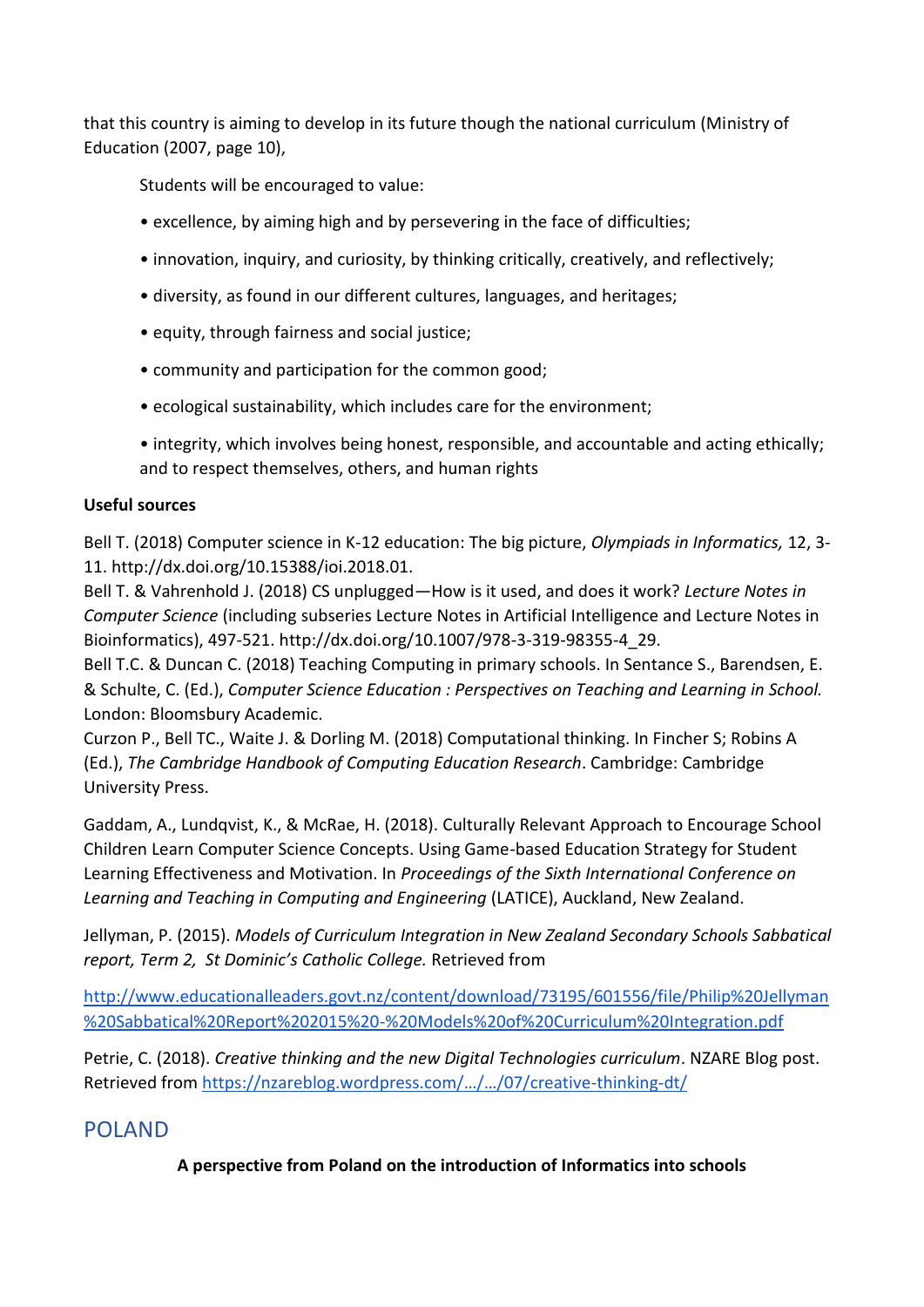### **by Maciej M. Sysło**

UMK Toruń, University of Wrocław, WWSI Warszawa, Poland, [syslo@ii.uni.wroc.pl](mailto:syslo@ii.uni.wroc.pl)

### **Introduction**

The changes in the informatics education for all grades in K-12 have been the subject of nationwide proposals and discussions in 2014-2016 and finally the new informatics curriculum has been approved by the Ministry of National Education and introduced to K-8 in September 2017 and will be introduced to high schools, including vocational schools, in September 2019.

The curriculum is a separate document for each school level (1-3, 4-6, 7-8, 9-11+ext.) however **Unified aims**, which define five knowledge areas in the form of general requirements, are the same in all curricula. The most important are the first two aims and their order in the curricula: (I) **Understanding and analysis** of problems based on logical and abstract thinking, algorithmic thinking, and information representations; (II) **Programming and problem solving by using computers** and other digital devices – designing algorithms and programs, organizing, searching and sharing information, using computer applications. The content of each aim, defined adequately to the school level, consists of detailed **Attainment targets**. Thus, learning objectives are defined that identify the specific informatics concepts and skills students should learn and achieve in a spiral fashion through the four levels of their education. At each level the implementation of the curriculum varies across three elements – the first element is more important at lower levels and elements 2 and 3 become more important during progression: (1) problem situations, cooperative games, and puzzles that use concrete meaningful objects – discovering concepts, heuristics; (2) computational thinking about the objects and concepts – algorithms, solutions; (3) programming, moving from visual/block to text-based environment, including program testing and debugging. For benefits of such a spiral curriculum see: Chapter Structuring the Curriculum<sup>5</sup>.

## **Key Challenges**

- 1. Today in Poland, informatics is widely recognized, by the society, politicians, and decision makers as an academic discipline (in science and among technical disciplines); as a result we observe that informatics is the most popular study among high school graduates (twice as many graduates choose informatics than the next popular subject – management).
- 2. see 1.
- 3. Computational thinking is a new term/concept for almost all teachers, also for academic teachers, and teachers of teachers. Although our curricula, especially attainment targets, address and focus on abstraction, generalization, decomposition, algorithmic thinking, programming, and program testing and debugging, and problem solving and we want our teachers and students to think computationally, we avoid to use this term mainly in the curricula for initial school levels. Most teachers, especially in lower levels of education, are afraid of new ideas/terms in pedagogy, even if a new name is used to describe what they have been doing so far as happens with using computers. We hope teachers and students will develop the meaning and their understanding of computational thinking through properly chosen problems and environments, but without losing time on non-productive discussions about its meaning

<sup>5</sup> Webb, M., T. Bell, N. Davis, Y. J. Katz, N. Reynolds, D. P. Chambers, M. M. Sysło, A. Fluck, M. Cox, C. Angeli, J. Malyn‐Smith, J. Voogt, J. Zagami, P. Micheuz, Y. Chtouki and N. Mori (2017). Computer Science in the School Curriculum: Issues and Challenges. Tomorrow's Learning: Involving Everyone. Learning with and about Technologies and Computing. WCCE 2017, IFIP Advances in Information and Communication Technology , Cham, Springer International Publishing.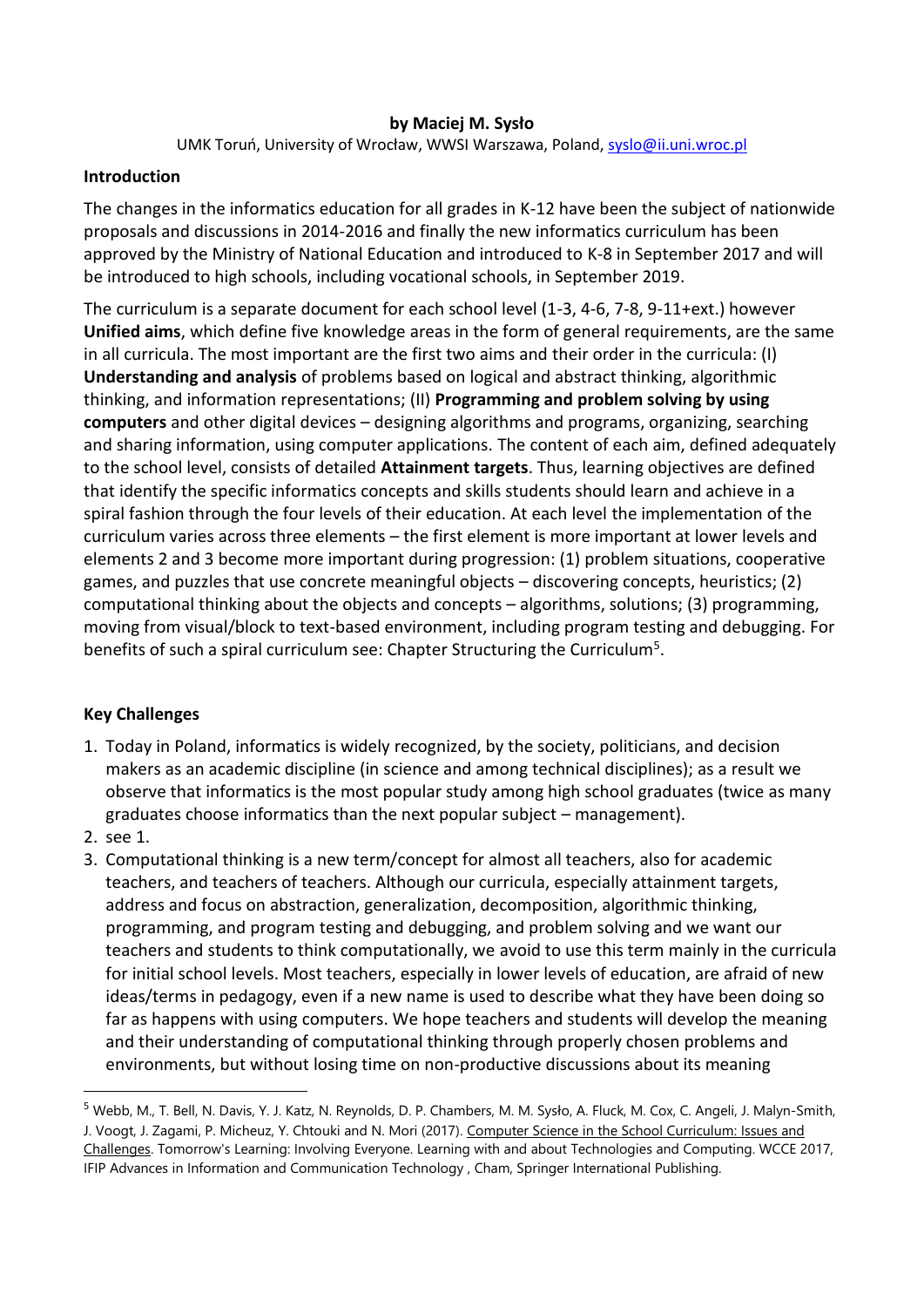**Informatics** *versus* **programming**. In the new curriculum and especially in its implementation we avoid 'the equation': informatics = programming, which in effect may kill interest in informatics among school students. Informatics should be taught independently of specific application software and programming languages and environments. Programming is a tool in the process of developing concepts and computational thinking while approaching and solving problems from various areas and school subjects. We convince our teachers and students to: "First think computationally then program", and as a counterpart of "The purpose of computing is insight not numbers (R.W. Hamming, 1959) we declare that: "The purpose of programming is abstraction not programs" since every program is an effect of mainly abstract thinking on problem situation to be solved.

Recently, the "Hour of code" and code.org initiatives became very popular among children and young students. We are very happy that hundreds of thousands of students in Poland each month spend some time practising coding in the environments they know from games they used to play. It is a fantastic introduction to programming but many teachers do not go any further with their students and are satisfied with the codes students produce in these environments. Unfortunately, most of our teachers cannot read educational materials available in these environments. We are now working on providing them with versions in Polish, which additionally will put coding in the context of informatics education.

Programming is not only the way to communicate with computers. Programming can enhance students' problem solving skills in a constructivist way by constructing programs as 'real objects' and then using them in learning by doing (solving problems, making experiments with data, verifying hypothesis, proving statements).

## $4. -$

- 5. The new curriculum has been proposed by a team of school and academic teachers and also discussed in academic circles to meet their expectations concerning preparation of graduates for higher education. Moreover, the curriculum team also supervised versions of the informatics curriculum for various specializations in vocational high schools.
- 6. Integrating ICT (informatics) across other subjects in school has been ineffective in practice. Our study shows that this is mainly due to: (1) the lack of integration of informatics with other subjects in the subjects' curricula and (2) the lack of basic informatics knowledge among teachers of other subjects.

There are a number of steps we undertake to change and improve this situation: (1) students learn informatics by solving, with computers, problems coming from various disciplines (subjects)while , at the same time, developing their knowledge of those subjects and this also contributes to integration of informatics with other subjects; (2) in supporting this integration students may use their informatics knowledge and skills when learning other subjects; (3) we plan to provide teachers with guide books on integrating informatics with mathematics, physics, biology, etc. demonstrating contribution of informatics to other disciplines (school subjects in the curriculum) – such books could be used in project based learning across informatics and other subjects curricula.

7. We have published education standards for informatics teacher preparation which include modules on subject, pedagogy, and technology competences. Moreover, the standards focus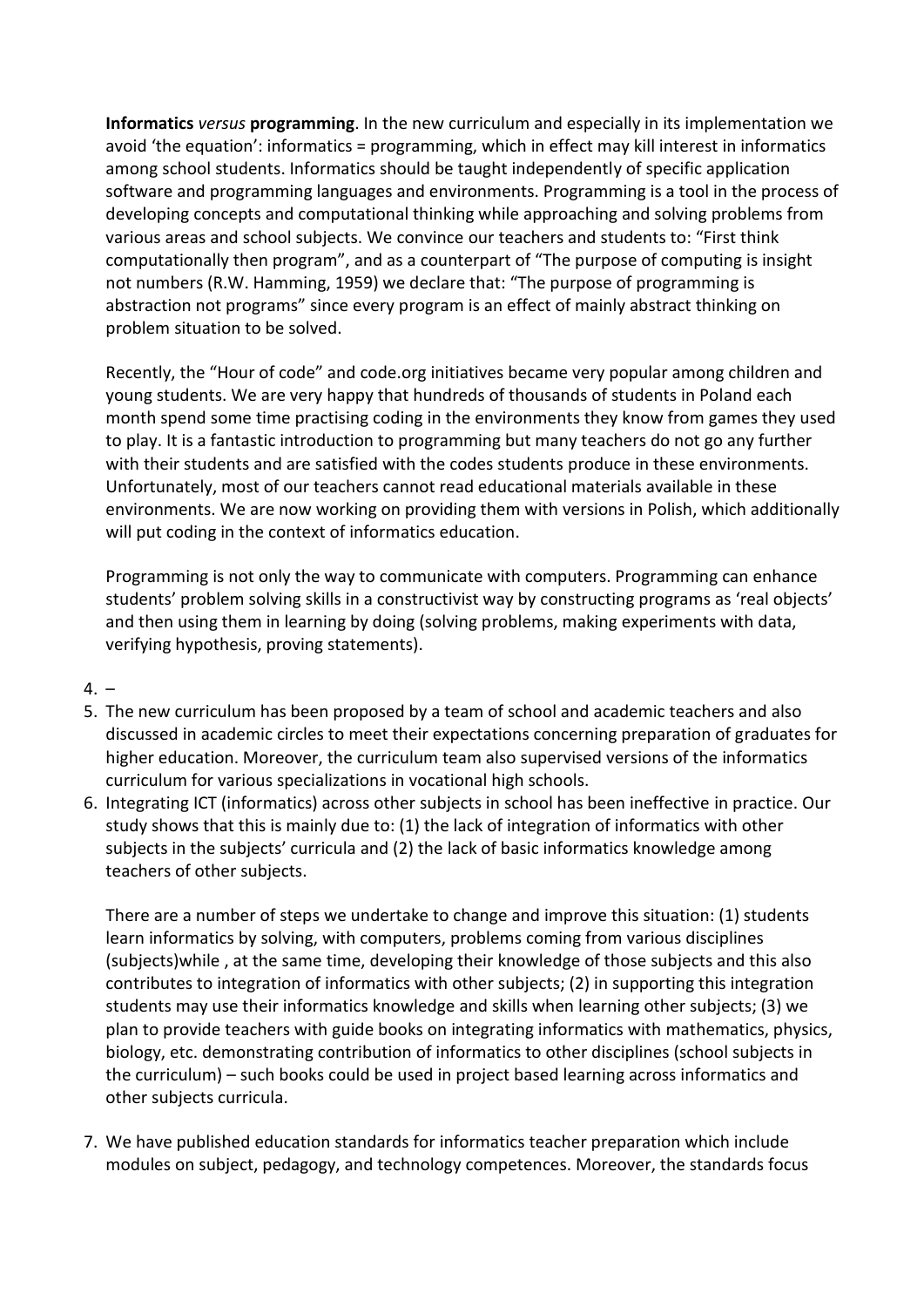also on teachers' engagement in professional development – candidate teachers come from various pedagogical and subject areas and they need personalized professional development and training. We have also developed a certification procedure, which evaluates the classroom teacher's preparation for effective and successful managing of learning informatics by her/his students.

Special efforts are put to prepare teachers of initial education (in 1-3) who usually graduate in pedagogy and have only little background in ICT: (1) a new module on informatics will be proposed for future teachers in 1-3 and (2) the government devoted 124 ml. PLZL (30 ml. Euro) for in-service training of 5000-7000 teachers from small cities and rural areas.

8. Happily, the education system in Poland is in some sense "ready" for the new informatics curriculum. In particular, (1) informatics has been taught in schools in Poland (under various names) for more than 30 years and recently as a separate subject on each level of education in K-12; (2) the previous curriculum approved in 2008 included computer related subjects on each level, therefore schools employ teachers who teach such subjects – they only need now extra inservice training to meet the requirements of the new curriculum, especially on algorithmics and programming; (3) all schools have been equipped with basic hardware and software and are connected to the Internet; more and more software systems and packages are open and free for education, in particular, almost all programming environments can be freely accessed from school and home equipment; (4) the most important and encouraging is the enthusiasm and readiness of school students on all education levels to learn how to program and use programming skills in various subjects and environments, such as robotics, games, informatics and ICT competitions, and to enhance competencies in informatics.

## **References**

Fluck, A., M. E. Webb, M. Cox, C. Angeli, J. Malyn-Smith, J. Voogt and J. Zagami (2016). "Arguing for Computer Science in the School Curriculum." Education Technology and Society **19**(3): 38-46. Kemp, P., M. G. Berry and B. Wong (2018). The Roehampton Annual Computing Education Report, London: University of Roehampton.

The Royal Society (2012). Shut down or restart? The way forward for computing in UK schools. London, The Royal Society.

The Royal Society (2017). After the reboot: computing education in UK schools. London, The Royal Society.

Webb, M., N. Davis, T. Bell, Y. J. Katz, N. Reynolds, D. P. Chambers and M. M. Sysło (2017). "Computer science in K-12 school curricula of the 2lst century: Why, what and when?" Education and Information Technologies **22**(2): 445-468.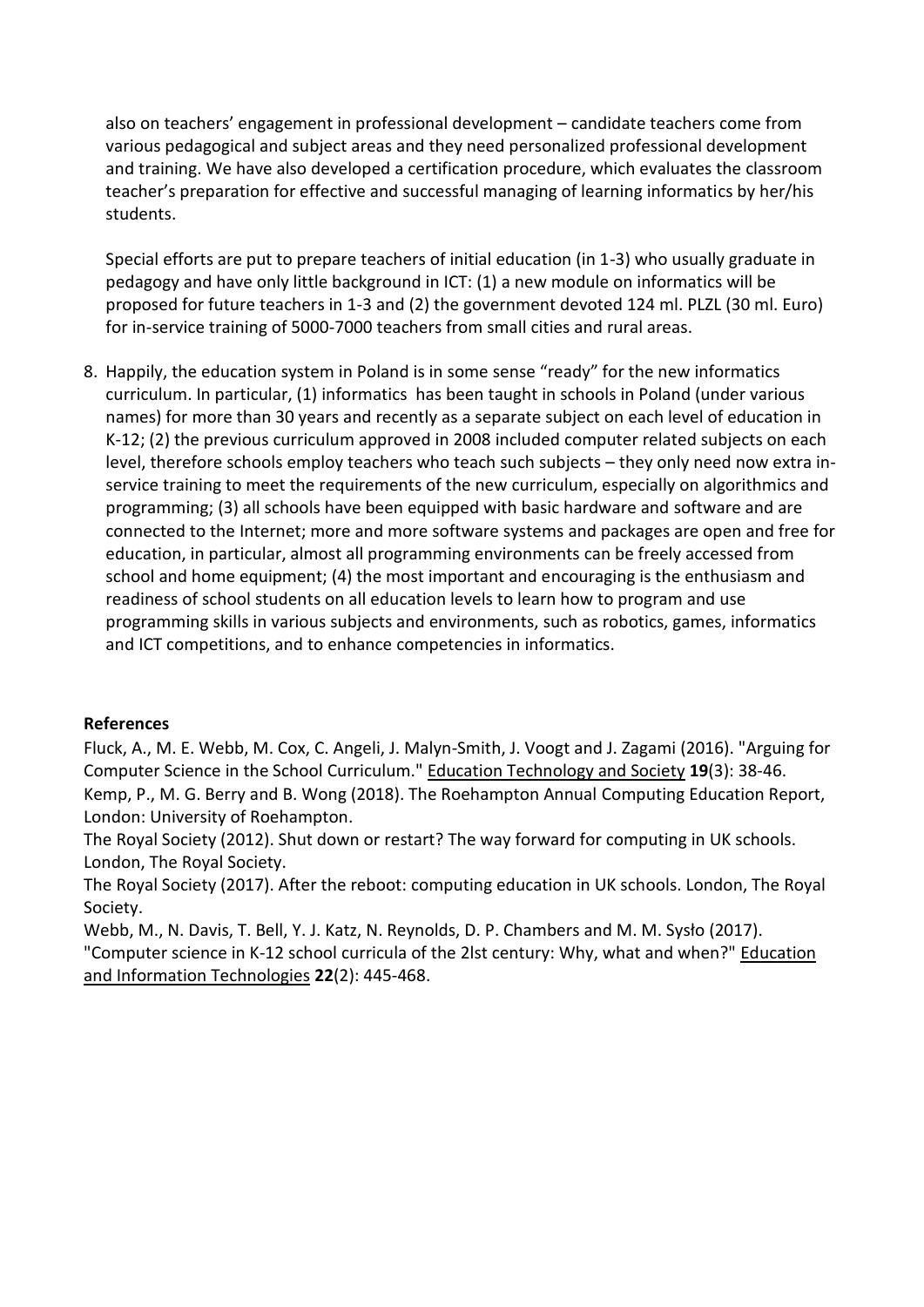# <span id="page-31-0"></span>Appendix 1 EDUsummIT / IFIP TC3 Curriculum Report



# *EDUsummIT Thematic Working Group 9 and IFIP TC3 Curriculum Task Force*

# *Curriculum - Advancing Understanding of the Roles of Computer Science/Informatics in the Curriculum*

# *Summary Report and Action Agenda (updated July 2016)*

*Mary Webb, King's College London, UK Andrew Fluck, University of Tasmania, Australia Margaret Cox, King's College London, UK Charoula Angeli, University of Cyprus, Cyprus Joyce Malyn-Smith, Education Development Center, USA Joke Voogt, University of Amsterdam, Netherlands Jason Zagami, Griffith University, Australia*

#### **Introduction**

This short report, written by EDUsummIT<sup>6</sup> Thematic Working Group 9, results from a series of discussions, over several years, led by the IFIP TC3 Task Force: "Curriculum - deeper understanding of roles of CS/Informatics", as well as from discussions before, during and after EDUsummIT 2015. The report was originally published in 2015 (Webb et al., 2015), and was updated in July 2016, incorporating elements from discussions in the IFIP TC3 Task Force and a symposium at the IFIP TC3 SaITE Conference (Webb et al., 2016).

At EDUsummIT 2015 it was argued that the major rationales for including Computer Science as a subject in the K-I2<sup>7</sup> curriculum are economic, social and cultural. The economic rationale rests not only on the need for a country to produce computer scientists to sustain a competitive edge in a world driven by technology but also on the requirement for Computer Science-enabled professionals in all industries to support innovation and development. The social rationale emphasises the value in society of active creators and producers rather than passive consumers of technology. Such capability provides people with power to lead, create and innovate within society and therefore is also an issue of entitlement to "powerful knowledge" (Young, 2013) giving individuals opportunities to choose their role in society. The cultural rationale rests on enabling people to be drivers of cultural change rather than having change imposed by technological developments. These arguments are presented in detail in Fluck at al. (2016).

In this brief report we explain firstly the background to recent curriculum changes and the global context in which they are taking place. Then we explain the issues and challenges for establishing and maintaining the roles for Computer Science in curricula for K-12. Next we present solutions and recommendations for policy

 $6$  EDUsummIT is a global community of researchers, policy-makers and educators committed to supporting the effective integration of Information Technology (IT) in education by promoting active dissemination and use of research.

 $7$  K-I2 refers to kindergarten through to Grade 12 (aged 4-19 years).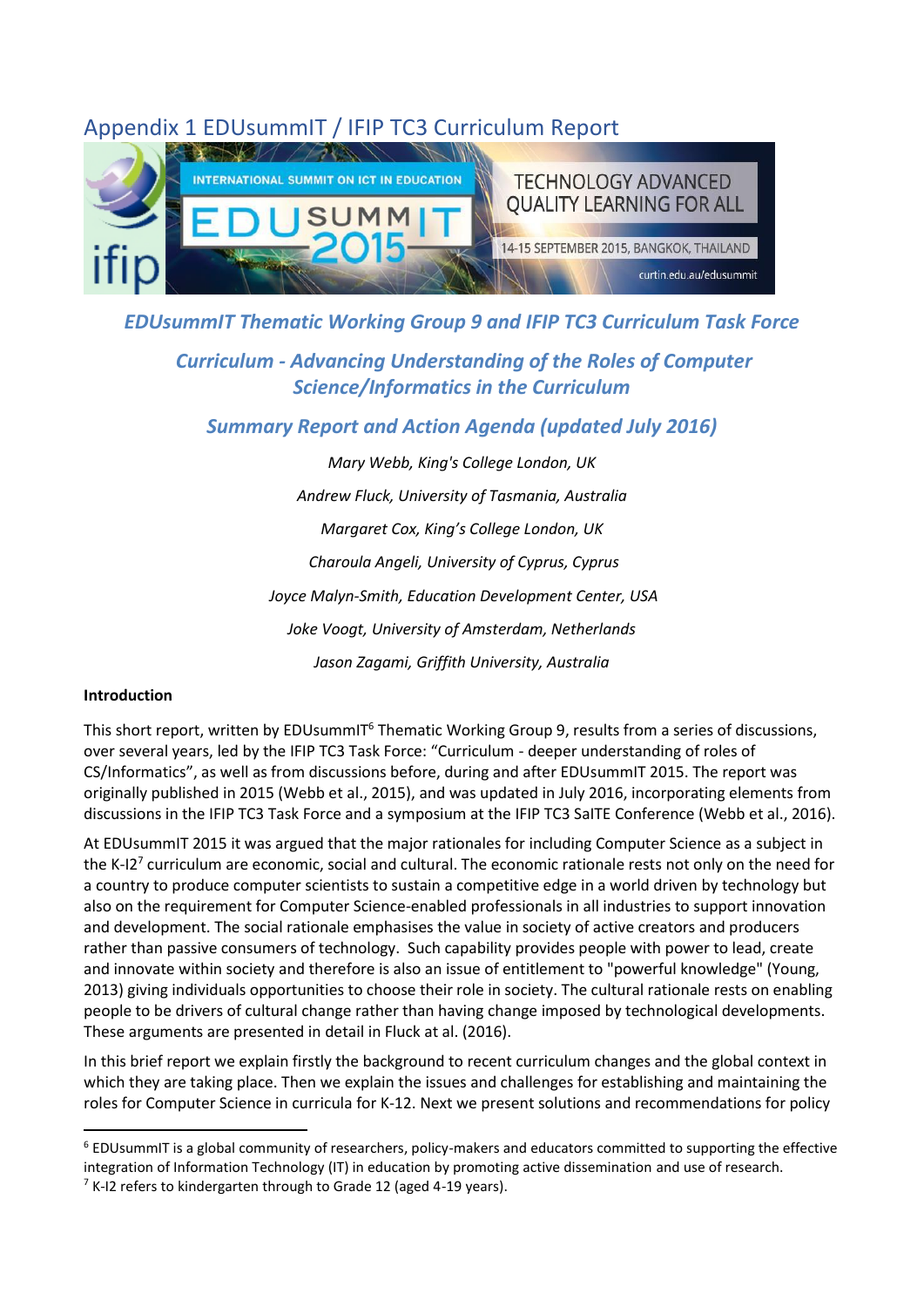makers, educators, industrial partners and researchers and finally we outline our actions for taking forward these solutions.

#### **Background and Context**

Previous EDUsummITs examined broadly the skills needed in a world driven by technology. EDUsummIT 2011 identified the importance of new competencies for 21st-century learning, including digital literacy, in the curriculum (Voogt, Erstad, Dede, & Mishra, 2013). EDUsummIT 2013 examined computational thinking as a critical set of thinking skills of equal importance to literacy and numeracy in the education of all (Voogt, Fisser, Good, Mishra, & Yadav, 2015). This importance of computational thinking was highlighted by Wing (2006), especially in the context of Computer Science, although the concept is generally attributed to Papert (1980, 1996) who examined computational thinking in relation to learning mathematics and other subjects. Subsequently Barr and Stephenson's (2011) work led to an operational definition published by the Computer Science Teachers Association (CSTA) incorporating the following core characteristics:

- "Formulating problems in a way that enables us to use a computer and other tools to help solve them;
- Logically organizing and analyzing data;
- Representing data through abstractions such as models and simulations;
- Automating solutions through algorithmic thinking (a series of ordered steps);
- Identifying, analyzing, and implementing possible solutions with the goal of achieving the most efficient and effective combination of steps and resources;
- Generalizing and transferring this problem solving process to a wide variety of problems." [\(http://csta.acm.org/Curriculum/sub/CurrFiles/CompThinkingFlyer.pdf\)](http://csta.acm.org/Curriculum/sub/CurrFiles/CompThinkingFlyer.pdf).

The recent curriculum developments that formed the impetus for the current report include a review of the information and communications technology (ICT) curriculum in the UK (The Royal Society, 2012) that identified a need for major reform and similar calls in the United States (Wilson, Sudol, Stephenson, & Stehlik, 2010; Cuny, 2012), Canada [\(http://cacsaic.org/HowAlbertaGotCS\)](http://cacsaic.org/HowAlbertaGotCS), throughout Europe (Joint Informatics Europe & ACM Europe Working Group on Informatics Education, 2013), Australia [\(http://www.australiancurriculum.edu.au/technologies/digital-technologies/rationale\)](http://www.australiancurriculum.edu.au/technologies/digital-technologies/rationale) and New Zealand (Bell, Andreae & Robins, 2012). These initiatives emphasise refocusing Computing/ICT education to incorporate Computer Science as the underlying subject discipline. In these countries where reform was recommended, curricula that had previously contained Computer Science had become weakened or diverted by other priorities. In other countries, such as Israel and Cyprus, Computer Science has been retained since its emergence in the 1980s. However, even in countries that have maintained Computer Science, rationales for its presence in curricula and curricula themselves vary (Hazzan, Gal-Ezer, & Blum, 2008; Webb, Davis, Reynolds, & Sysło, 2015) and are worthy of scrutiny.

The economic imperative is a strong driver behind the recent refocusing on Computer Science in the USA and Europe and focuses on the benefits of people being able to apply technological solutions and entrepreneurial talent to solve problems and promote sustainable development (Joint Informatics Europe & ACM Europe Working Group on Informatics Education, 2013; The Royal Society, 2012; Wilson et al., 2010). At the same time many educators see the importance of people developing understanding of the capabilities and potential of technologies and being able to engage in "computational thinking" and other forms of thinking promoted by studying Computer Science, such as systems thinking, in order to support learning and create informed and responsible citizens. This new thinking and understanding is not the digital literacy whose importance is already well-established but a set of skills, understanding and thinking that can be developed by engaging with and understanding Computer Science; understanding how computers work and designing and creating computer-based solutions, including through programming.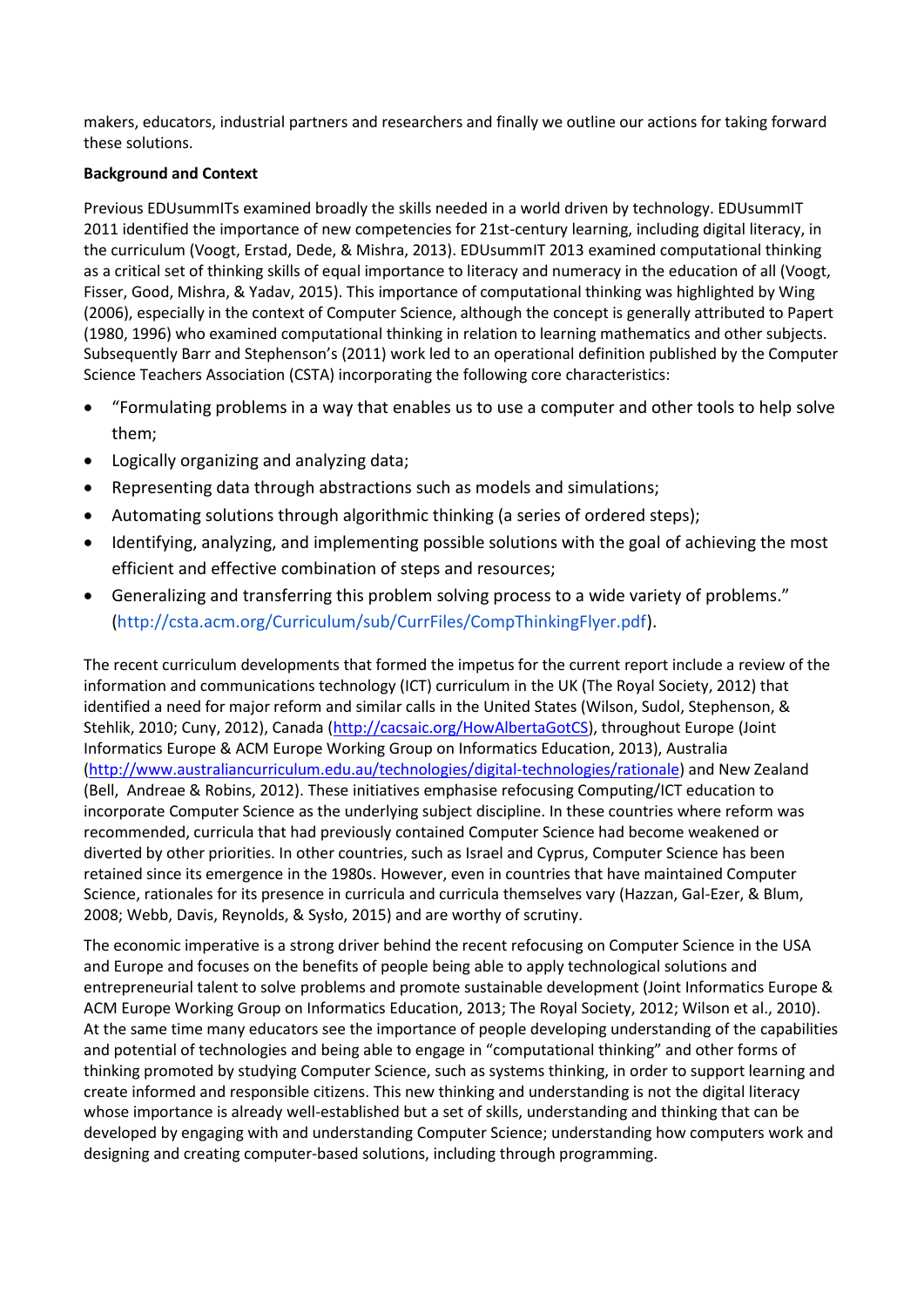#### **Key Challenges and Issues**

Table 1 summarises the main challenges and their solutions identified at EDUsummIT 2015 and indicates recommendations for policymakers (P), educators (E), industrial partners (I) and researchers (R). Evidence of these challenges and justification for solutions is outlined below.

| Table 1 Challenges and Solutions for Advancing Understanding of the Roles of Computer |  |
|---------------------------------------------------------------------------------------|--|
| Science/Informatics in the Curriculum                                                 |  |

| <b>Challenge</b>                                                                                                                                                                                                                  | Solution/Recommendation to P, E, I, R                                                                                                                                                                                                                                  |
|-----------------------------------------------------------------------------------------------------------------------------------------------------------------------------------------------------------------------------------|------------------------------------------------------------------------------------------------------------------------------------------------------------------------------------------------------------------------------------------------------------------------|
| 1. Lack of clear understanding (outside the<br>field of Computer Science) of Computer<br>Science/Informatics as an academic<br>discipline.                                                                                        | (a) Adopt a globally agreed statement of Computer<br>Science/Informatics as a discipline in its own right (P, I,<br>R, E).<br>(b) Articulate the nature, importance and relevance of<br><b>Computer Science/Informatics to society and education</b><br>(P, I, R & E). |
| 2. A need for Computer<br>Science/Informatics as a distinct subject in<br>school curricula is controversial and poorly<br>understood.                                                                                             | Disseminate and communicate a clear rationale to<br>different stakeholders about the need to have<br><b>Computer Science/Informatics as a distinct subject in</b><br>school curricula (P, I, R & E).                                                                   |
| 3. Computational thinking, a core<br>component of Computer<br>Science/Informatics, is considered to be<br>important in 21 <sup>st</sup> century skills, but due to<br>its complexity, it is difficult to implement<br>in schools. | Promote computational thinking through the means of<br>a Computer Science/Informatics curriculum, which<br>aims at making computational thinking commonplace<br>(P, R & E).                                                                                            |
| 4. The development of Computer<br>Science/Informatics school curricula is<br>impeded by insufficient empirical<br>evidence of student learning in order to<br>support content definition and<br>sequencing.                       | Design Computer Science/Informatics curricula based<br>on a content analysis, and then continue to research<br>students' learning difficulties as well as the effects of<br>different pedagogical approaches. (E & R).                                                 |
| 5. Previous ICT curricula deliveries poorly<br>prepared students for Computer<br><b>Science/Informatics in further/higher</b><br>education or professional employment.                                                            | Facilitate better smart partnerships between education<br>systems and industry/professional associations. (E & I)                                                                                                                                                      |
| <b>6. Integrating Computer</b><br><b>Science/Informatics across other subjects</b><br>in school curricula has been ineffective.                                                                                                   | Identify clear learning outcomes, assessments and<br>standards for Computer Science/Informatics. (E, I, P &<br>R)                                                                                                                                                      |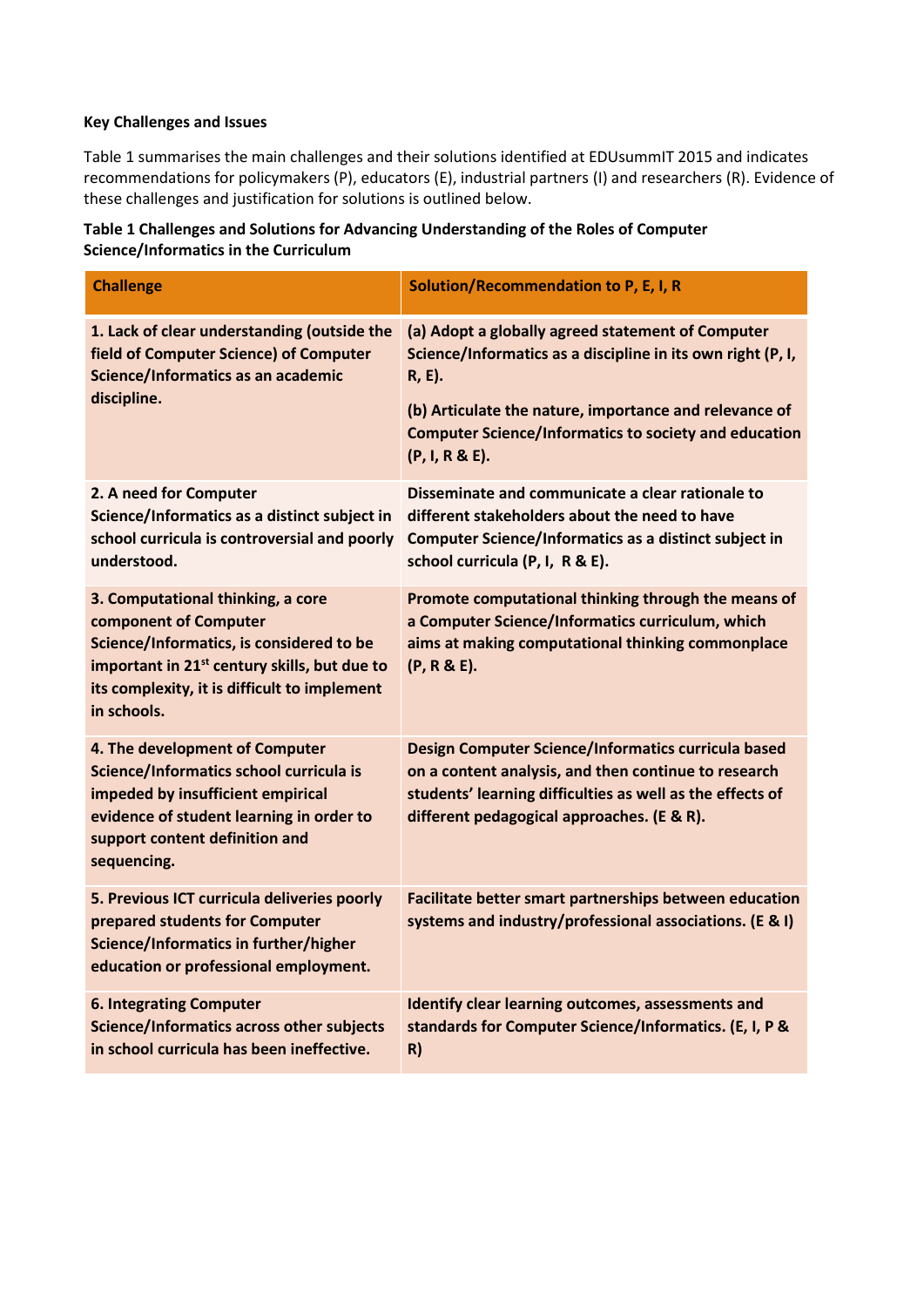| <b>Challenge</b>                                                                                                                                                   | Solution/Recommendation to P, E, I, R                                                                                                                                                                                                                                                                                                                                                                                                                                                                                                        |
|--------------------------------------------------------------------------------------------------------------------------------------------------------------------|----------------------------------------------------------------------------------------------------------------------------------------------------------------------------------------------------------------------------------------------------------------------------------------------------------------------------------------------------------------------------------------------------------------------------------------------------------------------------------------------------------------------------------------------|
| 7. Teacher professional development in a<br>newly introduced Computer<br>Science/Informatics subject is a challenge<br>in quality and quantity for many countries. | a) Encourage more Computer Science/Informatics<br>graduates to become teachers. (P, I & E)<br>b) Add a Computer Science/Informatics specialisation<br>to pre-service training for primary school teachers. (P &<br>$\vert$<br>c) Make Computer Science/Informatics professional<br>learning a requirement for periodic teacher re-<br>accreditation/licensing. (P)<br>d) Schools need resource allocations to free teachers to<br>undertake the professional learning and preparation<br>for a new Computer Science/Informatics subject. (P) |
| 8) Identifying and allocating the additional<br>resources for teaching Computer<br>Science/Informatics is a challenge.                                             | (a) Some of Computer Science/Informatics can be<br>taught without computers. But computers especially<br>mobile devices can enhance the learning experience.<br>(P, E, I & R)<br>(b) Teacher training needs to provide skills in using the<br>available resources in the most efficient way. (E)<br>(c) Identify, and if not available, commission teaching<br>support materials in mother-tongue language<br>especially for younger students (P,E,I).                                                                                       |

**Key: Policy maker (P), Educator (E), Industry partners (I), Researcher (R)**

## *1. Lack of understanding of Computer Science/Informatics as an academic discipline*

The nature of Computer Science as an academic discipline is relatively invariant across cultures, and a common definition<sup>8</sup> is widely accepted. However, developments in Computer Science and consequent technological innovations are rapid, making it difficult for people to understand their importance and relevance. This rapid change also mitigates against clear understanding of the importance of Computer Science in the K-12 curriculum.

## *2. A need for Computer Science/Informatics as a distinct subject*

The major rationales for including Computer Science in the K-12 curriculum as a distinct subject were outlined earlier in this paper as were the characteristics of computational thinking. Our recommendation for

 $^8$  This is a definition of Computer Science, which is widely accepted: "the scientific and practical approach to computation and its applications. It is the systematic study of the feasibility, structure, expression, and mechanization of the methodical procedures (or algorithms) that underlie the acquisition, representation, processing, storage, communication of, and access to information."[Wikipedia] It seeks to answer the following questions: What is information? What is computation? How does computation expand what we know? How does computation limit what we can know? (Denning, 2007).

Informatics, which is a term used widely in education in Europe, incorporates Computer Science but is broader and encompasses the entire set of scientific concepts that make information technology possible (Joint Informatics Europe & ACM Europe Working Group on Informatics Education, 2013).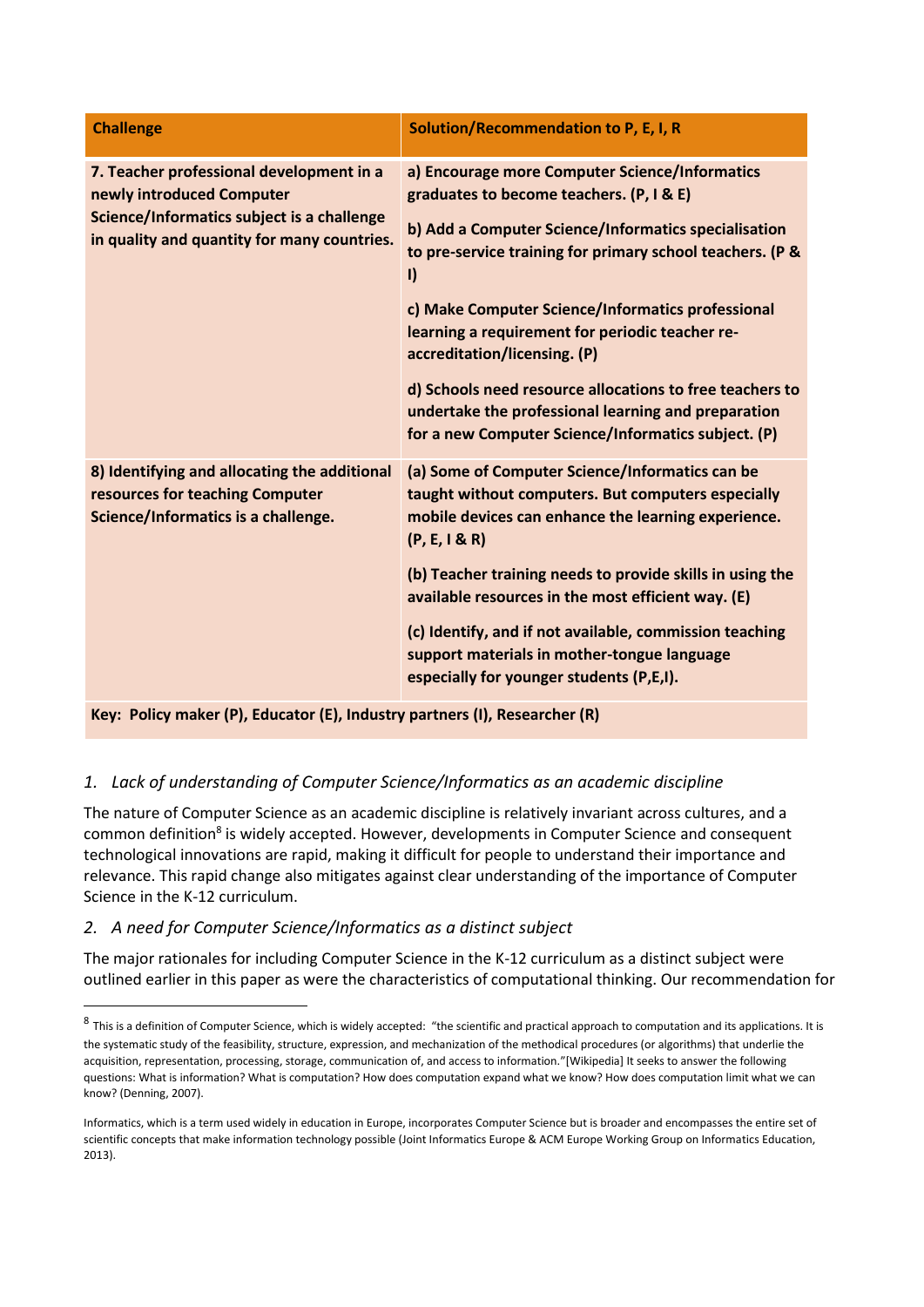promoting computational thinking through learning Computer Science is based on the understanding that computational thinking is integral to problem-solving approaches in Computer Science (Wing, 2006). Furthermore, working with concepts from Computer Science and programming, which is not usually taught in other curriculum subjects, provide very practical ways to engage with computational thinking even for young children, for example, programming a robotic toy (such as the "Beebot") to follow forward/left/right movements to reach a destination. Computational thinking and other skills developed in Computer Science, including programming, can then be applied to other curriculum areas (see, for example, Barr & Stephenson, 2011).

# *3. Computational thinking is difficult to implement in schools*

As argued above, computational thinking involves developing ways of solving problems, designing systems, and understanding human behaviour that draws on concepts fundamental to computer science. However, large-scale studies of computer practices in schools (e.g. Voogt & Knezek, 2008; Plomp, Anderson, Law & Quale, 2009) and earlier reviews (Cox & Abbott, 2004) have shown that within the current school curriculum teachers neither have sufficient time nor expertise to implement computational thinking. The addition of Computer Science as a distinct subject would lead to expert teachers in the field and the curriculum time for computational thinking to become an integral part of every child's education. In Angeli et al. (2016), we elucidate an approach to developing computational thinking skills for K-6 that can motivate students and develop usable skills and confidence through tackling real-world problems.

# *4. The development of Computer Science/Informatics school curriculum is impeded by insufficient empirical evidence*

Defining a Computer Science appropriate curriculum structure and sequencing is challenging because there is less evidence of how students develop understanding of Computer Science compared with other subjects. However, there are epistemological considerations and constraints which can guide curriculum design (Winch, 2013; Young, 2013). Furthermore, lessons from curriculum theory and from experiences of curriculum design in other subjects suggest that we need to live with uncertainty and to accept the need for a dynamic and continually renegotiated curriculum (Webb, 2014) and at the same time continue to research how students develop their understanding. In conjunction with specification of curriculum structure and sequencing there is a need for clear learning outcomes, assessments and standards for Computer Science/Informatics throughout K-12. Such clear specification should help to alleviate the problems of confusion that have contributed to the failure of integrated solutions for incorporating Computer Science/Informatics into the curriculum (Wilson, Sudol, Stephenson, & Stehlik, 2010). Therefore, given the additional challenges of teacher professional development, we recommend that in primary education, while it may well be integrated across the curriculum in its delivery, Computer Science is identified as a subject area with specialist support while in secondary schools Computer Science is taught as a separate subject by specialist teachers.

## *5. Previous ICT curricula deliveries poorly prepared students for Computer Science/Informatics in further and higher education or professional employment*

Most countries have had national programmes and policies for many years regarding the incorporation and teaching of ICT in schools (Plomp et al., 2009). However, for many years, national curricula in many countries have mainly focused on teaching basic computer skills such as word-processing, using email, drawing a graphics program, communication using Email and Chat and searching for information using the Internet (ibid.) and not the teaching of computational thinking which is a very important 21<sup>st</sup> century skill. A Computer Science curriculum would have this subject as its core and ensure all school pupils developed competence in it.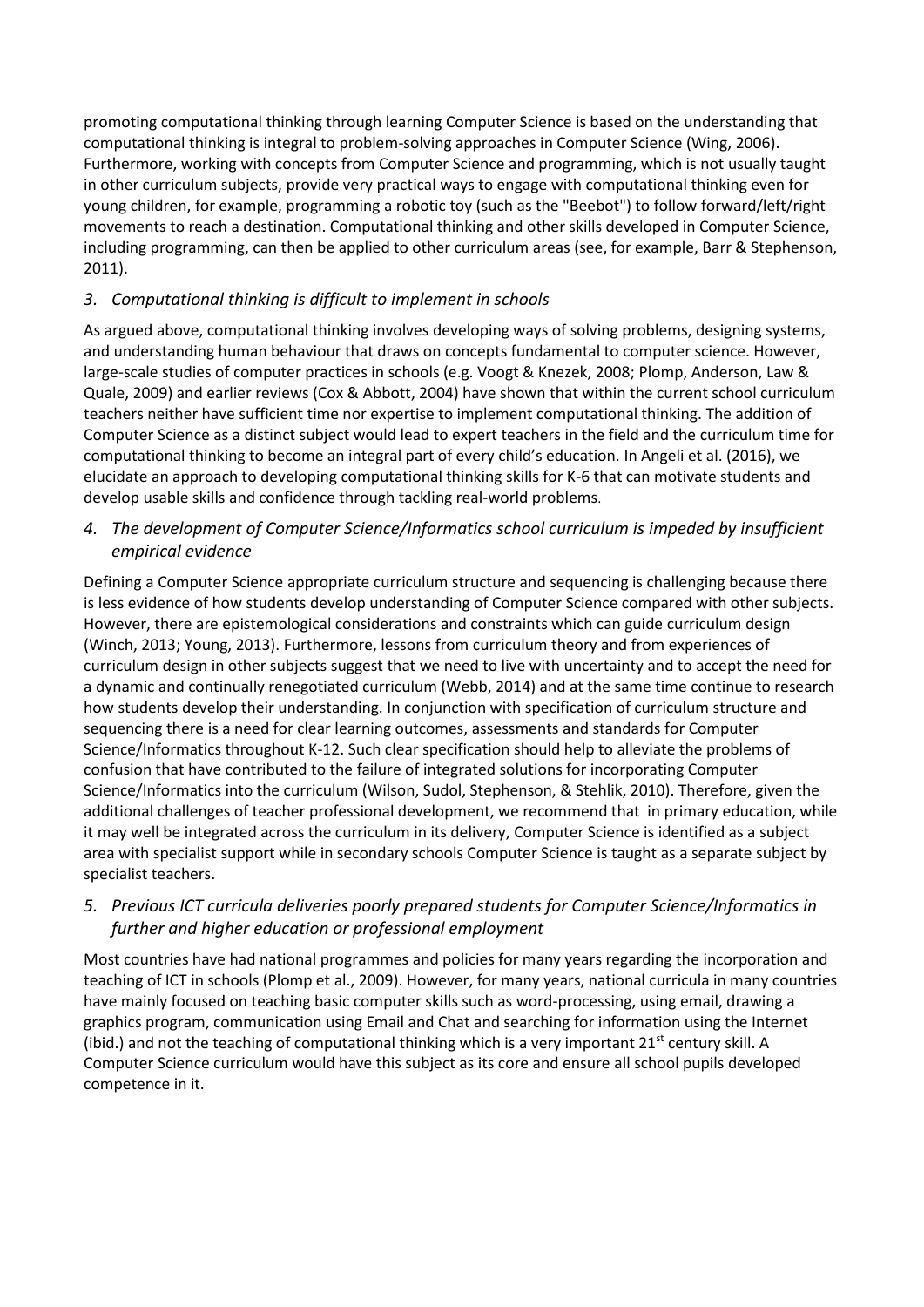## *6. Integrating Computer Science/Informatics across other subjects in the school curriculum has been ineffective*

In spite of enormous growth in the number of computers in schools and widespread access to the Internet, an international study of policies and practices of using ICT across the curriculum in 37 countries (Plomp et al., 2009) has concluded that the integration of ICT use into other school subjects such as science and mathematics, let alone the teaching of Computer Science, has been spasmodic and in many schools nonexistent. For example, reporting on the United States in 2009, Andersen & Dexter stated that, "Many of America's 54 million elementary and secondary school students remain largely unaffected by existing technological infrastructure. Large numbers of teachers and students rarely touch a computer" (Andersen & Dexter, 2009, p. 707).

### *7. Teachers' professional development in a newly introduced Computer Science/Informatics subject is a challenge in quality and quantity for many countries*

With the shift from ICT across the curriculum incorporated by teachers of a range of different curriculum subjects to a requirement for schools to deliver a CS/Informatics curriculum there has been an urgent need to train existing and new teachers in this subject. To date, in most developed and developing countries, there are insufficient specialist computing teachers to teach this curriculum in all schools (Webb, 2014). In Angeli et al. (2016), we examine the new technological pedagogical content knowledge that teachers need to teach computational thinking, as one element of Computer Science, as well as the challenges for professional development and how they can be addressed.

## *8. Identifying and allocating the additional resources for teaching Computer Science/Informatics is a challenge*

The challenge of providing appropriate resources for teaching Computer Science obviously varies between countries (Plomp et al., 2009) but there are ways of teaching many elements of Computer Science without using computers, e.g. the "unplugged" approach (Bell & Newton, 2013) which can be engaging for students. However, there are possibilities for new software resources for teaching Computer Science enabling improved or accelerated learning of difficult concepts. This is particularly evident in learning programming, which is generally regarded as difficult, but developments of tools for visualising programming, for example, can improve learning provided teachers understand their pedagogical significance (see Ben-Ari, 2013, for a review). Thus it was agreed that resource provision should not be a barrier to introducing Computer Science into the curriculum but making available a good range of resources and ensuring teachers are able to use them efficiently should be an ultimate goal.

While the order of challenges shown in Table 1 represents a logical progression for considering curriculum rationale and design, the order of priority and difficulty will vary across contexts. For example, currently teacher professional development is a major challenge for those countries that are introducing or reintroducing Computer Science.

Critical for global communications about these challenges is the issue of varying terminology used in different countries. Figure 1 offers a mapping of such diversity and the position of the elements of computing-related terms in relation to the conventional school curriculum.

Further issues that were addressed by other EDUsummIT working groups and are relevant to understanding of the roles of Computer Science/Informatics in the curriculum include: 1) the interrelationships between curricula, pedagogy and assessment; 2) the relationship between formal and informal learning; 3) the need to take account of informal learning in assessment. Another issue, at a finer grained level of detail, that concerns policy makers and educators, is the choice of programming languages for learning. We agreed that it is the problem-solving processes and design of algorithms that should take precedence over the learning of specific programming languages. However, it was also agreed that program implementation, testing and debugging is essential and the choice of language affects learning opportunities and pedagogy. Furthermore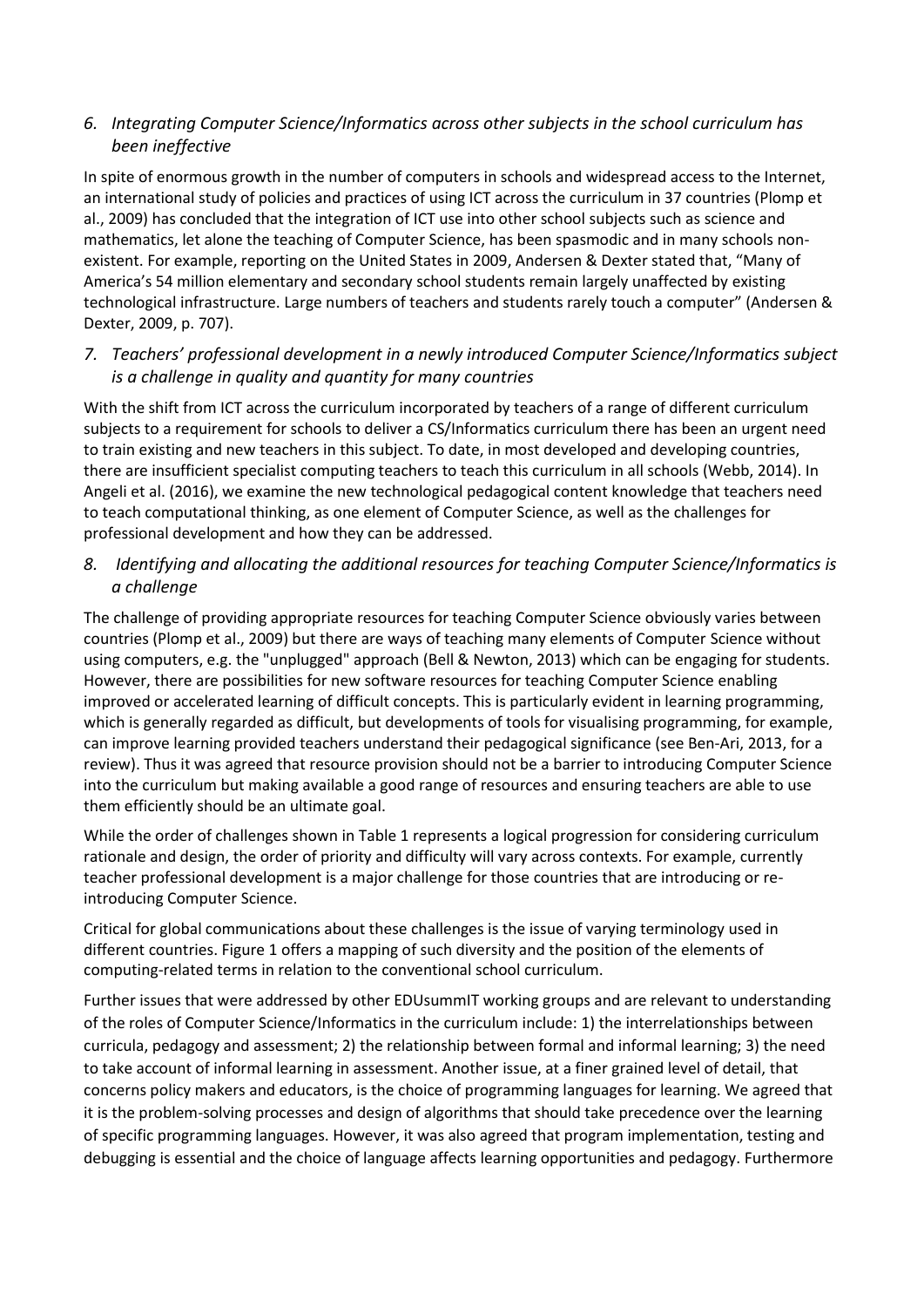the predominance of English as the basis for programming languages mirrors the wider tension between schooling in a child's own language and the importance of accessing international material.



#### **Figure 1 Computing-related terms in relation to the conventional school curriculum**

#### **Action Plan**

The EDUsummIT working group has completed the following elements of the action agenda from EDUsummIT 2015.

- 1. Elaborated 2 detailed research papers to address challenges and issues raised in this paper on a)"Arguing for Computer Science in the School Curriculum" (Fluck et al., 2016) and b) "Defining Pedagogical Content Knowledge needed for primary and secondary teachers to teach Computer Science" (Angeli et al., 2016)
- 2. Disseminated outcomes at various conferences including WERA at AERA 2016 and SaITE 2016

The working group and IFIP TC3 Curriculum Task Force will:

- 3. Continue to disseminate outcomes at various conferences including WCCE 2017 and the next EDUsummIT 2017
- 4. Develop a UNESCO Policy Paper on Advancing Understanding of the Role of Computer Science in the Curriculum
- 5. Create a further research paper to address challenges and issues raised in this paper on the "Challenges for specifying structure and sequence in the Computer Science curriculum: the interrelations between resource issues and pedagogical approaches"
- 6. Inform national governments of the findings and recommendations outlined in this report

Future work of the IFIP TC3 Curriculum Task Force will include: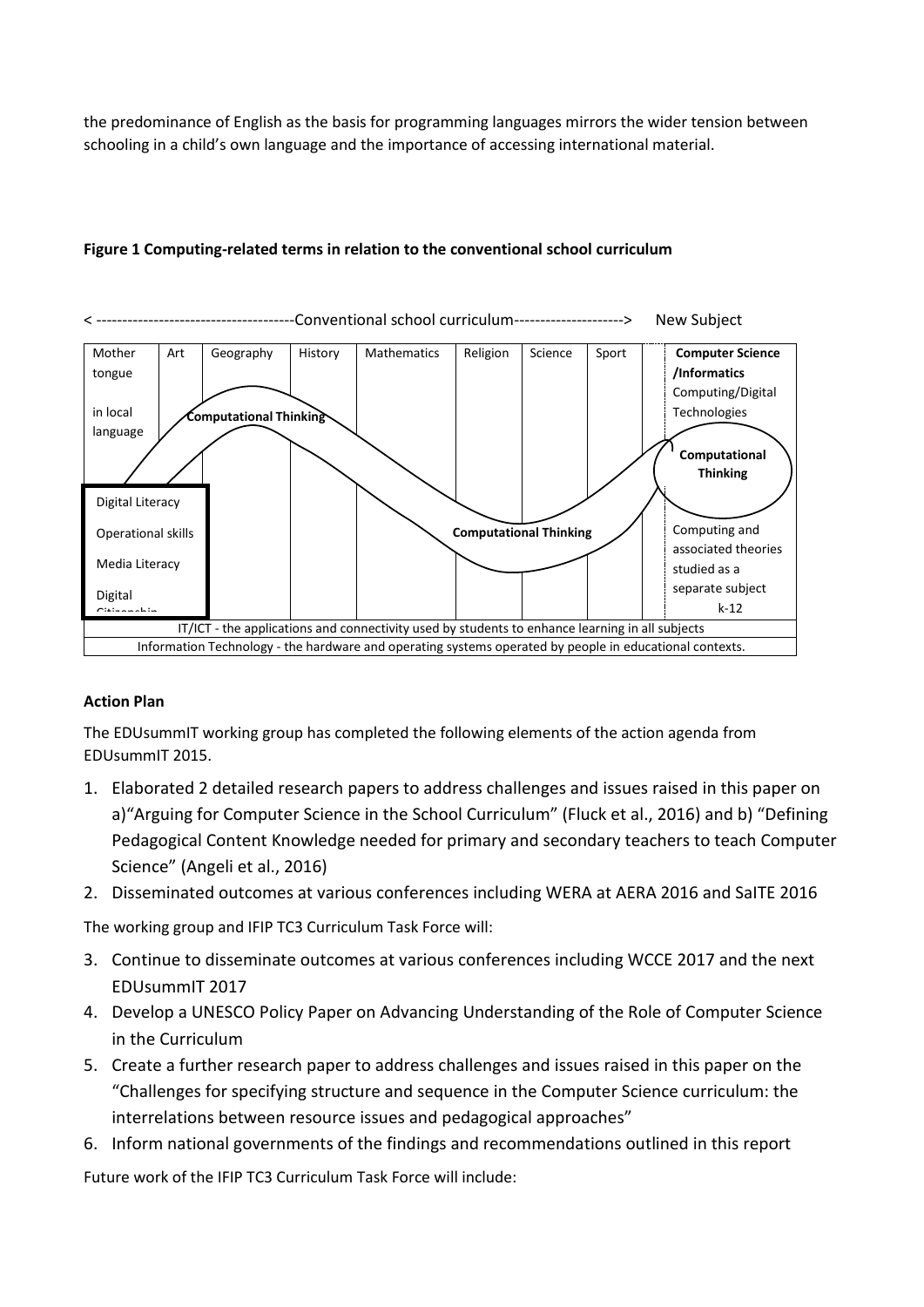- 7. Addressing challenges and issues raised in this report by a) examining how Computer Science has been incorporated into the curriculum in various contexts and b) examining frameworks that support the development of Computer Science curricula in various contexts
- 8. Examining how computational thinking can be developed and consolidated within Computer Science curricula and wider curricula contexts
- 9. Examining the relationship between computational thinking, digital and other literacies and Computer Science.

### **References**

Anderson, R.E. & Dexter, S. National Policies and Practices on ICT in Education: United States. In Plomp, T., R.E. Anderson, Law, N. & Quale, A. (2009). Eds. *Cross-National Information and Communication Technology: Policies and Practices in Education*. Information Age Publishing. Charlotte. USA.

Angeli, C., Voogt, Malyn-Smith J., Webb M. E., Fluck A., Cox M. and Zagami J. (2016). "The Design of the Computer Science Curriculum and the Knowledge that Teachers Need to Teach Computer Science in K-12 " *Education Technology and Society 19(3): 47-57*.

Barr, V., & Stephenson, C. (2011). Bringing computational thinking to K-12: What is involved and what is the role of the Computer Science education community? . *ACM Inroads, 2*(1), 48-54.

Bell, T., Andreae, P., & Robins, A. (2012) Computer Science in NZ High Schools: The First Year of the New Standards. In L. A. S. King, D. R. Musicant, T. Camp, & P. Tymann (Eds.), *Proceedings of the 43rd ACM technical symposium on Computer Science Education, Raleigh, NC, USA (pp. 343–348).* New York: ACM.

Bell, T., & Newton, H. (2013). Unplugging Computer Science. In D. M. Kadijevich, C. Angeli & C. Schulte (Eds.), *Improving computer science education* (pp. 66-81). New York, London: Routledge.

Ben-Ari, M. (2013). Visualisation of programming. In D. M. Kadijevich, C. Angeli & C. Schulte (Eds.), *Improving Computer Science education* (pp. 52-65). New York, London: Routledge.

Cox, M. J. and Abbott, C. (Eds.), (2004) *ICT and attainment – a review of the research literature. Full Report*. Becta Coventry/DfES London January 2004.

Cuny, J. (2012). Transforming High School computing: A Call to Action. *ACM Inroads*, 3(2), 32-36.

Denning, P.J. (2007) Computing is a Natural Science. *ACM Communications 50(7)13-18*.

Fluck, A., M. E. Webb, M. Cox, C. Angeli, J. Malyn-Smith, J. Voogt and J. Zagami (2016). "Arguing for Computer Science in the School Curriculum." *Education Technology and Society 19(3): 38-46*.

Hazzan, O., Gal-Ezer, J., & Blum, L. (2008). A model for high school computer science education: the four key elements that make it! *SIGCSE Bull., 40*(1), 281-285. doi: 10.1145/1352322.1352233.

Joint Informatics Europe & ACM Europe Working Group on Informatics Education. (2013). *Informatics education: Europe cannot afford to miss the boat: Report of the joint Informatics Europe & ACM Europe Working Group on Informatics Education.*

Papert, S. (1980). *Mindstorms: children, computers, and powerful ideas*. Basic Books, Inc.

Papert, S. (1996). An exploration in the space of mathematics educations. *International Journal of Computers for Mathematical Learning*, 1(1), 95-123.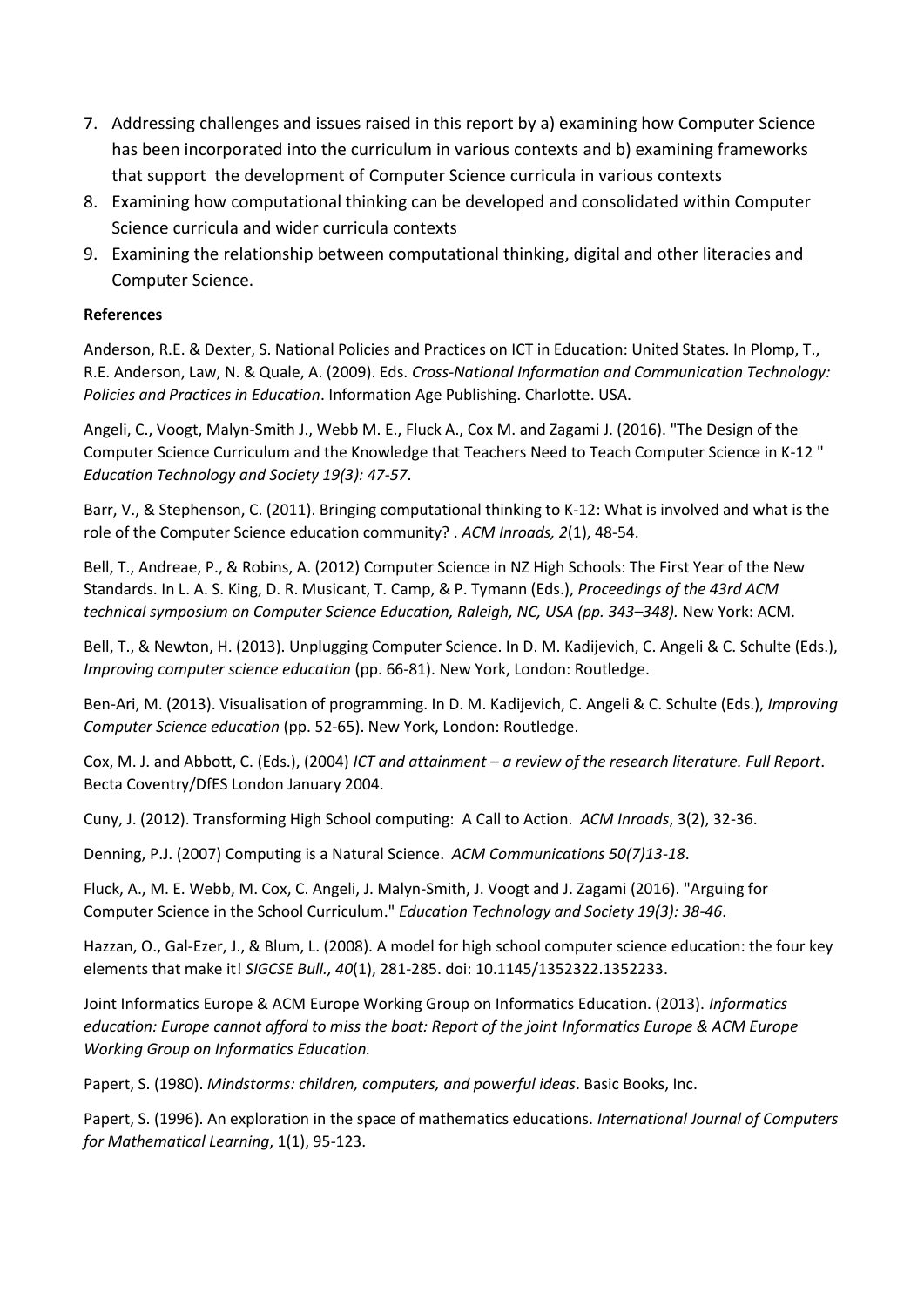Plomp, T., R.E. Anderson, Law, N. & Quale, A. (2009). Eds. *Cross-National Information and Communication Technology: Polices and Practices in Education*. Information Age Publishing. Charlotte. USA.

The Royal Society. (2012). *Shut down or restart? The way forward for computing in UK schools.* London: The Royal Society.

Voogt, J. & Knezek, G. (Eds.) *International Handbook of Information Technology in Primary and Secondary Education*. Berlin, Heidelberg, New York. Springer.

Voogt, J., Erstad, O., Dede, C., & Mishra, P. (2013). Challenges to learning and schooling in the digital networked world of the 21st century. *Journal of Computer Assisted Learning*, 29(5), 403-413.

Voogt, J., Fisser, P., Good, J., Mishra, P., & Yadav, A. (2015). Computational thinking in compulsory education: Towards an agenda for research and practice. *Education and Information Technologies*, 1-14.

Webb, M. E., A. Fluck, M. Cox, C. Angeli-Valanides, J. Malyn-Smith, J. Voogt and J. Zagami (2015). Thematic Working Group 9: Curriculum - Advancing Understanding of the Roles of Computer Science/Informatics in the Curriculum. EDUsummIT 2015 Summary Report: Technology Advance Quality Learning for All. K.-W. Lai. Bangkok, Thailand: 60-69, available at: [http://www.curtin.edu.au/edusummit/local/docs/edusummit2015](http://www.curtin.edu.au/edusummit/local/docs/edusummit2015-ebook.pdf) [ebook.pdf.](http://www.curtin.edu.au/edusummit/local/docs/edusummit2015-ebook.pdf)

Webb, M. E., C. Angeli, Y. Chtouki, M. Syslo, M. Lokar, P. Micheuz, A. Fluck, M. Cox, J. Malyn-Smith, J. Voogt, J. Zagami, N. Mori and A. Brodnik (2016). Symposium: Roles of CS/ Informatics in the curriculum – why, what, how*? Stakeholders and Information Technology in Education ('SAITE') Conference*. Universidade do Minho, Guimarães, Portugal.

Webb, M. E. (2014, July 1st – 4th, 2014). Considerations for the design of Computing curricula. Paper presented at the K*EYCIT 2014 – Key Competencies in Informatics and ICT*, University of Potsdam, Germany.

Webb, M., Davis, N., Katz, Y. J., Reynolds, N., & Sysło, M. M. (2015 July 1 - 3, 2015). *Towards deeper understanding of the roles of CS/ Informatics in the curriculum*, Vilnius University, Lithuania.

Wilson, C., Sudol, L. A., Stephenson, C., & Stehlik, M. (2010). *Running on Empty: The Failure to Teach K-12 Computer Science in the Digital Age*. Association for Computing Machinery (ACM), Computer Science Teachers Association (CSTA).

Winch, C. (2013). Curriculum Design and Epistemic Ascent. *Journal of Philosophy of Education*, 47(1), 128- 146.

Wing, J. (2006). Computational thinking. *Communications of the ACM*, 49(3), 33-36.

Young, M. (2013). Overcoming the crisis in curriculum theory: a knowledge-based approach. *Journal of Curriculum Studies, 45(2), 101-118*.

#### **Acknowledgements**

#### **Thanks to:**

- 1. Contributors to the EDUsummIT 2015 discussion paper on which this paper drew: Yousra Chtouki, Al Akhawayn University in Ifrane, Morocco; Niki Davis & Tim Bell University of Canterbury, Christchurch, New Zealand; Yaacov J Katz, il Michlala - Jerusalem Academic College and Bar-Ilan University, Israel; Nicholas Reynolds & Dianne P. Chambers, The University of Melbourne, Australia; and Maciej M. Sysło, University of Wrocław and UMK, Toruń, Poland.
- 2. Other members of the IFIP TC3 Curriculum Task Force for comments and suggestions at various stages